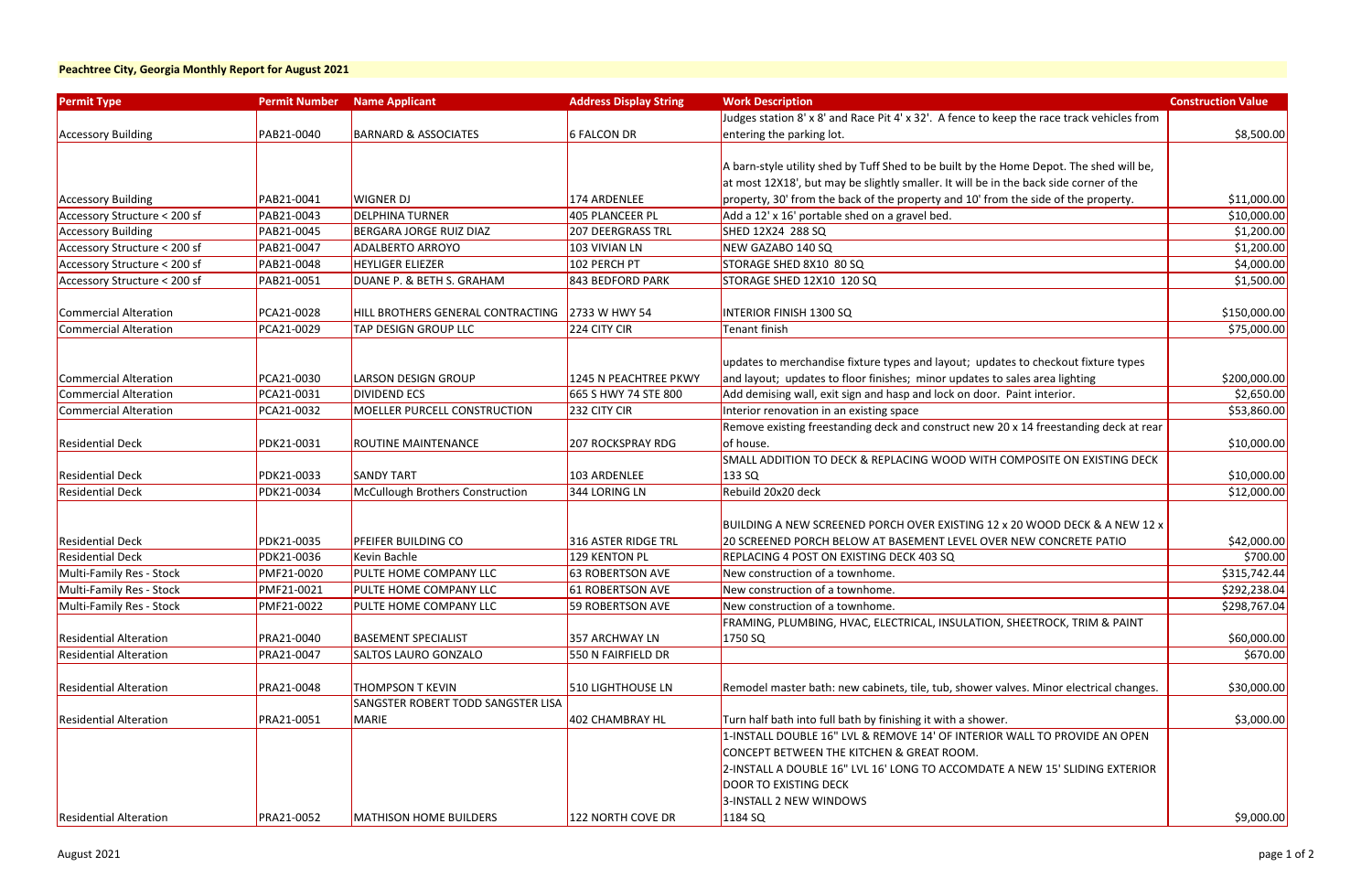| <b>Permit Type</b>                    | <b>Permit Number</b> | <b>Name Applicant</b>         | <b>Address Display String</b> | <b>Work Description</b>                                                       | <b>Construction Value</b> |
|---------------------------------------|----------------------|-------------------------------|-------------------------------|-------------------------------------------------------------------------------|---------------------------|
| <b>Residential Addition</b>           | PRADD21-0068         | <b>BART MICHAEL P</b>         | 102 TIMBER WALK               | Install construct a 16' x 18' covered patio at rear entrance of existing home | \$10,000.00               |
| <b>Residential Addition</b>           | PRADD21-0070         | TIMBERLINE CONSTRUCTION       | 213 HILLTOP DR                | ADDITION ON CRAWL SPACE (419 SQ) STOOP (120 SQ) DECK (246 SQ)                 | \$200,000.00              |
| <b>Residential Addition</b>           | PRADD21-0071         | <b>BRIGHTCOVERS</b>           | 309 HONEY LOCUST CT           | aluminum framed awning over existing concrete slab                            | \$10,615.00               |
|                                       |                      |                               |                               | construct Tioga floor plan on lot 21                                          |                           |
|                                       |                      |                               |                               |                                                                               |                           |
| <b>Residential New Single Family</b>  | PSF21-0193           | <b>CHADWICK HOMES INC</b>     | 704 MAGNOLIA WALK             | <b>EMC</b>                                                                    | \$308,910.00              |
| <b>Residential New Sngl Fam-STOCK</b> | PSF21-0196           | PULTE HOME COMPANY LLC        | 429 BANDON WAY                | New construction of a single family home                                      | \$422,948.00              |
| Residential New Sngl Fam-STOCK        | PSF21-0197           | PULTE HOME COMPANY LLC        | 141 STAMFORD AVE              | New construction of a single family home.                                     | \$283,880.00              |
| Residential New Sngl Fam-STOCK        | PSF21-0198           | <b>PULTE HOME COMPANY LLC</b> | <b>602 NAPIER PASS</b>        | New construction of a single family home.                                     | \$477,662.00              |
| <b>Residential New Sngl Fam-STOCK</b> | PSF21-0199           | PULTE HOME COMPANY LLC        | 425 BANDON WAY                | New construction of a single family home.                                     | \$422,949.00              |
| Residential New Sngl Fam-STOCK        | PSF21-0200           | <b>CHADWICK HOMES INC</b>     | 718 MAGNOLIA WALK             | Build new Tioga plan, same as lot 21                                          | \$308,910.00              |
| Residential New Sngl Fam-STOCK        | PSF21-0201           | PULTE HOME COMPANY LLC        | 102 CONWAY ST                 | New construction of single family home                                        | \$357,528.00              |
| <b>Residential New Sngl Fam-STOCK</b> | PSF21-0202           | PULTE HOME COMPANY LLC        | 105 STILLWELL DR              | New construction of a single family home.                                     | \$371,892.00              |
| Residential New Sngl Fam-STOCK        | PSF21-0203           | PULTE HOME COMPANY LLC        | 431 BANDON WAY                | New construction of a single family home                                      | \$413,025.00              |
| Residential New Sngl Fam-STOCK        | PSF21-0204           | KOLTER SIGNATURE HOMES GA LLC | 525 HAZELNUT DR               | NSFH Ashford Plan                                                             | \$176,656.00              |
| <b>Residential New Sngl Fam-STOCK</b> | PSF21-0205           | KOLTER SIGNATURE HOMES GA LLC | 219 SWEETBAY CT               | <b>NSFH Laurel Plan</b>                                                       | \$331,108.00              |
| Residential New Sngl Fam-STOCK        | PSF21-0206           | KOLTER SIGNATURE HOMES GA LLC | 221 SWEETBAY CT               | <b>NSFH Laurel Plan</b>                                                       | \$245,464.00              |
| Residential New Sngl Fam-STOCK        | PSF21-0207           | KOLTER SIGNATURE HOMES GA LLC | 547 HAZELNUT DR               | NSFH Cypress Plan                                                             | \$433,588.00              |
| <b>Residential New Sngl Fam-STOCK</b> | PSF21-0209           | PULTE HOME COMPANY LLC        | 134 STAMFORD AVE              | New construction of a single family home.                                     | \$293,413.00              |
| Residential New Sngl Fam-STOCK        | PSF21-0210           | PULTE HOME COMPANY LLC        | 143 STAMFORD AVE              | New construction of a single family home.                                     | \$398,661.00              |
| <b>Residential New Sngl Fam-STOCK</b> | PSF21-0211           | PULTE HOME COMPANY LLC        | 604 NAPIER PASS               | New construction of a single family home.                                     | \$477,662.00              |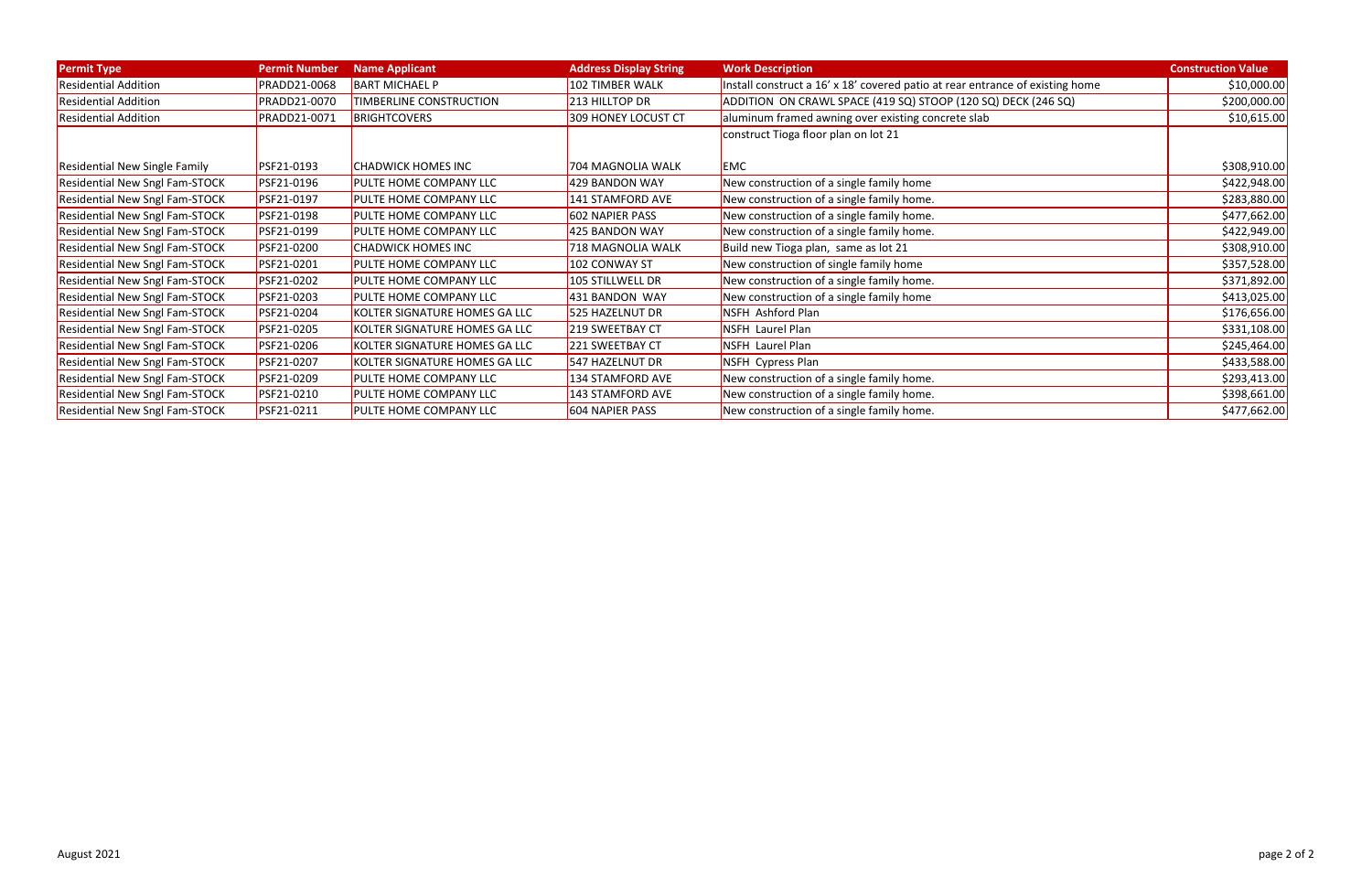

153 WILLOWBEND ROAD, PEACHTREE CITY, GA 30269 PHONE: 770-487-8901 INSPECTION REQUEST LINE: 770-631-2588 EXT 1222 WWW.PEACHTREE-CITY.ORG

PAB21-0040

Issued: 08/06/2021

**Accessory Building**

Expires: 02/23/2022

**This permit conveys no right to occupy any street, alley, multi-use path or sidewalk either temporarily or permanently.**

| <b>LOCATION</b>                                                                                                                      | <b>OWNER/OCCUPANT</b>                                                           | <b>CONTRACTOR</b>                                                                              |
|--------------------------------------------------------------------------------------------------------------------------------------|---------------------------------------------------------------------------------|------------------------------------------------------------------------------------------------|
| 6 FALCON DR<br>Sub: FALCON FIELD BUSI Lot: 4<br><b>PID:</b> 061204003<br>GI<br>Zoning:<br><b>Setbacks*: Front: 50.00 Rear: 50.00</b> | <b>JET LIMO LLC</b><br>PO BOX 2394<br>PEACHTREE CITY GA 30,269<br><b>Phone:</b> | <b>BARNARD &amp; ASSOCIATES</b><br><b>PO BOX 875</b><br>FAYETTEVILLE GA 30214<br><b>Phone:</b> |
| Side Left: 20.00 Side Right: 20.00<br>* Always verify zoning setbacks with the<br>official plat of the property.                     | Email:                                                                          | Email:<br>Work Done By Owner?: NO                                                              |

Work Description: Judges station 8' x 8' and Race Pit 4' x 32'. A fence to keep the race track vehicles from entering the parking lot. **Construction Value:** \$8,500 192 **Square Footage (00 if not applicable or not known): 192 Stipulations:**

### **FOR NEXT BUSINESS DAY INSPECTION CALL 770-631-2588 EXT. 1222 - BEFORE 3:30 P.M. A.M. (8:00 - 11:59) OR P.M. (12:00 - 4:00) MAY BE REQUESTED ALL PERMITS ARE REQUIRED TO HAVE AN INSPECTION**

**A Foundation Survey is required for ALL new commercial construction and residential construction that will be within 5 feet of a required setback line. This survey must be submited after the foundation phase of the project, and no work shall be done on that structure beyond the foundation phase until the survey is approved. (Section 18-120 of the Peachtree City Code of Ordinances)**

| Fee Total:          | \$350.00 |
|---------------------|----------|
| Amount Paid:        | \$350.00 |
| <b>Balance Due:</b> | \$0.00   |

**THIS PERMIT BECOMES NULL AND VOID IF WORK OR CONSTRUCTION AUTHORIZED IS NOT COMMENCED WITHIN 6 MONTHS OR IS SUSPENDED OR ABANDONED FOR A PERIOD OF 6 MONTHS AT ANY TIME AFTER WORK IS STARTED. SEPARATE TRADE AFFIDAVITS ARE REQUIRED FOR ELECTRICAL, PLUMBING, HEATING, AND AIR CONDITIONING PRIOR TO PERFORMANCE OF CONSTRUCTION. ALL PROVISIONS OF LAWS AND ORDINANCES GOVERNING THIS TYPE OF WORK WILL BE COMPLIED WITH WHETHER SPECIFIED HEREIN OR NOT. GRANTING OF A PERMIT DOES NOT PERSUME TO GIVE AUTHORITY TO VIOLATE OR CANCEL THE PROVISIONS OF ANY OTHER STATE OR LOCAL LAW REGULATING CONSTRUCTION.**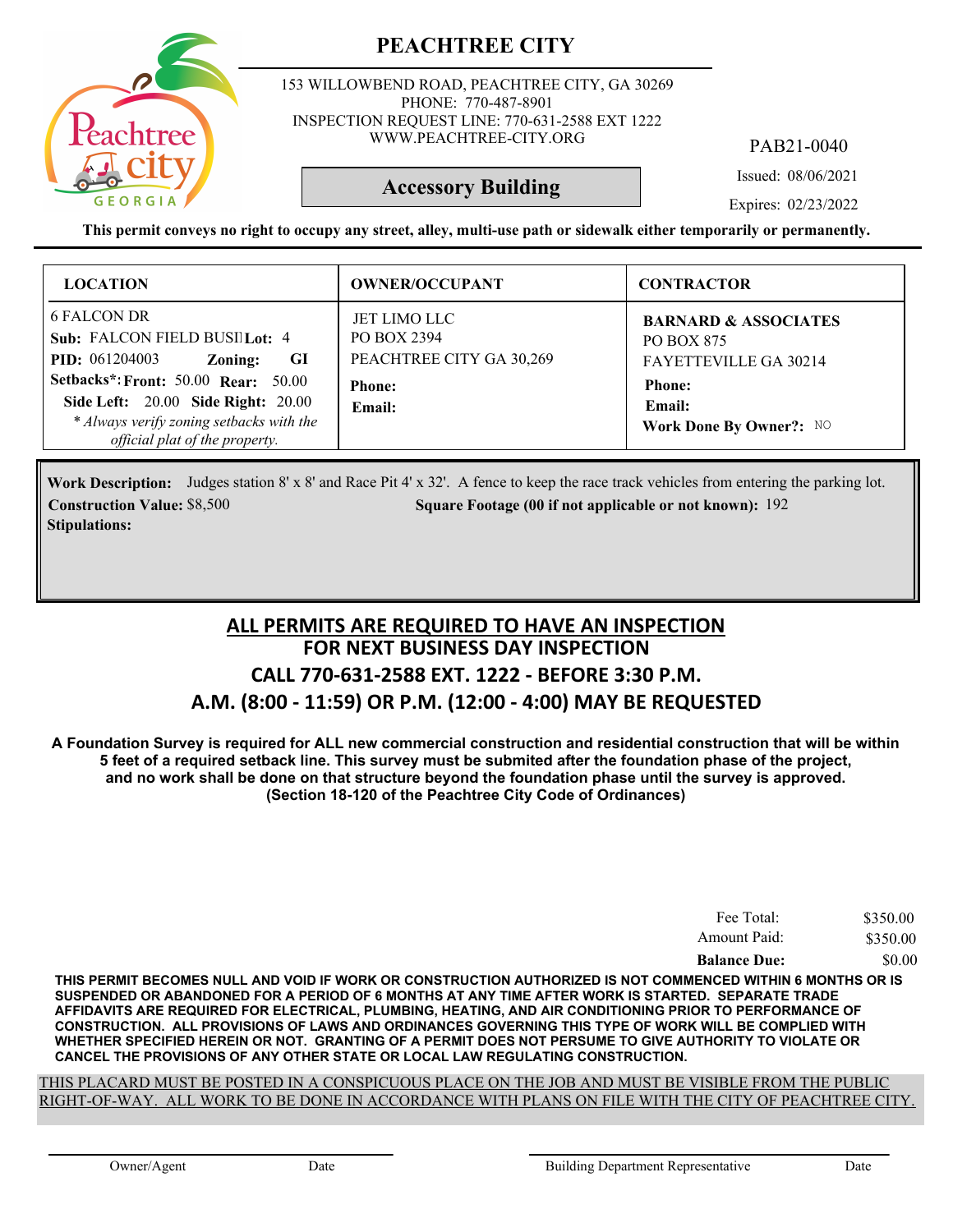

153 WILLOWBEND ROAD, PEACHTREE CITY, GA 30269 PHONE: 770-487-8901 INSPECTION REQUEST LINE: 770-631-2588 EXT 1222 WWW.PEACHTREE-CITY.ORG

PAB21-0041

Issued: 08/04/2021

**Accessory Building**

Expires: 01/31/2022

**This permit conveys no right to occupy any street, alley, multi-use path or sidewalk either temporarily or permanently.**

| <b>LOCATION</b>                                                                                                                                                                                                                                                  | <b>OWNER/OCCUPANT</b>                                                                                              | <b>CONTRACTOR</b>                                          |
|------------------------------------------------------------------------------------------------------------------------------------------------------------------------------------------------------------------------------------------------------------------|--------------------------------------------------------------------------------------------------------------------|------------------------------------------------------------|
| 174 ARDENLEE<br>Sub: ARDENLEE<br>Lot: $124$<br><b>PID:</b> 073524025<br>$GR-4$<br>Zoning:<br><b>Setbacks*: Front: 15.00 Rear: 20.00</b><br><b>Side Left: 5.00 Side Right: 5.00</b><br>* Always verify zoning setbacks with the<br>official plat of the property. | WIGNER DJ<br>174 ARDENLEE<br>PEACHTREE CITY GA 30269<br><b>Phone:</b> (678) 392 9944<br>Email: wigner.dj@gmail.com | <b>Phone:</b><br>Email:<br><b>Work Done By Owner?:</b> YES |

Work Description: A barn-style utility shed by Tuff Shed to be built by the Home Depot. The shed will be, at most 12X18', but may be slightly smaller. It will be in the back side corner of the property, 30' from the back of the property and 10' from the side of the property.

**Construction Value:** \$11,000 216 **Square Footage (00 if not applicable or not known): 216 Per section 908.6(e): The color scheme of an accessory use structure shall blend with the colors of the primary structure on the same zoning lot, or shall be earth tones. Stipulations:**

### **FOR NEXT BUSINESS DAY INSPECTION CALL 770-631-2588 EXT. 1222 - BEFORE 3:30 P.M. A.M. (8:00 - 11:59) OR P.M. (12:00 - 4:00) MAY BE REQUESTED ALL PERMITS ARE REQUIRED TO HAVE AN INSPECTION**

**A Foundation Survey is required for ALL new commercial construction and residential construction that will be within 5 feet of a required setback line. This survey must be submited after the foundation phase of the project, and no work shall be done on that structure beyond the foundation phase until the survey is approved. (Section 18-120 of the Peachtree City Code of Ordinances)**

| Fee Total:          | \$225.00 |
|---------------------|----------|
| Amount Paid:        | \$225.00 |
| <b>Balance Due:</b> | \$0.00   |

**THIS PERMIT BECOMES NULL AND VOID IF WORK OR CONSTRUCTION AUTHORIZED IS NOT COMMENCED WITHIN 6 MONTHS OR IS SUSPENDED OR ABANDONED FOR A PERIOD OF 6 MONTHS AT ANY TIME AFTER WORK IS STARTED. SEPARATE TRADE AFFIDAVITS ARE REQUIRED FOR ELECTRICAL, PLUMBING, HEATING, AND AIR CONDITIONING PRIOR TO PERFORMANCE OF CONSTRUCTION. ALL PROVISIONS OF LAWS AND ORDINANCES GOVERNING THIS TYPE OF WORK WILL BE COMPLIED WITH WHETHER SPECIFIED HEREIN OR NOT. GRANTING OF A PERMIT DOES NOT PERSUME TO GIVE AUTHORITY TO VIOLATE OR CANCEL THE PROVISIONS OF ANY OTHER STATE OR LOCAL LAW REGULATING CONSTRUCTION.**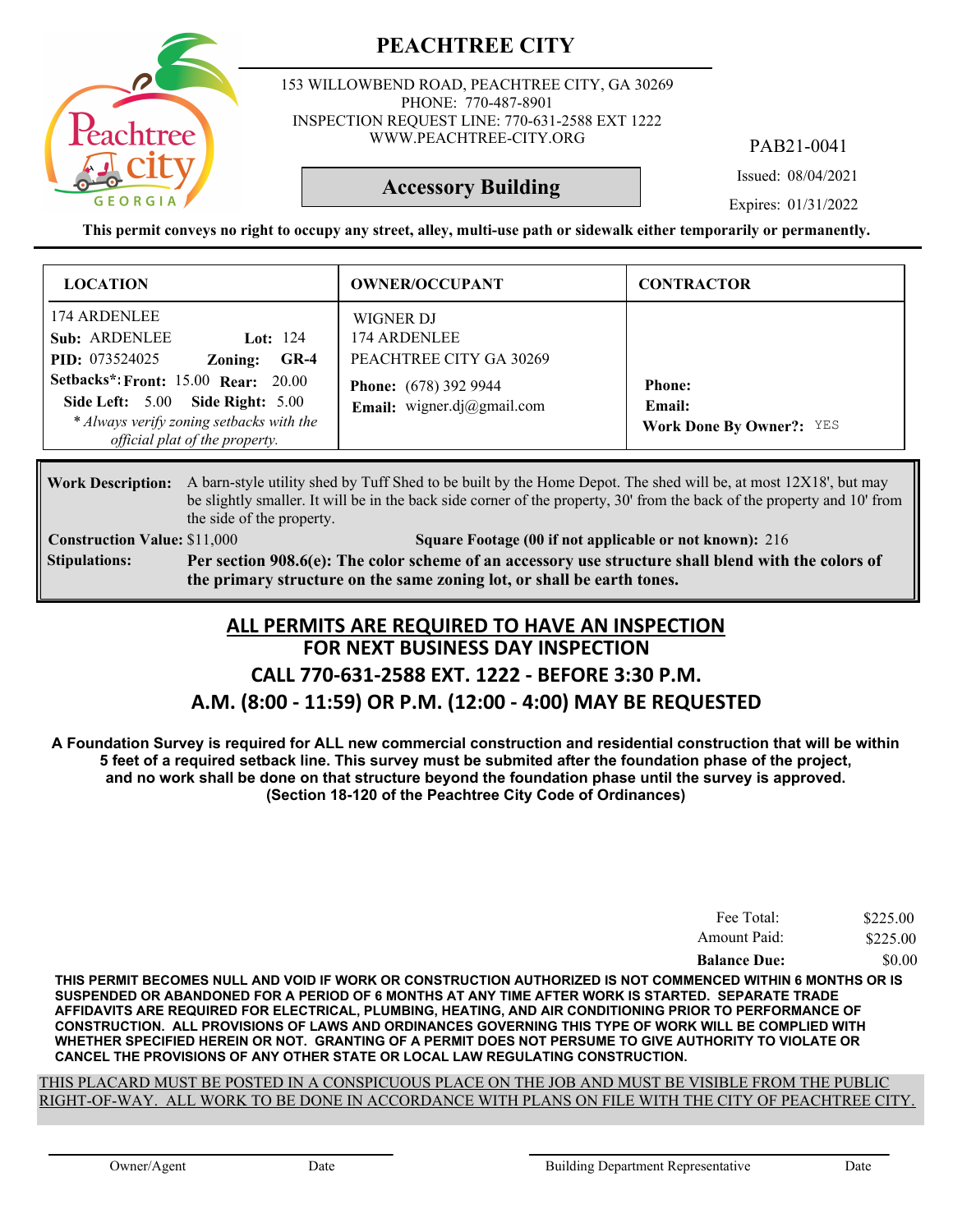

153 WILLOWBEND ROAD, PEACHTREE CITY, GA 30269 PHONE: 770-487-8901 INSPECTION REQUEST LINE: 770-631-2588 EXT 1222 WWW.PEACHTREE-CITY.ORG

PAB21-0043

Issued: 08/04/2021

**Accessory Structure < 200 sf**

Expires: 01/31/2022

**This permit conveys no right to occupy any street, alley, multi-use path or sidewalk either temporarily or permanently.**

| <b>LOCATION</b>                                                                                                                                                                                                                                                                     | <b>OWNER/OCCUPANT</b>                                                                                                        | <b>CONTRACTOR</b>                                          |
|-------------------------------------------------------------------------------------------------------------------------------------------------------------------------------------------------------------------------------------------------------------------------------------|------------------------------------------------------------------------------------------------------------------------------|------------------------------------------------------------|
| 405 PLANCEER PL<br><b>Sub: SANDOWN CREEK</b> Lot: 116<br><b>PID:</b> 061101053<br>Zoning:<br>$R-12$<br><b>Setbacks*: Front: 40.00 Rear: 30.00</b><br><b>Side Left:</b> 10.00 <b>Side Right:</b> 10.00<br>* Always verify zoning setbacks with the<br>official plat of the property. | DELPHINA TURNER<br>405 PLANCEER PL<br>PEACHTREE CITY GA 30269<br><b>Phone:</b> (770) 487 6213<br>Email: IAMJUSTOK@HOTMAIL.CO | <b>Phone:</b><br>Email:<br><b>Work Done By Owner?: YES</b> |

Work Description: Add a 12' x 16' portable shed on a gravel bed. **Construction Value:** \$10,000 192 **Square Footage (00 if not applicable or not known): 192 Stipulations:**

### **FOR NEXT BUSINESS DAY INSPECTION CALL 770-631-2588 EXT. 1222 - BEFORE 3:30 P.M. A.M. (8:00 - 11:59) OR P.M. (12:00 - 4:00) MAY BE REQUESTED ALL PERMITS ARE REQUIRED TO HAVE AN INSPECTION**

**A Foundation Survey is required for ALL new commercial construction and residential construction that will be within 5 feet of a required setback line. This survey must be submited after the foundation phase of the project, and no work shall be done on that structure beyond the foundation phase until the survey is approved. (Section 18-120 of the Peachtree City Code of Ordinances)**

| Fee Total:          | \$75.00 |
|---------------------|---------|
| Amount Paid:        | \$75.00 |
| <b>Balance Due:</b> | \$0.00  |

**THIS PERMIT BECOMES NULL AND VOID IF WORK OR CONSTRUCTION AUTHORIZED IS NOT COMMENCED WITHIN 6 MONTHS OR IS SUSPENDED OR ABANDONED FOR A PERIOD OF 6 MONTHS AT ANY TIME AFTER WORK IS STARTED. SEPARATE TRADE AFFIDAVITS ARE REQUIRED FOR ELECTRICAL, PLUMBING, HEATING, AND AIR CONDITIONING PRIOR TO PERFORMANCE OF CONSTRUCTION. ALL PROVISIONS OF LAWS AND ORDINANCES GOVERNING THIS TYPE OF WORK WILL BE COMPLIED WITH WHETHER SPECIFIED HEREIN OR NOT. GRANTING OF A PERMIT DOES NOT PERSUME TO GIVE AUTHORITY TO VIOLATE OR CANCEL THE PROVISIONS OF ANY OTHER STATE OR LOCAL LAW REGULATING CONSTRUCTION.**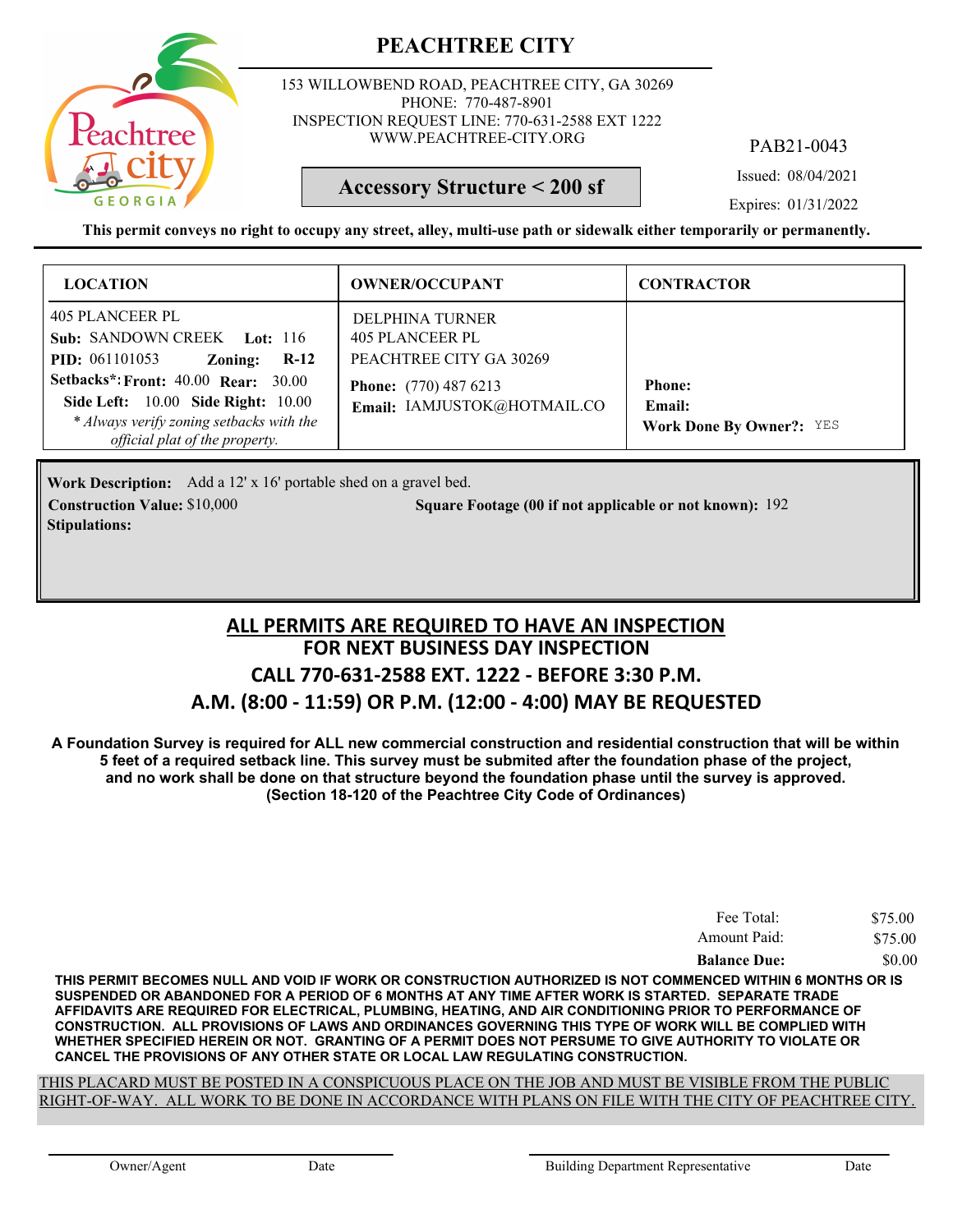

153 WILLOWBEND ROAD, PEACHTREE CITY, GA 30269 PHONE: 770-487-8901 INSPECTION REQUEST LINE: 770-631-2588 EXT 1222 WWW.PEACHTREE-CITY.ORG

PAB21-0045

Issued: 08/31/2021

**Accessory Building**

Expires: 02/27/2022

**This permit conveys no right to occupy any street, alley, multi-use path or sidewalk either temporarily or permanently.**

| <b>LOCATION</b>                                                                                                                                                              | <b>OWNER/OCCUPANT</b>                                                    | <b>CONTRACTOR</b>                                          |
|------------------------------------------------------------------------------------------------------------------------------------------------------------------------------|--------------------------------------------------------------------------|------------------------------------------------------------|
| 207 DEERGRASS TRL<br><b>Sub: MEADOW RUN</b><br><b>Lot:</b> 19<br><b>PID:</b> 061112019<br>$R-10$<br>Zoning:                                                                  | BERGARA JORGE RUIZ DIAZ<br>207 DEERGRASS TRL<br>PEACHTREE CITY GA 30,269 |                                                            |
| <b>Setbacks*: Front: 30.00 Rear: 30.00</b><br><b>Side Left:</b> 10.00 <b>Side Right:</b> 10.00<br>* Always verify zoning setbacks with the<br>official plat of the property. | <b>Phone:</b> (678) 733 6273<br>Email: ceci1875@hotmail.com              | <b>Phone:</b><br>Email:<br><b>Work Done By Owner?: YES</b> |

Work Description: SHED 12X24 288 SQ **Stipulations:**

**Construction Value:** \$1,200 288 **200 2010** 2010 Square Footage (00 if not applicable or not known): 288

### **FOR NEXT BUSINESS DAY INSPECTION CALL 770-631-2588 EXT. 1222 - BEFORE 3:30 P.M. A.M. (8:00 - 11:59) OR P.M. (12:00 - 4:00) MAY BE REQUESTED ALL PERMITS ARE REQUIRED TO HAVE AN INSPECTION**

**A Foundation Survey is required for ALL new commercial construction and residential construction that will be within 5 feet of a required setback line. This survey must be submited after the foundation phase of the project, and no work shall be done on that structure beyond the foundation phase until the survey is approved. (Section 18-120 of the Peachtree City Code of Ordinances)**

| Fee Total:          | \$375.00 |
|---------------------|----------|
| Amount Paid:        | \$375.00 |
| <b>Balance Due:</b> | \$0.00   |

**THIS PERMIT BECOMES NULL AND VOID IF WORK OR CONSTRUCTION AUTHORIZED IS NOT COMMENCED WITHIN 6 MONTHS OR IS SUSPENDED OR ABANDONED FOR A PERIOD OF 6 MONTHS AT ANY TIME AFTER WORK IS STARTED. SEPARATE TRADE AFFIDAVITS ARE REQUIRED FOR ELECTRICAL, PLUMBING, HEATING, AND AIR CONDITIONING PRIOR TO PERFORMANCE OF CONSTRUCTION. ALL PROVISIONS OF LAWS AND ORDINANCES GOVERNING THIS TYPE OF WORK WILL BE COMPLIED WITH WHETHER SPECIFIED HEREIN OR NOT. GRANTING OF A PERMIT DOES NOT PERSUME TO GIVE AUTHORITY TO VIOLATE OR CANCEL THE PROVISIONS OF ANY OTHER STATE OR LOCAL LAW REGULATING CONSTRUCTION.**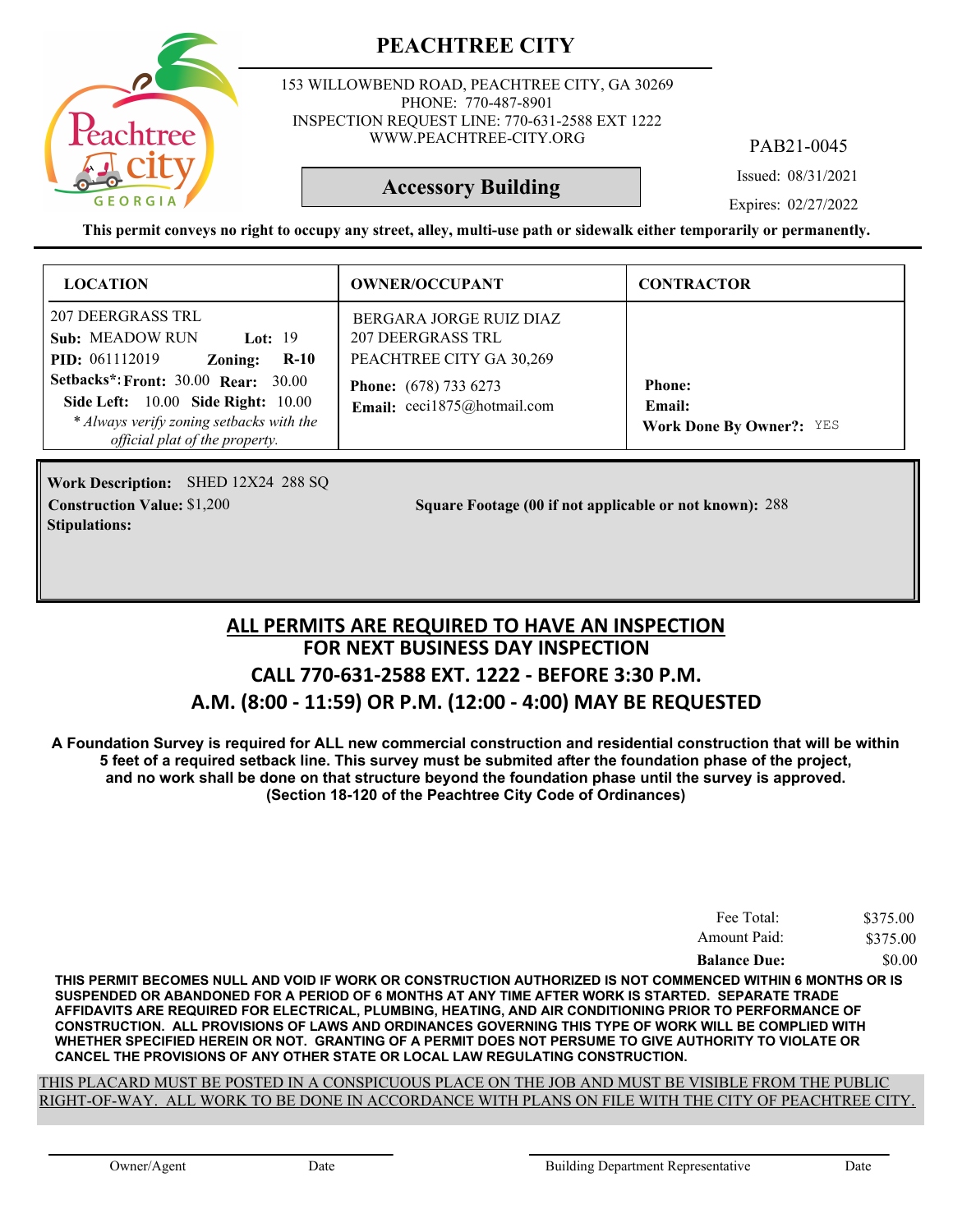

153 WILLOWBEND ROAD, PEACHTREE CITY, GA 30269 PHONE: 770-487-8901 INSPECTION REQUEST LINE: 770-631-2588 EXT 1222 WWW.PEACHTREE-CITY.ORG

PAB21-0047

Issued: 08/12/2021

### **Accessory Structure < 200 sf**

Expires: 02/08/2022

**This permit conveys no right to occupy any street, alley, multi-use path or sidewalk either temporarily or permanently.**

| <b>LOCATION</b>                                                                                                                                              | <b>OWNER/OCCUPANT</b>                                               | <b>CONTRACTOR</b>                                                 |
|--------------------------------------------------------------------------------------------------------------------------------------------------------------|---------------------------------------------------------------------|-------------------------------------------------------------------|
| 103 VIVIAN LN<br>Sub: WILKSMOOR WOOD! Lot: 141<br>Zoning: LUR-18<br><b>PID:</b> 074537040                                                                    | <b>ADALBERTO ARROYO</b><br>103 VIVIAN LN<br>PEACHTREE CITY GA 30269 |                                                                   |
| <b>Setbacks*: Front: 20.00 Rear: 15.00</b><br>Side Left: 5.00 Side Right: 5.00<br>* Always verify zoning setbacks with the<br>official plat of the property. | <b>Phone:</b><br>Email: ADALBERTO.ARROYO@GN                         | <b>Phone:</b><br><b>Email:</b><br><b>Work Done By Owner?: YES</b> |

**Work Description:** NEW GAZABO 140 SQ **Stipulations:**

**Construction Value:** \$1,200 **140 Square Footage (00 if not applicable or not known):** 140

### **FOR NEXT BUSINESS DAY INSPECTION CALL 770-631-2588 EXT. 1222 - BEFORE 3:30 P.M. A.M. (8:00 - 11:59) OR P.M. (12:00 - 4:00) MAY BE REQUESTED ALL PERMITS ARE REQUIRED TO HAVE AN INSPECTION**

**A Foundation Survey is required for ALL new commercial construction and residential construction that will be within 5 feet of a required setback line. This survey must be submited after the foundation phase of the project, and no work shall be done on that structure beyond the foundation phase until the survey is approved. (Section 18-120 of the Peachtree City Code of Ordinances)**

| Fee Total:          | \$75.00 |
|---------------------|---------|
| Amount Paid:        | \$75.00 |
| <b>Balance Due:</b> | \$0.00  |

**THIS PERMIT BECOMES NULL AND VOID IF WORK OR CONSTRUCTION AUTHORIZED IS NOT COMMENCED WITHIN 6 MONTHS OR IS SUSPENDED OR ABANDONED FOR A PERIOD OF 6 MONTHS AT ANY TIME AFTER WORK IS STARTED. SEPARATE TRADE AFFIDAVITS ARE REQUIRED FOR ELECTRICAL, PLUMBING, HEATING, AND AIR CONDITIONING PRIOR TO PERFORMANCE OF CONSTRUCTION. ALL PROVISIONS OF LAWS AND ORDINANCES GOVERNING THIS TYPE OF WORK WILL BE COMPLIED WITH WHETHER SPECIFIED HEREIN OR NOT. GRANTING OF A PERMIT DOES NOT PERSUME TO GIVE AUTHORITY TO VIOLATE OR CANCEL THE PROVISIONS OF ANY OTHER STATE OR LOCAL LAW REGULATING CONSTRUCTION.**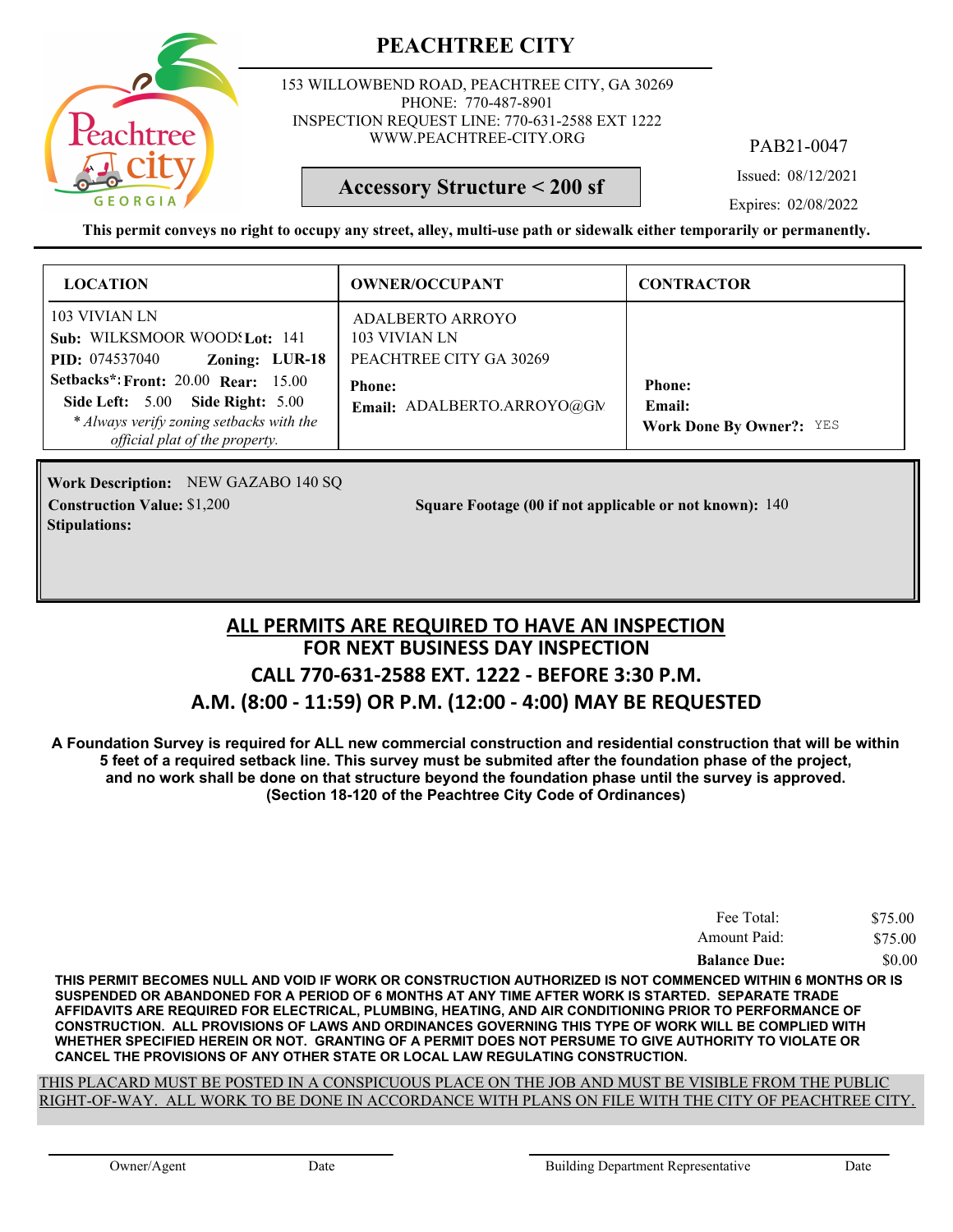

153 WILLOWBEND ROAD, PEACHTREE CITY, GA 30269 PHONE: 770-487-8901 INSPECTION REQUEST LINE: 770-631-2588 EXT 1222 WWW.PEACHTREE-CITY.ORG

PAB21-0048

Issued: 08/13/2021

### **Accessory Structure < 200 sf**

Expires: 02/09/2022

**This permit conveys no right to occupy any street, alley, multi-use path or sidewalk either temporarily or permanently.**

| <b>LOCATION</b>                                                                                                                                                | <b>OWNER/OCCUPANT</b>                                               | <b>CONTRACTOR</b>                                          |
|----------------------------------------------------------------------------------------------------------------------------------------------------------------|---------------------------------------------------------------------|------------------------------------------------------------|
| 102 PERCH PT<br><b>Sub: FISHERS BANK</b><br>Lot: $42$<br><b>PID:</b> 071716090<br>$R-10$<br>Zoning:                                                            | <b>HEYLIGER ELIEZER</b><br>102 PERCH PT<br>PEACHTREE CITY GA 30,269 |                                                            |
| <b>Setbacks*: Front: 30.00 Rear: 30.00</b><br>Side Left: 10.00 Side Right: 10.00<br>* Always verify zoning setbacks with the<br>official plat of the property. | <b>Phone:</b> (678) 755 3183<br>Email: JOSHEYLIGER@hotmail.com      | <b>Phone:</b><br>Email:<br><b>Work Done By Owner?: YES</b> |

Work Description: STORAGE SHED 8X10 80 SQ

**Stipulations:**

**Construction Value: Square Footage (00 if not applicable or not known):** \$4,000 80 **HOMEOWNER IS RESPONSIBLE FOR ENSURING THE PROPOSED SHED DOES NOT ENCROACH INTO THE DRAINAGE EASEMENT.**

### **FOR NEXT BUSINESS DAY INSPECTION CALL 770-631-2588 EXT. 1222 - BEFORE 3:30 P.M. A.M. (8:00 - 11:59) OR P.M. (12:00 - 4:00) MAY BE REQUESTED ALL PERMITS ARE REQUIRED TO HAVE AN INSPECTION**

**A Foundation Survey is required for ALL new commercial construction and residential construction that will be within 5 feet of a required setback line. This survey must be submited after the foundation phase of the project, and no work shall be done on that structure beyond the foundation phase until the survey is approved. (Section 18-120 of the Peachtree City Code of Ordinances)**

| Fee Total:          | \$75.00 |
|---------------------|---------|
| Amount Paid:        | \$75.00 |
| <b>Balance Due:</b> | \$0.00  |

**THIS PERMIT BECOMES NULL AND VOID IF WORK OR CONSTRUCTION AUTHORIZED IS NOT COMMENCED WITHIN 6 MONTHS OR IS SUSPENDED OR ABANDONED FOR A PERIOD OF 6 MONTHS AT ANY TIME AFTER WORK IS STARTED. SEPARATE TRADE AFFIDAVITS ARE REQUIRED FOR ELECTRICAL, PLUMBING, HEATING, AND AIR CONDITIONING PRIOR TO PERFORMANCE OF CONSTRUCTION. ALL PROVISIONS OF LAWS AND ORDINANCES GOVERNING THIS TYPE OF WORK WILL BE COMPLIED WITH WHETHER SPECIFIED HEREIN OR NOT. GRANTING OF A PERMIT DOES NOT PERSUME TO GIVE AUTHORITY TO VIOLATE OR CANCEL THE PROVISIONS OF ANY OTHER STATE OR LOCAL LAW REGULATING CONSTRUCTION.**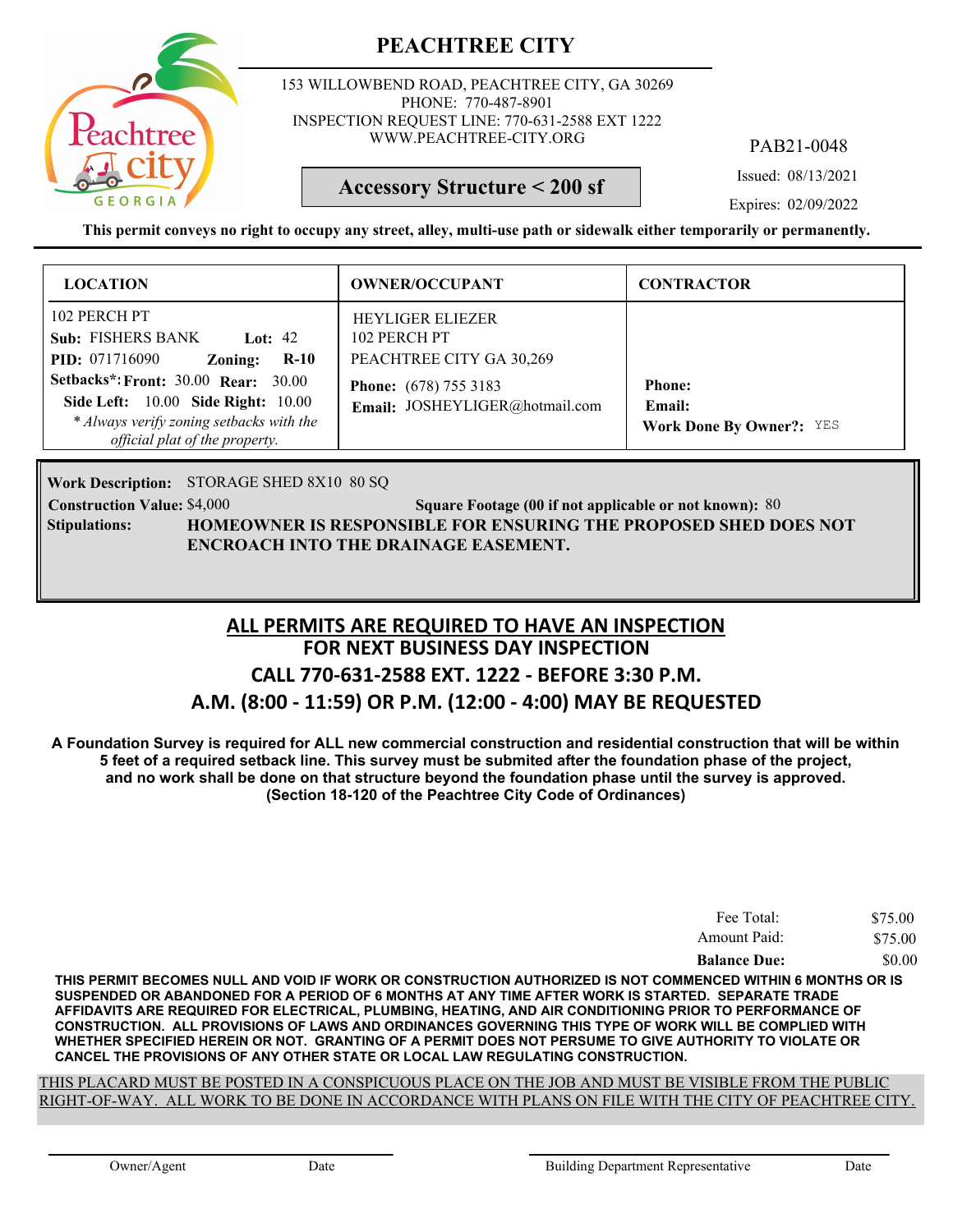

153 WILLOWBEND ROAD, PEACHTREE CITY, GA 30269 PHONE: 770-487-8901 INSPECTION REQUEST LINE: 770-631-2588 EXT 1222 WWW.PEACHTREE-CITY.ORG

PAB21-0051

Issued: 08/31/2021

**Accessory Structure < 200 sf**

Expires: 02/27/2022

**This permit conveys no right to occupy any street, alley, multi-use path or sidewalk either temporarily or permanently.**

| <b>LOCATION</b>                                                                                                                                                              | <b>OWNER/OCCUPANT</b>                                                    | <b>CONTRACTOR</b>                                          |
|------------------------------------------------------------------------------------------------------------------------------------------------------------------------------|--------------------------------------------------------------------------|------------------------------------------------------------|
| 843 BEDFORD PARK<br><b>Sub: BEDFORD PARK</b><br>Lot: 13<br><b>PID:</b> 060908013<br>$R-12$<br>Zoning:                                                                        | DUANE P. & BETH S. GRAHAM<br>843 BEDFORD PARK<br>PEACHTREE CITY GA 30269 |                                                            |
| <b>Setbacks*: Front: 40.00 Rear: 30.00</b><br><b>Side Left:</b> 10.00 <b>Side Right:</b> 10.00<br>* Always verify zoning setbacks with the<br>official plat of the property. | <b>Phone:</b> (412) 298 0730<br>Email: DUANE.GRAHAM@GMAIL.               | <b>Phone:</b><br>Email:<br><b>Work Done By Owner?: YES</b> |

STORAGE SHED 12X10 120 SQ **Work Description: Stipulations:**

**Construction Value:** \$1,500 **120 Square Footage (00 if not applicable or not known): 120** 

### **FOR NEXT BUSINESS DAY INSPECTION CALL 770-631-2588 EXT. 1222 - BEFORE 3:30 P.M. A.M. (8:00 - 11:59) OR P.M. (12:00 - 4:00) MAY BE REQUESTED ALL PERMITS ARE REQUIRED TO HAVE AN INSPECTION**

**A Foundation Survey is required for ALL new commercial construction and residential construction that will be within 5 feet of a required setback line. This survey must be submited after the foundation phase of the project, and no work shall be done on that structure beyond the foundation phase until the survey is approved. (Section 18-120 of the Peachtree City Code of Ordinances)**

| Fee Total:          | \$75.00 |
|---------------------|---------|
| Amount Paid:        | \$75.00 |
| <b>Balance Due:</b> | \$0.00  |

**THIS PERMIT BECOMES NULL AND VOID IF WORK OR CONSTRUCTION AUTHORIZED IS NOT COMMENCED WITHIN 6 MONTHS OR IS SUSPENDED OR ABANDONED FOR A PERIOD OF 6 MONTHS AT ANY TIME AFTER WORK IS STARTED. SEPARATE TRADE AFFIDAVITS ARE REQUIRED FOR ELECTRICAL, PLUMBING, HEATING, AND AIR CONDITIONING PRIOR TO PERFORMANCE OF CONSTRUCTION. ALL PROVISIONS OF LAWS AND ORDINANCES GOVERNING THIS TYPE OF WORK WILL BE COMPLIED WITH WHETHER SPECIFIED HEREIN OR NOT. GRANTING OF A PERMIT DOES NOT PERSUME TO GIVE AUTHORITY TO VIOLATE OR CANCEL THE PROVISIONS OF ANY OTHER STATE OR LOCAL LAW REGULATING CONSTRUCTION.**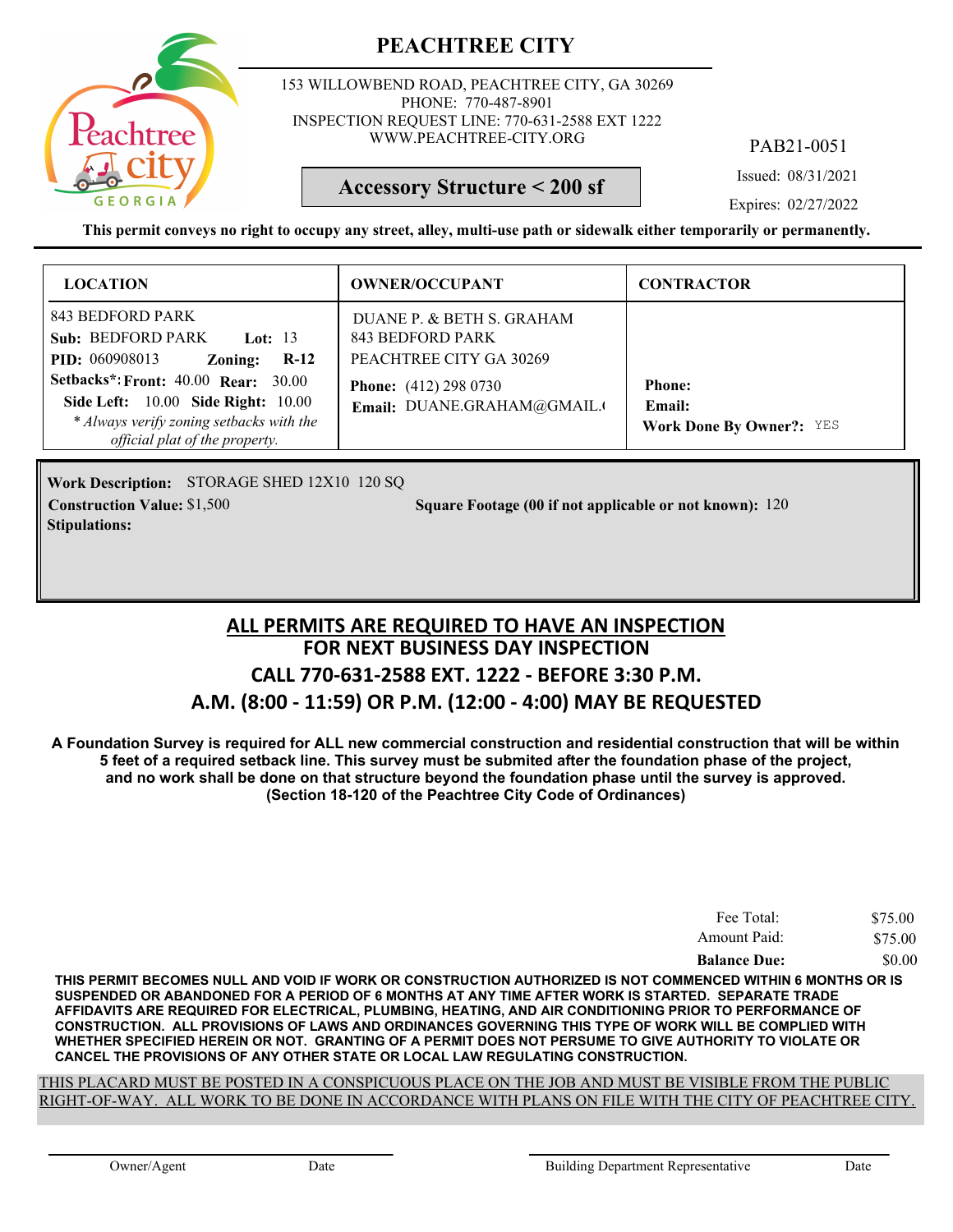

153 WILLOWBEND ROAD, PEACHTREE CITY, GA 30269 PHONE: 770-487-8901 INSPECTION REQUEST LINE: 770-631-2588 EXT 1222 WWW.PEACHTREE-CITY.ORG

PCA21-0028

Issued: 08/06/2021

**Commercial Alteration**

Expires: 03/01/2022

**This permit conveys no right to occupy any street, alley, multi-use path or sidewalk either temporarily or permanently.**

| <b>LOCATION</b>                                                                                                                                                                                                                                             | <b>OWNER/OCCUPANT</b>                                                                           | <b>CONTRACTOR</b>                                                                                                                       |
|-------------------------------------------------------------------------------------------------------------------------------------------------------------------------------------------------------------------------------------------------------------|-------------------------------------------------------------------------------------------------|-----------------------------------------------------------------------------------------------------------------------------------------|
| 2733 W HWY 54<br>Sub: MCINTOSH VILLAGE Lot:<br>Zoning: COR, $GC$<br><b>PID:</b> 0733 109<br>Setbacks*: Front: 0.00 Rear: 0.00<br><b>Side Right: 0.00</b><br>Side Left: $0.00$<br>* Always verify zoning setbacks with the<br>official plat of the property. | TRINITY-MCINTOSH LLC<br>1915 AIRPORT ROAD STE 2D<br>ATLANTA GA 30341<br><b>Phone:</b><br>Email: | <b>HILL BROTHERS GENERAL CONTI</b><br>1003 ELAINE CT<br>MCDONOUGH GA 30252<br><b>Phone:</b><br><b>Email:</b><br>Work Done By Owner?: NO |

**Work Description:** INTERIOR FINISH 1300 SQ

**Construction Value:** \$150,000 **1,300 1,300 1,300 1,300 1,300 1,300 1,300 1,300 1,300 1,300 1,300 1,300 1,300 1,300 1,400 1,400 1,400 1,400 1,400 1,400 1,400 1,400 1,400 1,400** 

**Stipulations:**

### **FOR NEXT BUSINESS DAY INSPECTION CALL 770-631-2588 EXT. 1222 - BEFORE 3:30 P.M. A.M. (8:00 - 11:59) OR P.M. (12:00 - 4:00) MAY BE REQUESTED ALL PERMITS ARE REQUIRED TO HAVE AN INSPECTION**

**A Foundation Survey is required for ALL new commercial construction and residential construction that will be within 5 feet of a required setback line. This survey must be submited after the foundation phase of the project, and no work shall be done on that structure beyond the foundation phase until the survey is approved. (Section 18-120 of the Peachtree City Code of Ordinances)**

| Fee Total:          | \$2,085.00 |
|---------------------|------------|
| Amount Paid:        | \$2,085.00 |
| <b>Balance Due:</b> | \$0.00     |

**THIS PERMIT BECOMES NULL AND VOID IF WORK OR CONSTRUCTION AUTHORIZED IS NOT COMMENCED WITHIN 6 MONTHS OR IS SUSPENDED OR ABANDONED FOR A PERIOD OF 6 MONTHS AT ANY TIME AFTER WORK IS STARTED. SEPARATE TRADE AFFIDAVITS ARE REQUIRED FOR ELECTRICAL, PLUMBING, HEATING, AND AIR CONDITIONING PRIOR TO PERFORMANCE OF CONSTRUCTION. ALL PROVISIONS OF LAWS AND ORDINANCES GOVERNING THIS TYPE OF WORK WILL BE COMPLIED WITH WHETHER SPECIFIED HEREIN OR NOT. GRANTING OF A PERMIT DOES NOT PERSUME TO GIVE AUTHORITY TO VIOLATE OR CANCEL THE PROVISIONS OF ANY OTHER STATE OR LOCAL LAW REGULATING CONSTRUCTION.**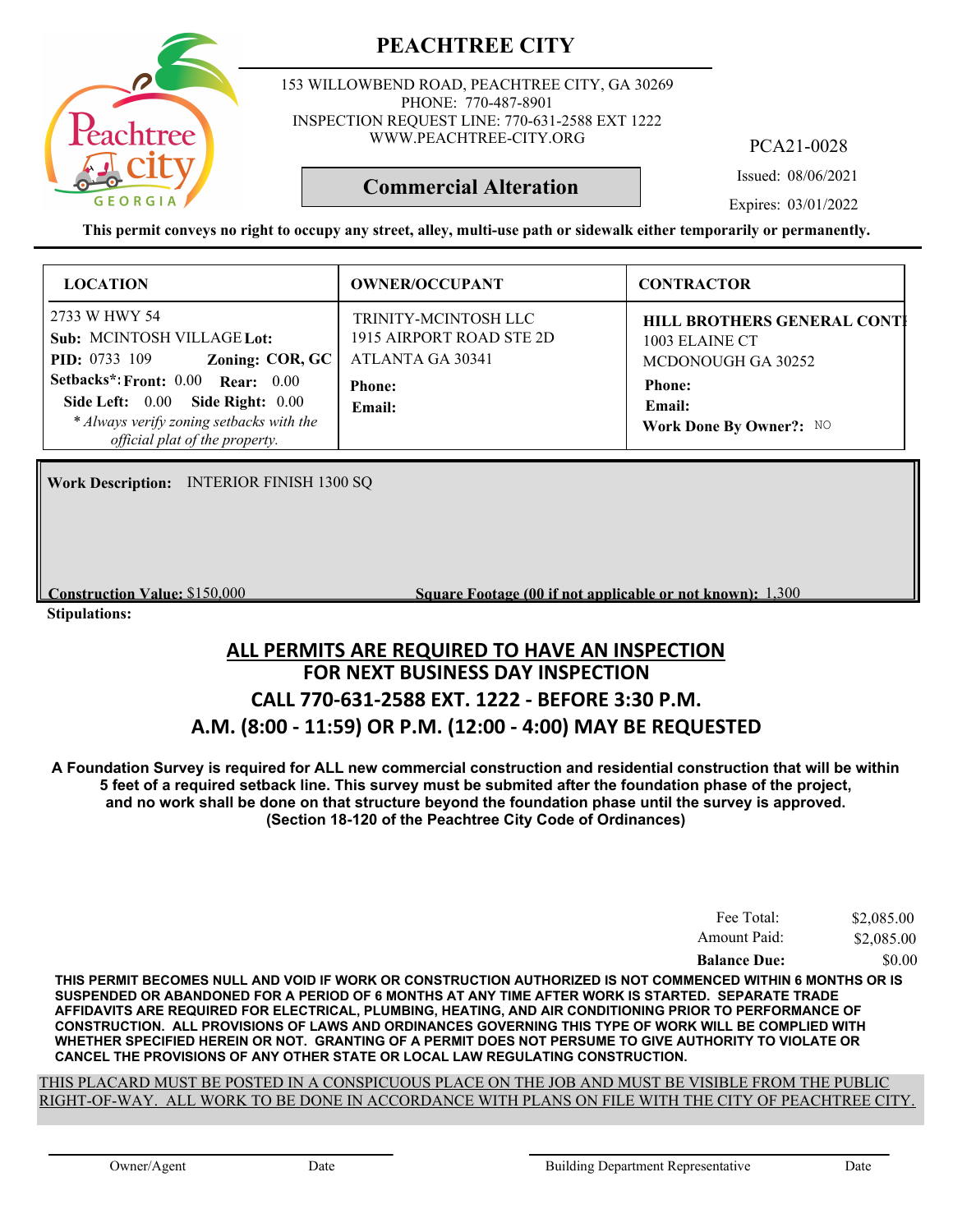

153 WILLOWBEND ROAD, PEACHTREE CITY, GA 30269 PHONE: 770-487-8901 INSPECTION REQUEST LINE: 770-631-2588 EXT 1222 WWW.PEACHTREE-CITY.ORG

PCA21-0029

Issued: 08/10/2021

Expires: 02/05/2022

**This permit conveys no right to occupy any street, alley, multi-use path or sidewalk either temporarily or permanently.**

**Commercial Alteration**

| <b>LOCATION</b>                                                                                                                                            | <b>OWNER/OCCUPANT</b>                                                    | <b>CONTRACTOR</b>                                         |
|------------------------------------------------------------------------------------------------------------------------------------------------------------|--------------------------------------------------------------------------|-----------------------------------------------------------|
| 224 CITY CIR<br>Sub: THE AVENUE OF PEALot:<br><b>PID:</b> 0733 022<br>Zoning:                                                                              | CP VENTURE FIVE - APC LLC<br>2650 THOUSAND OAKS BLVD<br>Memphis TN 38118 | <b>TBD</b>                                                |
| Setbacks*: Front: 0.00 Rear: 0.00<br>Side Right: $0.00$<br>Side Left: $0.00$<br>* Always verify zoning setbacks with the<br>official plat of the property. | <b>Phone:</b> (770) 486 6587<br>Email:                                   | <b>Phone:</b><br>Email:<br><b>Work Done By Owner?: NO</b> |

Work Description: DEMOLITION AND TENANT BUILD OUT TO INCLUDE ALL MECHANICAL, ELECTRICAL, ETC. **Construction Value: \$75,000 3,880 3,880 3,880 3,880 3,880 3,880 3,880 3,880 3,880 3,880 3,880 3,880 3,880 3,880 Stipulations:**

### **FOR NEXT BUSINESS DAY INSPECTION CALL 770-631-2588 EXT. 1222 - BEFORE 3:30 P.M. A.M. (8:00 - 11:59) OR P.M. (12:00 - 4:00) MAY BE REQUESTED ALL PERMITS ARE REQUIRED TO HAVE AN INSPECTION**

**A Foundation Survey is required for ALL new commercial construction and residential construction that will be within 5 feet of a required setback line. This survey must be submited after the foundation phase of the project, and no work shall be done on that structure beyond the foundation phase until the survey is approved. (Section 18-120 of the Peachtree City Code of Ordinances)**

| Fee Total:          | \$1,372.50 |
|---------------------|------------|
| Amount Paid:        | \$1,372.50 |
| <b>Balance Due:</b> | \$0.00     |

**THIS PERMIT BECOMES NULL AND VOID IF WORK OR CONSTRUCTION AUTHORIZED IS NOT COMMENCED WITHIN 6 MONTHS OR IS SUSPENDED OR ABANDONED FOR A PERIOD OF 6 MONTHS AT ANY TIME AFTER WORK IS STARTED. SEPARATE TRADE AFFIDAVITS ARE REQUIRED FOR ELECTRICAL, PLUMBING, HEATING, AND AIR CONDITIONING PRIOR TO PERFORMANCE OF CONSTRUCTION. ALL PROVISIONS OF LAWS AND ORDINANCES GOVERNING THIS TYPE OF WORK WILL BE COMPLIED WITH WHETHER SPECIFIED HEREIN OR NOT. GRANTING OF A PERMIT DOES NOT PERSUME TO GIVE AUTHORITY TO VIOLATE OR CANCEL THE PROVISIONS OF ANY OTHER STATE OR LOCAL LAW REGULATING CONSTRUCTION.**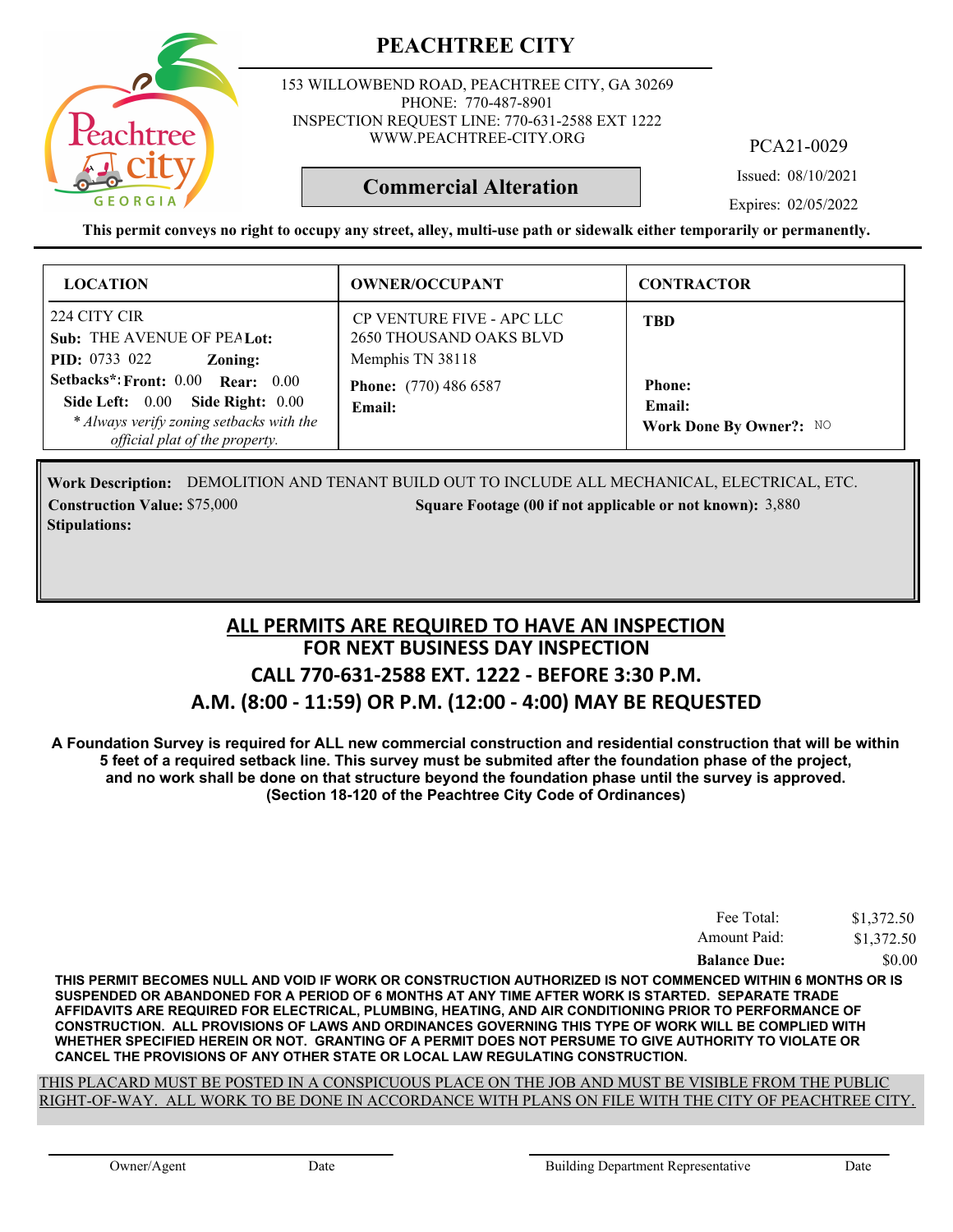153 WILLOWBEND ROAD, PEACHTREE CITY, GA 30269 PHONE: 770-487-8901 INSPECTION REQUEST LINE: 770-631-2588 EXT 1222 WWW.PEACHTREE-CITY.ORG

PCA21-0030

Issued: 08/11/2021

Expires: 02/07/2022

**This permit conveys no right to occupy any street, alley, multi-use path or sidewalk either temporarily or permanently.**

**Commercial Alteration**

| <b>LOCATION</b>                                                                                                                                                                                                                                  | <b>OWNER/OCCUPANT</b>                                                                                                                                  | <b>CONTRACTOR</b>                                                                                                                                                                       |
|--------------------------------------------------------------------------------------------------------------------------------------------------------------------------------------------------------------------------------------------------|--------------------------------------------------------------------------------------------------------------------------------------------------------|-----------------------------------------------------------------------------------------------------------------------------------------------------------------------------------------|
| 1245 N PEACHTREE PKWY<br>Sub: KEDRON VILLAGE Lot:<br><b>PID:</b> 0735 047<br>Zoning:<br>Setbacks*: Front: 0.00 Rear: 0.00<br>Side Right: 0.00<br>Side Left: $0.00$<br>* Always verify zoning setbacks with the<br>official plat of the property. | MEPT KEDRON VILLAGE II. LLC<br><b>35 JOHNSON FERRY ROAD</b><br><b>MARIETTA GA 30066</b><br><b>Phone:</b> (770) 956 8383<br>Email: DAVID@RENOVATINGATL. | <b>LARSON DESIGN GROUP</b><br>1000 COMMERCE PARK DR STE 201<br>WILLIAMSPORT PA 17701<br><b>Phone:</b> (570) 244 3359<br>Email: JRLilley@larsondesigngroup.co<br>Work Done By Owner?: NO |

Work Description: updates to merchandise fixture types and layout; updates to checkout fixture types and layout; updates to floor finishes; minor updates to sales area lighting

**Stipulations:**

**Construction Value:** \$200,000 23,401 **Square Footage (00 if not applicable or not known):** 23,401

### **FOR NEXT BUSINESS DAY INSPECTION CALL 770-631-2588 EXT. 1222 - BEFORE 3:30 P.M. A.M. (8:00 - 11:59) OR P.M. (12:00 - 4:00) MAY BE REQUESTED ALL PERMITS ARE REQUIRED TO HAVE AN INSPECTION**

**A Foundation Survey is required for ALL new commercial construction and residential construction that will be within 5 feet of a required setback line. This survey must be submited after the foundation phase of the project, and no work shall be done on that structure beyond the foundation phase until the survey is approved. (Section 18-120 of the Peachtree City Code of Ordinances)**

| Fee Total:          | \$2,736.02 |
|---------------------|------------|
| Amount Paid:        | \$2,736.02 |
| <b>Balance Due:</b> | \$0.00     |

**THIS PERMIT BECOMES NULL AND VOID IF WORK OR CONSTRUCTION AUTHORIZED IS NOT COMMENCED WITHIN 6 MONTHS OR IS SUSPENDED OR ABANDONED FOR A PERIOD OF 6 MONTHS AT ANY TIME AFTER WORK IS STARTED. SEPARATE TRADE AFFIDAVITS ARE REQUIRED FOR ELECTRICAL, PLUMBING, HEATING, AND AIR CONDITIONING PRIOR TO PERFORMANCE OF CONSTRUCTION. ALL PROVISIONS OF LAWS AND ORDINANCES GOVERNING THIS TYPE OF WORK WILL BE COMPLIED WITH WHETHER SPECIFIED HEREIN OR NOT. GRANTING OF A PERMIT DOES NOT PERSUME TO GIVE AUTHORITY TO VIOLATE OR CANCEL THE PROVISIONS OF ANY OTHER STATE OR LOCAL LAW REGULATING CONSTRUCTION.**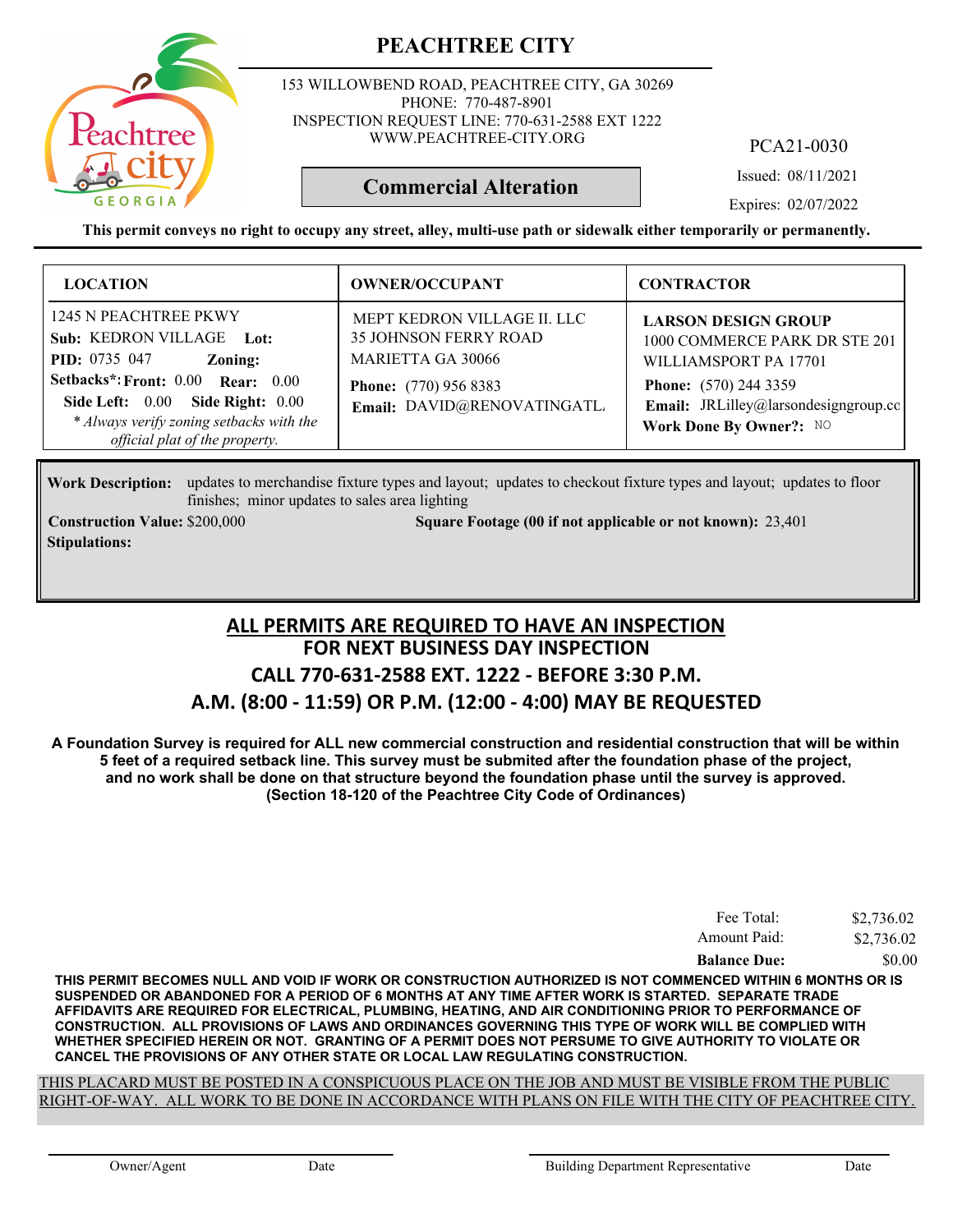

153 WILLOWBEND ROAD, PEACHTREE CITY, GA 30269 PHONE: 770-487-8901 INSPECTION REQUEST LINE: 770-631-2588 EXT 1222 WWW.PEACHTREE-CITY.ORG

PCA21-0031

Issued: 08/03/2021

Expires: 02/23/2022

**This permit conveys no right to occupy any street, alley, multi-use path or sidewalk either temporarily or permanently.**

**Commercial Alteration**

| <b>LOCATION</b>                                                                                                                                                                                                                                               | <b>OWNER/OCCUPANT</b>                                                                      | <b>CONTRACTOR</b>                                                                                                                                                 |
|---------------------------------------------------------------------------------------------------------------------------------------------------------------------------------------------------------------------------------------------------------------|--------------------------------------------------------------------------------------------|-------------------------------------------------------------------------------------------------------------------------------------------------------------------|
| 665 S HWY 74 STE 800<br>Sub: DIVIDEND PARTNER Lot:<br><b>PID:</b> $0612009$<br>GI<br>Zoning:<br>Setbacks*: Front: 0.00 Rear: 0.00<br>Side Left: 0.00<br><b>Side Right: 0.00</b><br>* Always verify zoning setbacks with the<br>official plat of the property. | DIVIDEND SOUTH PARTNERS<br>665 S HWY 74<br>PEACHTREE CITY GA 30269<br>Phone: PH#<br>Email: | <b>DIVIDEND ECS</b><br>611 S HWY 74 STE 101<br>PEACHTREE CITY GA 30269<br><b>Phone:</b> (404) 456 3131<br>Email: larry@dividendcre.com<br>Work Done By Owner?: NO |

Add demising wall, exit sign and hasp and lock on door. Paint interior. **Work Description: Construction Value:** \$2,650 2,169 **2,169** 2,169 **2,169** 2,169 **2,169** 2,169 **2,169** 2,169 **Stipulations:**

### **FOR NEXT BUSINESS DAY INSPECTION CALL 770-631-2588 EXT. 1222 - BEFORE 3:30 P.M. A.M. (8:00 - 11:59) OR P.M. (12:00 - 4:00) MAY BE REQUESTED ALL PERMITS ARE REQUIRED TO HAVE AN INSPECTION**

**A Foundation Survey is required for ALL new commercial construction and residential construction that will be within 5 feet of a required setback line. This survey must be submited after the foundation phase of the project, and no work shall be done on that structure beyond the foundation phase until the survey is approved. (Section 18-120 of the Peachtree City Code of Ordinances)**

| Fee Total:          | \$710.00 |
|---------------------|----------|
| Amount Paid:        | \$710.00 |
| <b>Balance Due:</b> | \$0.00   |

**THIS PERMIT BECOMES NULL AND VOID IF WORK OR CONSTRUCTION AUTHORIZED IS NOT COMMENCED WITHIN 6 MONTHS OR IS SUSPENDED OR ABANDONED FOR A PERIOD OF 6 MONTHS AT ANY TIME AFTER WORK IS STARTED. SEPARATE TRADE AFFIDAVITS ARE REQUIRED FOR ELECTRICAL, PLUMBING, HEATING, AND AIR CONDITIONING PRIOR TO PERFORMANCE OF CONSTRUCTION. ALL PROVISIONS OF LAWS AND ORDINANCES GOVERNING THIS TYPE OF WORK WILL BE COMPLIED WITH WHETHER SPECIFIED HEREIN OR NOT. GRANTING OF A PERMIT DOES NOT PERSUME TO GIVE AUTHORITY TO VIOLATE OR CANCEL THE PROVISIONS OF ANY OTHER STATE OR LOCAL LAW REGULATING CONSTRUCTION.**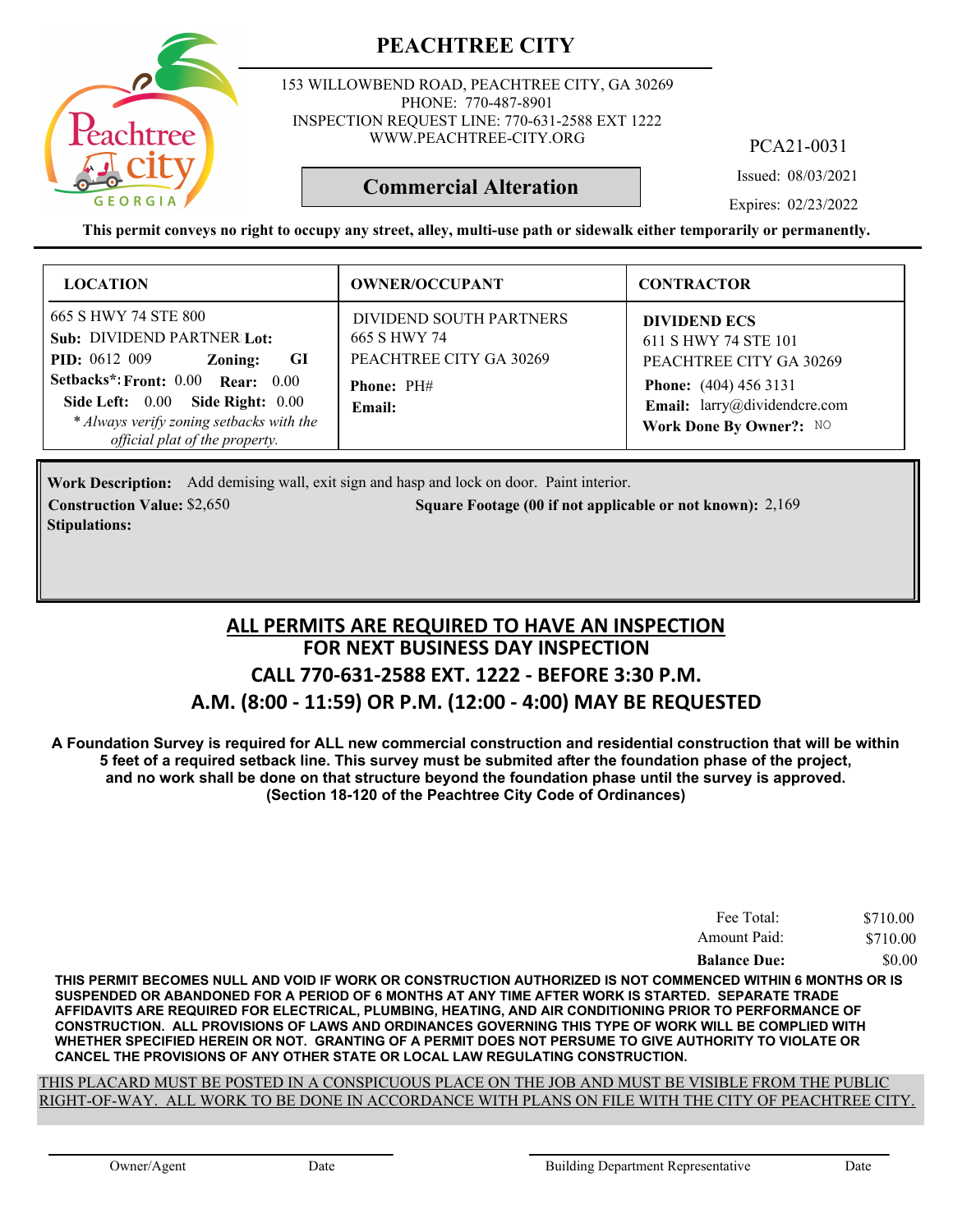153 WILLOWBEND ROAD, PEACHTREE CITY, GA 30269 PHONE: 770-487-8901 INSPECTION REQUEST LINE: 770-631-2588 EXT 1222 WWW.PEACHTREE-CITY.ORG

PCA21-0032

Issued: 08/11/2021

Expires: 02/07/2022

**This permit conveys no right to occupy any street, alley, multi-use path or sidewalk either temporarily or permanently.**

**Commercial Alteration**

| <b>LOCATION</b>                                                                                                                                                                                                                                    | <b>OWNER/OCCUPANT</b>                                                                                                     | <b>CONTRACTOR</b>                                                                                                                                                                               |
|----------------------------------------------------------------------------------------------------------------------------------------------------------------------------------------------------------------------------------------------------|---------------------------------------------------------------------------------------------------------------------------|-------------------------------------------------------------------------------------------------------------------------------------------------------------------------------------------------|
| 232 CITY CIR<br>Sub: THE AVENUE OF PEALot:<br>Zoning: DR, LUC-<br><b>PID:</b> 0733 022<br>Setbacks*: Front: 0.00 Rear: 0.00<br>Side Right: 0.00<br>Side Left: $0.00$<br>* Always verify zoning setbacks with the<br>official plat of the property. | <b>CP VENTURE FIVE - APC LLC</b><br>2650 THOUSAND OAKS BLVD<br>Memphis TN 38118<br><b>Phone:</b> (770) 486 6587<br>Email: | <b>MOELLER PURCELL CONSTRUCTI</b><br>10525 OLD ALABAMA RD CONNECT<br>ALPHARETTA GA 30022<br><b>Phone:</b> (770) 441 2060<br><b>Email:</b> whitney@moellerpurcell.com<br>Work Done By Owner?: NO |

**Work Description:** Interior renovation in an existing space **Construction Value:** \$53,860 50 1,680 Square Footage (00 if not applicable or not known): 1,680 **Stipulations:**

### **FOR NEXT BUSINESS DAY INSPECTION CALL 770-631-2588 EXT. 1222 - BEFORE 3:30 P.M. A.M. (8:00 - 11:59) OR P.M. (12:00 - 4:00) MAY BE REQUESTED ALL PERMITS ARE REQUIRED TO HAVE AN INSPECTION**

**A Foundation Survey is required for ALL new commercial construction and residential construction that will be within 5 feet of a required setback line. This survey must be submited after the foundation phase of the project, and no work shall be done on that structure beyond the foundation phase until the survey is approved. (Section 18-120 of the Peachtree City Code of Ordinances)**

| Fee Total:          | \$1,037.00 |
|---------------------|------------|
| Amount Paid:        | \$1,037.00 |
| <b>Balance Due:</b> | \$0.00     |

**THIS PERMIT BECOMES NULL AND VOID IF WORK OR CONSTRUCTION AUTHORIZED IS NOT COMMENCED WITHIN 6 MONTHS OR IS SUSPENDED OR ABANDONED FOR A PERIOD OF 6 MONTHS AT ANY TIME AFTER WORK IS STARTED. SEPARATE TRADE AFFIDAVITS ARE REQUIRED FOR ELECTRICAL, PLUMBING, HEATING, AND AIR CONDITIONING PRIOR TO PERFORMANCE OF CONSTRUCTION. ALL PROVISIONS OF LAWS AND ORDINANCES GOVERNING THIS TYPE OF WORK WILL BE COMPLIED WITH WHETHER SPECIFIED HEREIN OR NOT. GRANTING OF A PERMIT DOES NOT PERSUME TO GIVE AUTHORITY TO VIOLATE OR CANCEL THE PROVISIONS OF ANY OTHER STATE OR LOCAL LAW REGULATING CONSTRUCTION.**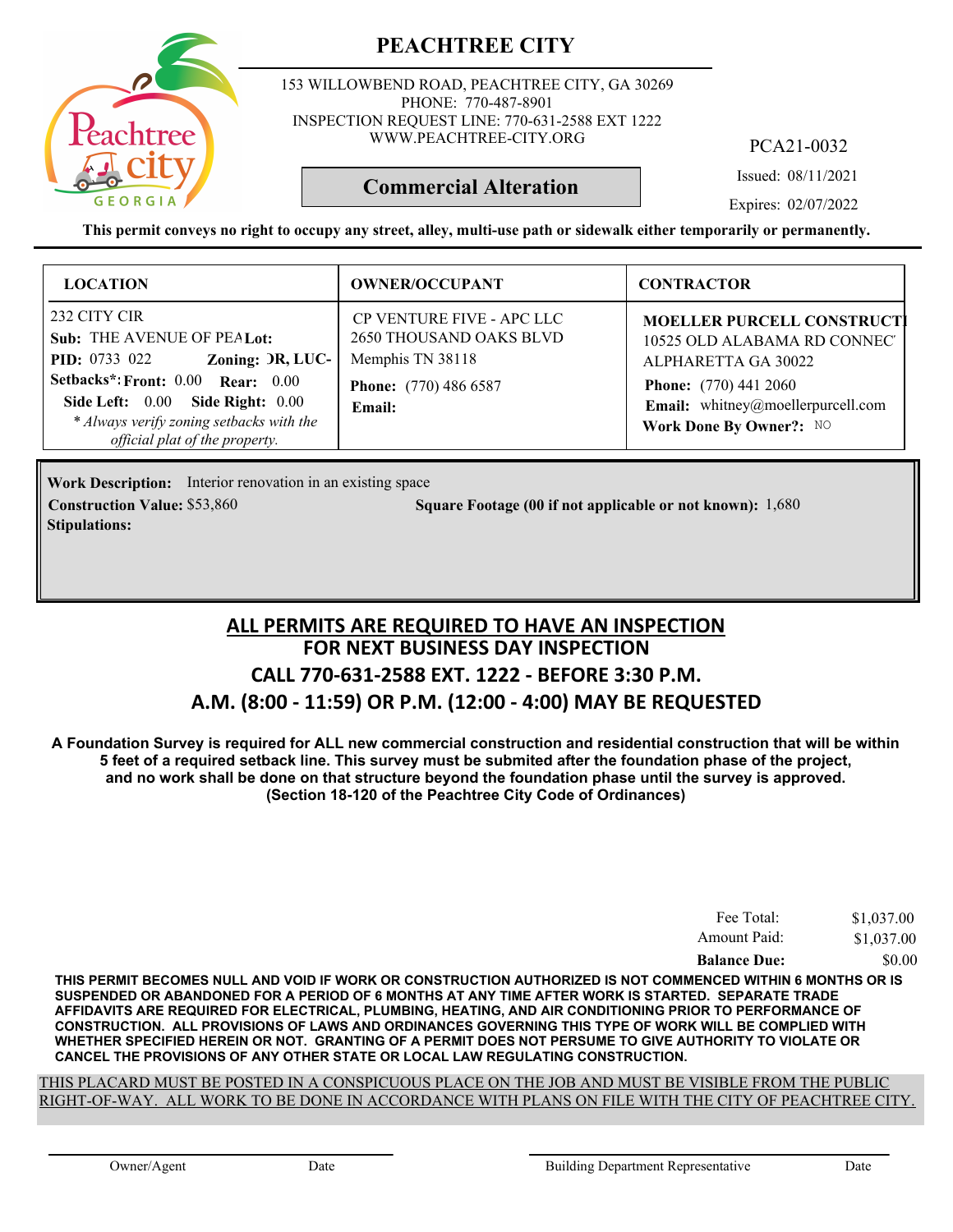153 WILLOWBEND ROAD, PEACHTREE CITY, GA 30269 PHONE: 770-487-8901 INSPECTION REQUEST LINE: 770-631-2588 EXT 1222 WWW.PEACHTREE-CITY.ORG

PDK21-0031

Issued: 08/04/2021

**Residential Deck**

Expires: 02/21/2022

**This permit conveys no right to occupy any street, alley, multi-use path or sidewalk either temporarily or permanently.**

| <b>LOCATION</b>                                                                                                                                                                                                                                                                       | <b>OWNER/OCCUPANT</b>                                                                                                             | <b>CONTRACTOR</b>                                                                                                          |
|---------------------------------------------------------------------------------------------------------------------------------------------------------------------------------------------------------------------------------------------------------------------------------------|-----------------------------------------------------------------------------------------------------------------------------------|----------------------------------------------------------------------------------------------------------------------------|
| 207 ROCKSPRAY RDG<br><b>Sub: ROCKSPRAY</b><br>Lot: $60$<br><b>PID:</b> 060710061<br>Zoning:<br>$R-12$<br><b>Setbacks*: Front: 40.00 Rear: 30.00</b><br><b>Side Left:</b> 10.00 <b>Side Right:</b> 10.00<br>* Always verify zoning setbacks with the<br>official plat of the property. | HENSON JAY L & SHARON C<br>207 ROCKSPRAY RDG<br>PEACHTREE CITY GA 30,269<br><b>Phone:</b><br><b>Email:</b> $ilh854@bellsouth.net$ | <b>ROUTINE MAINTENANCE</b><br>PO BOX 2194<br>PEACHTREE CITY GA 30269<br><b>Phone:</b><br>Email:<br>Work Done By Owner?: NO |

**Work Description:** Remove existing freestanding deck and construct new 20 x 14 freestanding deck at rear of house. **Construction Value: Square Footage (00 if not applicable or not known):** \$10,000 280 **Stipulations:**

### **FOR NEXT BUSINESS DAY INSPECTION CALL 770-631-2588 EXT. 1222 - BEFORE 3:30 P.M. A.M. (8:00 - 11:59) OR P.M. (12:00 - 4:00) MAY BE REQUESTED ALL PERMITS ARE REQUIRED TO HAVE AN INSPECTION**

**A Foundation Survey is required for ALL new commercial construction and residential construction that will be within 5 feet of a required setback line. This survey must be submited after the foundation phase of the project, and no work shall be done on that structure beyond the foundation phase until the survey is approved. (Section 18-120 of the Peachtree City Code of Ordinances)**

| Fee Total:          | \$360.00 |
|---------------------|----------|
| Amount Paid:        | \$360.00 |
| <b>Balance Due:</b> | \$0.00   |

**THIS PERMIT BECOMES NULL AND VOID IF WORK OR CONSTRUCTION AUTHORIZED IS NOT COMMENCED WITHIN 6 MONTHS OR IS SUSPENDED OR ABANDONED FOR A PERIOD OF 6 MONTHS AT ANY TIME AFTER WORK IS STARTED. SEPARATE TRADE AFFIDAVITS ARE REQUIRED FOR ELECTRICAL, PLUMBING, HEATING, AND AIR CONDITIONING PRIOR TO PERFORMANCE OF CONSTRUCTION. ALL PROVISIONS OF LAWS AND ORDINANCES GOVERNING THIS TYPE OF WORK WILL BE COMPLIED WITH WHETHER SPECIFIED HEREIN OR NOT. GRANTING OF A PERMIT DOES NOT PERSUME TO GIVE AUTHORITY TO VIOLATE OR CANCEL THE PROVISIONS OF ANY OTHER STATE OR LOCAL LAW REGULATING CONSTRUCTION.**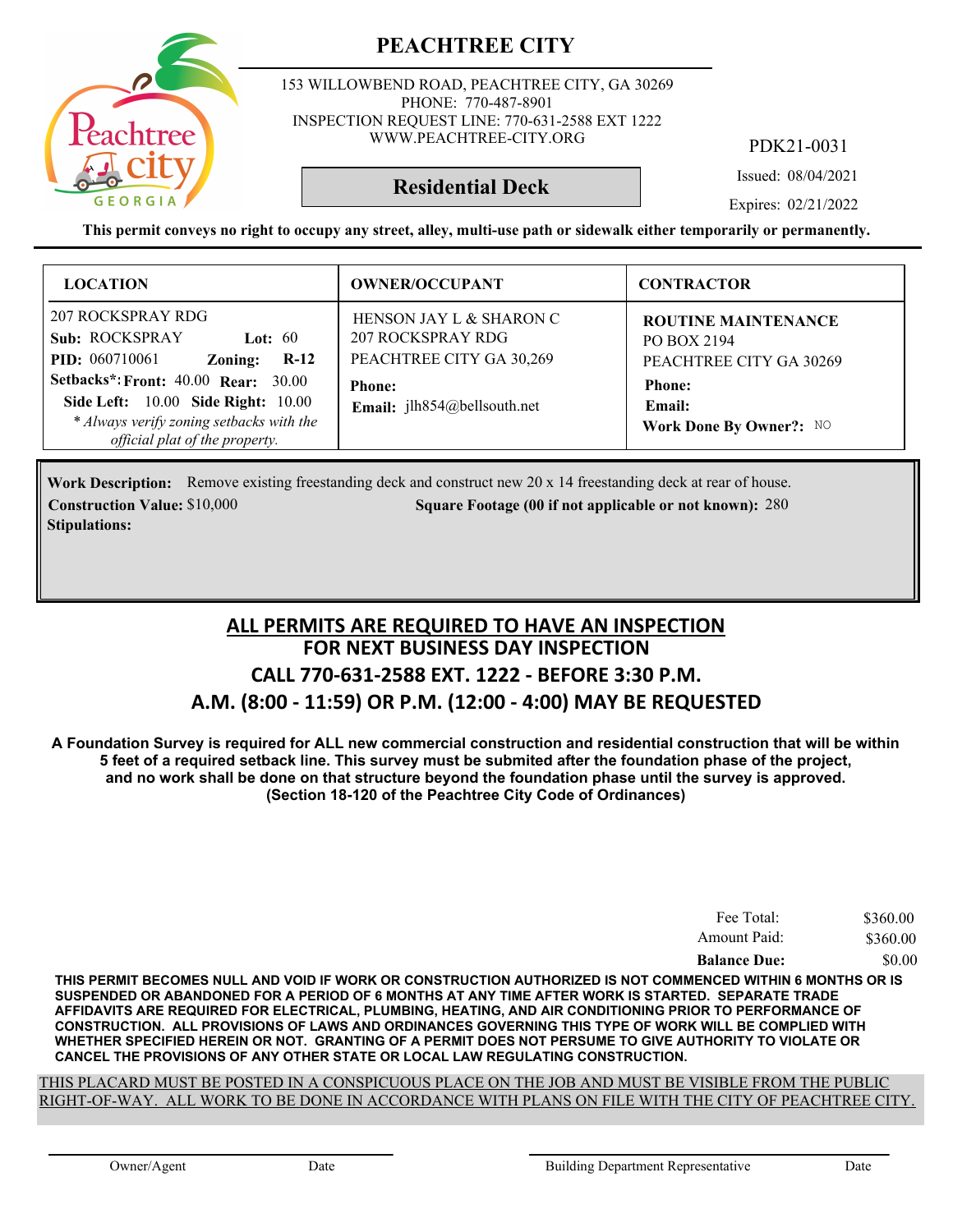

153 WILLOWBEND ROAD, PEACHTREE CITY, GA 30269 PHONE: 770-487-8901 INSPECTION REQUEST LINE: 770-631-2588 EXT 1222 WWW.PEACHTREE-CITY.ORG

PDK21-0033

Issued: 08/03/2021

**Residential Deck**

Expires: 01/30/2022

**This permit conveys no right to occupy any street, alley, multi-use path or sidewalk either temporarily or permanently.**

| <b>LOCATION</b>                                                                                                                                                            | <b>OWNER/OCCUPANT</b>                                                                                        | <b>CONTRACTOR</b>               |
|----------------------------------------------------------------------------------------------------------------------------------------------------------------------------|--------------------------------------------------------------------------------------------------------------|---------------------------------|
| 103 ARDENLEE<br>Sub: ARDENLEE<br>Lot: $83$<br><b>PID:</b> 073517022<br>$GR-4$<br>Zoning:<br><b>Setbacks*: Front: 15.00 Rear: 20.00</b><br>Side Left: 5.00 Side Right: 5.00 | <b>SANDY TART</b><br>103 ARDENLEE<br>PEACHTREE CITY GA 30269<br><b>Phone:</b><br>Email: TARTMOM1966@GMAIL.CC | <b>Phone:</b><br>Email:         |
| * Always verify zoning setbacks with the<br>official plat of the property.                                                                                                 |                                                                                                              | <b>Work Done By Owner?: YES</b> |

Work Description: SMALL ADDITION TO DECK & REPLACING WOOD WITH COMPOSITE ON EXISTING DECK 133 SQ **Construction Value:** \$10,000 133 **Stipulations:**

### **FOR NEXT BUSINESS DAY INSPECTION CALL 770-631-2588 EXT. 1222 - BEFORE 3:30 P.M. A.M. (8:00 - 11:59) OR P.M. (12:00 - 4:00) MAY BE REQUESTED ALL PERMITS ARE REQUIRED TO HAVE AN INSPECTION**

**A Foundation Survey is required for ALL new commercial construction and residential construction that will be within 5 feet of a required setback line. This survey must be submited after the foundation phase of the project, and no work shall be done on that structure beyond the foundation phase until the survey is approved. (Section 18-120 of the Peachtree City Code of Ordinances)**

| Fee Total:          | \$360.00 |
|---------------------|----------|
| Amount Paid:        | \$360.00 |
| <b>Balance Due:</b> | \$0.00   |

**THIS PERMIT BECOMES NULL AND VOID IF WORK OR CONSTRUCTION AUTHORIZED IS NOT COMMENCED WITHIN 6 MONTHS OR IS SUSPENDED OR ABANDONED FOR A PERIOD OF 6 MONTHS AT ANY TIME AFTER WORK IS STARTED. SEPARATE TRADE AFFIDAVITS ARE REQUIRED FOR ELECTRICAL, PLUMBING, HEATING, AND AIR CONDITIONING PRIOR TO PERFORMANCE OF CONSTRUCTION. ALL PROVISIONS OF LAWS AND ORDINANCES GOVERNING THIS TYPE OF WORK WILL BE COMPLIED WITH WHETHER SPECIFIED HEREIN OR NOT. GRANTING OF A PERMIT DOES NOT PERSUME TO GIVE AUTHORITY TO VIOLATE OR CANCEL THE PROVISIONS OF ANY OTHER STATE OR LOCAL LAW REGULATING CONSTRUCTION.**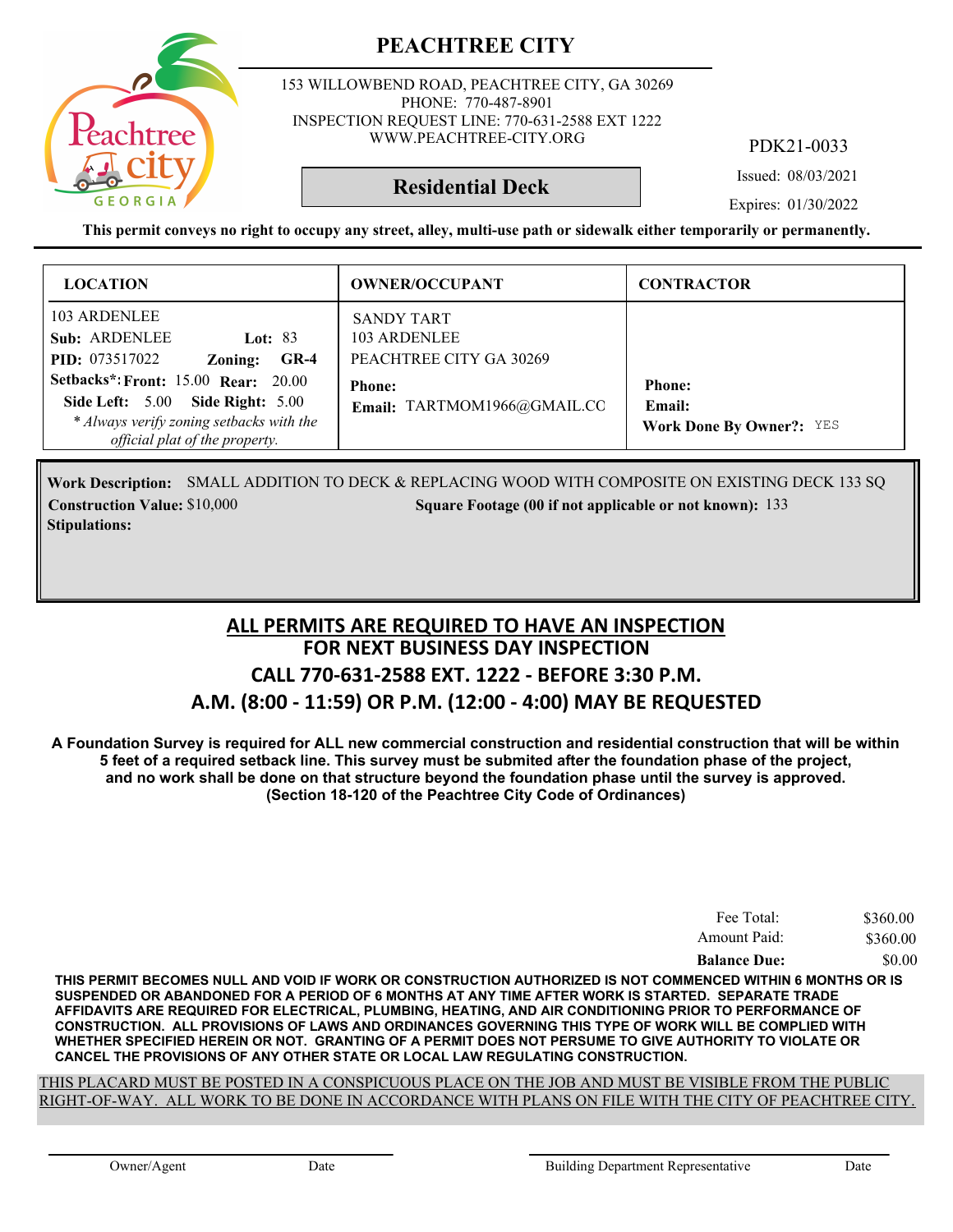

153 WILLOWBEND ROAD, PEACHTREE CITY, GA 30269 PHONE: 770-487-8901 INSPECTION REQUEST LINE: 770-631-2588 EXT 1222 WWW.PEACHTREE-CITY.ORG

PDK21-0034

Issued: 08/30/2021

**Residential Deck**

Expires: 02/26/2022

**This permit conveys no right to occupy any street, alley, multi-use path or sidewalk either temporarily or permanently.**

| <b>LOCATION</b>                                                                                                                                                              | <b>OWNER/OCCUPANT</b>                                                    | <b>CONTRACTOR</b>                                                                     |
|------------------------------------------------------------------------------------------------------------------------------------------------------------------------------|--------------------------------------------------------------------------|---------------------------------------------------------------------------------------|
| 344 LORING LN<br><b>Sub: KEDRON HILLS</b><br><b>Lot:</b> 119<br>$R-22$<br><b>PID:</b> 072909044<br>Zoning:                                                                   | <b>HAVEL PAUL G</b><br>199 W COMMONS DR<br>SAINT SIMONS ISLAND GA 31,522 | <b>McCullough Brothers Construction</b><br>413 ROBINSON RD<br>PEACHTREE CITY GA 30269 |
| <b>Setbacks*: Front: 50.00 Rear: 30.00</b><br><b>Side Left:</b> 15.00 <b>Side Right:</b> 15.00<br>* Always verify zoning setbacks with the<br>official plat of the property. | <b>Phone:</b><br>Email:                                                  | <b>Phone:</b><br><b>Email:</b><br>Work Done By Owner?: NO                             |

**Work Description:** Rebuild 20x20 deck **Stipulations:**

**Construction Value:** \$12,000 **1000 Square Footage (00 if not applicable or not known): 400** 

### **FOR NEXT BUSINESS DAY INSPECTION CALL 770-631-2588 EXT. 1222 - BEFORE 3:30 P.M. A.M. (8:00 - 11:59) OR P.M. (12:00 - 4:00) MAY BE REQUESTED ALL PERMITS ARE REQUIRED TO HAVE AN INSPECTION**

**A Foundation Survey is required for ALL new commercial construction and residential construction that will be within 5 feet of a required setback line. This survey must be submited after the foundation phase of the project, and no work shall be done on that structure beyond the foundation phase until the survey is approved. (Section 18-120 of the Peachtree City Code of Ordinances)**

| Fee Total:          | \$360.00 |
|---------------------|----------|
| Amount Paid:        | \$360.00 |
| <b>Balance Due:</b> | \$0.00   |

**THIS PERMIT BECOMES NULL AND VOID IF WORK OR CONSTRUCTION AUTHORIZED IS NOT COMMENCED WITHIN 6 MONTHS OR IS SUSPENDED OR ABANDONED FOR A PERIOD OF 6 MONTHS AT ANY TIME AFTER WORK IS STARTED. SEPARATE TRADE AFFIDAVITS ARE REQUIRED FOR ELECTRICAL, PLUMBING, HEATING, AND AIR CONDITIONING PRIOR TO PERFORMANCE OF CONSTRUCTION. ALL PROVISIONS OF LAWS AND ORDINANCES GOVERNING THIS TYPE OF WORK WILL BE COMPLIED WITH WHETHER SPECIFIED HEREIN OR NOT. GRANTING OF A PERMIT DOES NOT PERSUME TO GIVE AUTHORITY TO VIOLATE OR CANCEL THE PROVISIONS OF ANY OTHER STATE OR LOCAL LAW REGULATING CONSTRUCTION.**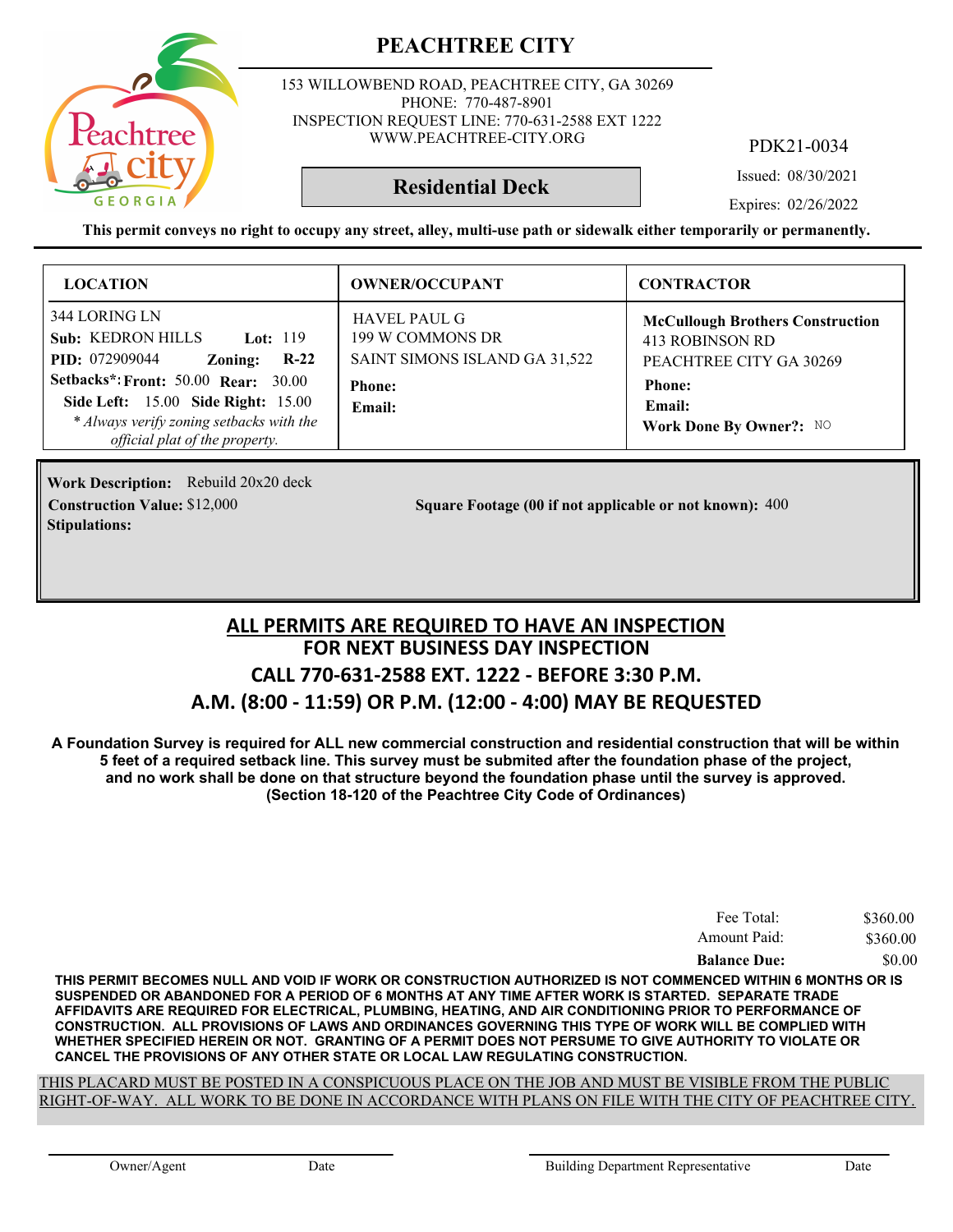

153 WILLOWBEND ROAD, PEACHTREE CITY, GA 30269 PHONE: 770-487-8901 INSPECTION REQUEST LINE: 770-631-2588 EXT 1222 WWW.PEACHTREE-CITY.ORG

**Residential Deck**

PDK21-0035

Issued: 08/23/2021

Expires: 02/19/2022

**This permit conveys no right to occupy any street, alley, multi-use path or sidewalk either temporarily or permanently.**

| <b>LOCATION</b>                                                                                                                                                                                                                                                                   | <b>OWNER/OCCUPANT</b>                                                                       | <b>CONTRACTOR</b>                                                                                                                         |
|-----------------------------------------------------------------------------------------------------------------------------------------------------------------------------------------------------------------------------------------------------------------------------------|---------------------------------------------------------------------------------------------|-------------------------------------------------------------------------------------------------------------------------------------------|
| 316 ASTER RIDGE TRL<br>Sub: WILSHIRE ESTATES Lot: 3<br><b>PID:</b> 060910003<br>Zoning:<br>$R-12$<br><b>Setbacks*: Front: 40.00 Rear: 30.00</b><br><b>Side Left:</b> 10.00 <b>Side Right:</b> 10.00<br>* Always verify zoning setbacks with the<br>official plat of the property. | COOK JOSEPH R<br>316 ASTER RIDGE TRL<br>PEACHTREE CITY GA 30,269<br><b>Phone:</b><br>Email: | <b>Pfeifer Building Company</b><br>312 Crosstown Dr #191<br>PEACHTREE CITY GA 30269<br><b>Phone:</b><br>Email:<br>Work Done By Owner?: NO |

Work Description: BUILDING A NEW SCREENED PORCH OVER EXISTING 12 x 20 WOOD DECK & A NEW 12 x 20 SCREENED PORCH BELOW AT BASEMENT LEVEL OVER NEW CONCRETE PATIO

**Stipulations:**

**Construction Value:** \$42,000 **1800** Square Footage (00 if not applicable or not known): 480

### **FOR NEXT BUSINESS DAY INSPECTION CALL 770-631-2588 EXT. 1222 - BEFORE 3:30 P.M. A.M. (8:00 - 11:59) OR P.M. (12:00 - 4:00) MAY BE REQUESTED ALL PERMITS ARE REQUIRED TO HAVE AN INSPECTION**

**A Foundation Survey is required for ALL new commercial construction and residential construction that will be within 5 feet of a required setback line. This survey must be submited after the foundation phase of the project, and no work shall be done on that structure beyond the foundation phase until the survey is approved. (Section 18-120 of the Peachtree City Code of Ordinances)**

| Fee Total:          | \$360.00 |
|---------------------|----------|
| Amount Paid:        | \$360.00 |
| <b>Balance Due:</b> | \$0.00   |

**THIS PERMIT BECOMES NULL AND VOID IF WORK OR CONSTRUCTION AUTHORIZED IS NOT COMMENCED WITHIN 6 MONTHS OR IS SUSPENDED OR ABANDONED FOR A PERIOD OF 6 MONTHS AT ANY TIME AFTER WORK IS STARTED. SEPARATE TRADE AFFIDAVITS ARE REQUIRED FOR ELECTRICAL, PLUMBING, HEATING, AND AIR CONDITIONING PRIOR TO PERFORMANCE OF CONSTRUCTION. ALL PROVISIONS OF LAWS AND ORDINANCES GOVERNING THIS TYPE OF WORK WILL BE COMPLIED WITH WHETHER SPECIFIED HEREIN OR NOT. GRANTING OF A PERMIT DOES NOT PERSUME TO GIVE AUTHORITY TO VIOLATE OR CANCEL THE PROVISIONS OF ANY OTHER STATE OR LOCAL LAW REGULATING CONSTRUCTION.**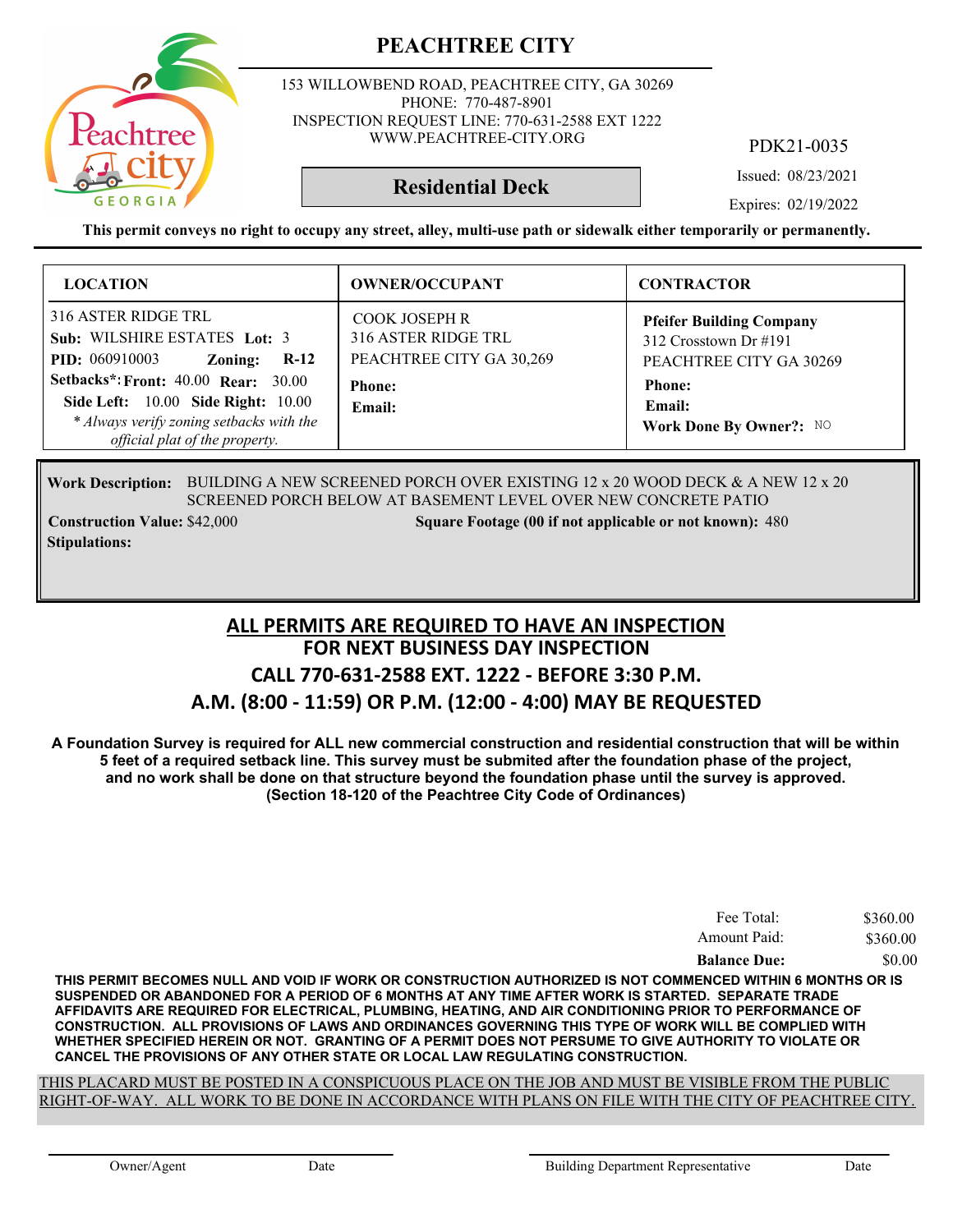

153 WILLOWBEND ROAD, PEACHTREE CITY, GA 30269 PHONE: 770-487-8901 INSPECTION REQUEST LINE: 770-631-2588 EXT 1222 WWW.PEACHTREE-CITY.ORG

PDK21-0036

Issued: 08/27/2021

### **Residential Deck**

Expires: 02/26/2022

**This permit conveys no right to occupy any street, alley, multi-use path or sidewalk either temporarily or permanently.**

| <b>LOCATION</b>                                                                                                                                                                                             | <b>OWNER/OCCUPANT</b>                                                                    | <b>CONTRACTOR</b>                         |
|-------------------------------------------------------------------------------------------------------------------------------------------------------------------------------------------------------------|------------------------------------------------------------------------------------------|-------------------------------------------|
| 129 KENTON PL<br><b>Sub: KENTON PLACE</b><br><b>Lot: 76</b><br><b>PID:</b> 060907059<br>$R-12$<br>Zoning:<br><b>Setbacks*: Front: 40.00 Rear: 30.00</b><br><b>Side Left:</b> 10.00 <b>Side Right:</b> 10.00 | Kevin Bachle<br>129 Kenton pl<br>PEACHTREE CITY GA 30269<br><b>Phone:</b> (740) 975 3223 | <b>Phone:</b>                             |
| * Always verify zoning setbacks with the<br>official plat of the property.                                                                                                                                  | Email: LCFARMS@YAHOO.COM                                                                 | Email:<br><b>Work Done By Owner?:</b> YES |

Work Description: REPLACING 4 POST ON EXISTING DECK 403 SQ **Construction Value: Square Footage (00 if not applicable or not known):** \$700 403 **Stipulations:**

### **FOR NEXT BUSINESS DAY INSPECTION CALL 770-631-2588 EXT. 1222 - BEFORE 3:30 P.M. A.M. (8:00 - 11:59) OR P.M. (12:00 - 4:00) MAY BE REQUESTED ALL PERMITS ARE REQUIRED TO HAVE AN INSPECTION**

**A Foundation Survey is required for ALL new commercial construction and residential construction that will be within 5 feet of a required setback line. This survey must be submited after the foundation phase of the project, and no work shall be done on that structure beyond the foundation phase until the survey is approved. (Section 18-120 of the Peachtree City Code of Ordinances)**

| Fee Total:          | \$360.00 |
|---------------------|----------|
| Amount Paid:        | \$360.00 |
| <b>Balance Due:</b> | \$0.00   |

**THIS PERMIT BECOMES NULL AND VOID IF WORK OR CONSTRUCTION AUTHORIZED IS NOT COMMENCED WITHIN 6 MONTHS OR IS SUSPENDED OR ABANDONED FOR A PERIOD OF 6 MONTHS AT ANY TIME AFTER WORK IS STARTED. SEPARATE TRADE AFFIDAVITS ARE REQUIRED FOR ELECTRICAL, PLUMBING, HEATING, AND AIR CONDITIONING PRIOR TO PERFORMANCE OF CONSTRUCTION. ALL PROVISIONS OF LAWS AND ORDINANCES GOVERNING THIS TYPE OF WORK WILL BE COMPLIED WITH WHETHER SPECIFIED HEREIN OR NOT. GRANTING OF A PERMIT DOES NOT PERSUME TO GIVE AUTHORITY TO VIOLATE OR CANCEL THE PROVISIONS OF ANY OTHER STATE OR LOCAL LAW REGULATING CONSTRUCTION.**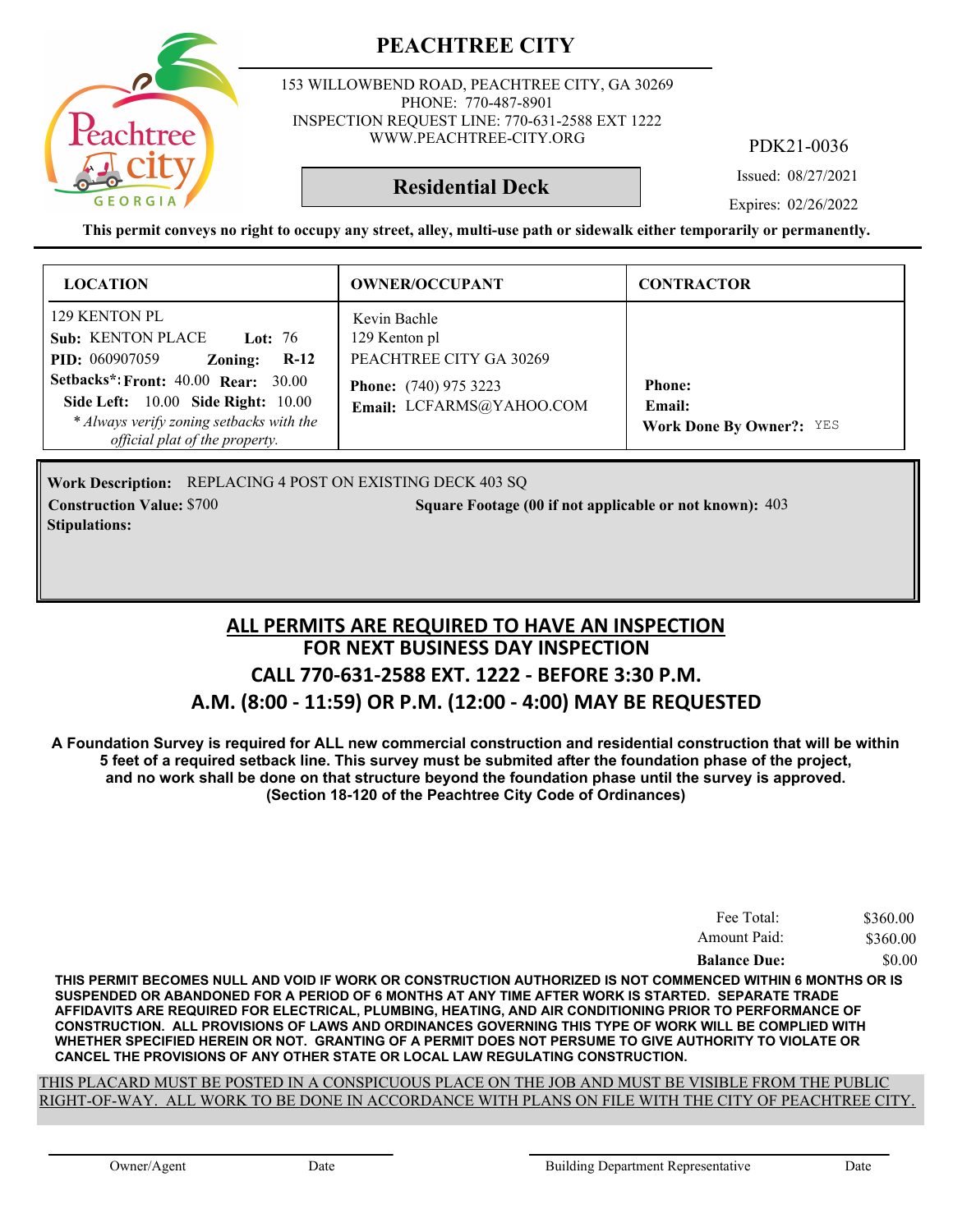

153 WILLOWBEND ROAD, PEACHTREE CITY, GA 30269 PHONE: 770-487-8901 INSPECTION REQUEST LINE: 770-631-2588 EXT 1222 WWW.PEACHTREE-CITY.ORG

PMF21-0020

Issued: 08/20/2021

Expires: 02/16/2022

**This permit conveys no right to occupy any street, alley, multi-use path or sidewalk either temporarily or permanently.**

**Multi-Family Res - Stock**

| <b>LOCATION</b>                                                                                                                                                                                                                                                          | <b>OWNER/OCCUPANT</b>                                                                          | <b>CONTRACTOR</b>                                                                                                                                                |
|--------------------------------------------------------------------------------------------------------------------------------------------------------------------------------------------------------------------------------------------------------------------------|------------------------------------------------------------------------------------------------|------------------------------------------------------------------------------------------------------------------------------------------------------------------|
| <b>63 ROBERTSON AVE</b><br>Sub: EVERTON PHASE 9 (1Lot: 35 (TH)<br>Zoning: LUC-15<br><b>PID:</b> 0746 004<br><b>Setbacks*: Front: 15.00 Rear: 10.00</b><br>Side Left: 0.00 Side Right: 0.00<br>* Always verify zoning setbacks with the<br>official plat of the property. | <b>MICHAEL GONSALVES</b><br>402 DAKER DR<br>PEACHTREE CITY GA 30269<br><b>Phone:</b><br>Email: | PULTE HOME COMPANY LLC<br>2475 Northwinds Parkway<br>ALPHARETTA GA 30009<br><b>Phone:</b> (770) 381 3450<br>Email: tim.poff@pulte.com<br>Work Done By Owner?: NO |

Work Description: New construction of a townhome.

**Construction Value:** \$315,742 5416 2,938 Square Footage (00 if not applicable or not known): 2,938

**this is a corner unit. Brick watertable and window shutters are required on sides facing public streets. Stipulations:**

**Foundation survey required for building (all three units) before CO.**

### **FOR NEXT BUSINESS DAY INSPECTION CALL 770-631-2588 EXT. 1222 - BEFORE 3:30 P.M. ALL PERMITS ARE REQUIRED TO HAVE AN INSPECTION**

### **A.M. (8:00 - 11:59) OR P.M. (12:00 - 4:00) MAY BE REQUESTED**

**A Foundation Survey is required for ALL new commercial construction and residential construction that will be within 5 feet of a required setback line. This survey must be submited after the foundation phase of the project, and no work shall be done on that structure beyond the foundation phase until the survey is approved. (Section 18-120 of the Peachtree City Code of Ordinances)**

| Fee Total:          | \$2,334.45 |
|---------------------|------------|
| Amount Paid:        | \$2,334.45 |
| <b>Balance Due:</b> | \$0.00     |

**THIS PERMIT BECOMES NULL AND VOID IF WORK OR CONSTRUCTION AUTHORIZED IS NOT COMMENCED WITHIN 6 MONTHS OR IS SUSPENDED OR ABANDONED FOR A PERIOD OF 6 MONTHS AT ANY TIME AFTER WORK IS STARTED. SEPARATE TRADE AFFIDAVITS ARE REQUIRED FOR ELECTRICAL, PLUMBING, HEATING, AND AIR CONDITIONING PRIOR TO PERFORMANCE OF CONSTRUCTION. ALL PROVISIONS OF LAWS AND ORDINANCES GOVERNING THIS TYPE OF WORK WILL BE COMPLIED WITH WHETHER SPECIFIED HEREIN OR NOT. GRANTING OF A PERMIT DOES NOT PERSUME TO GIVE AUTHORITY TO VIOLATE OR CANCEL THE PROVISIONS OF ANY OTHER STATE OR LOCAL LAW REGULATING CONSTRUCTION.**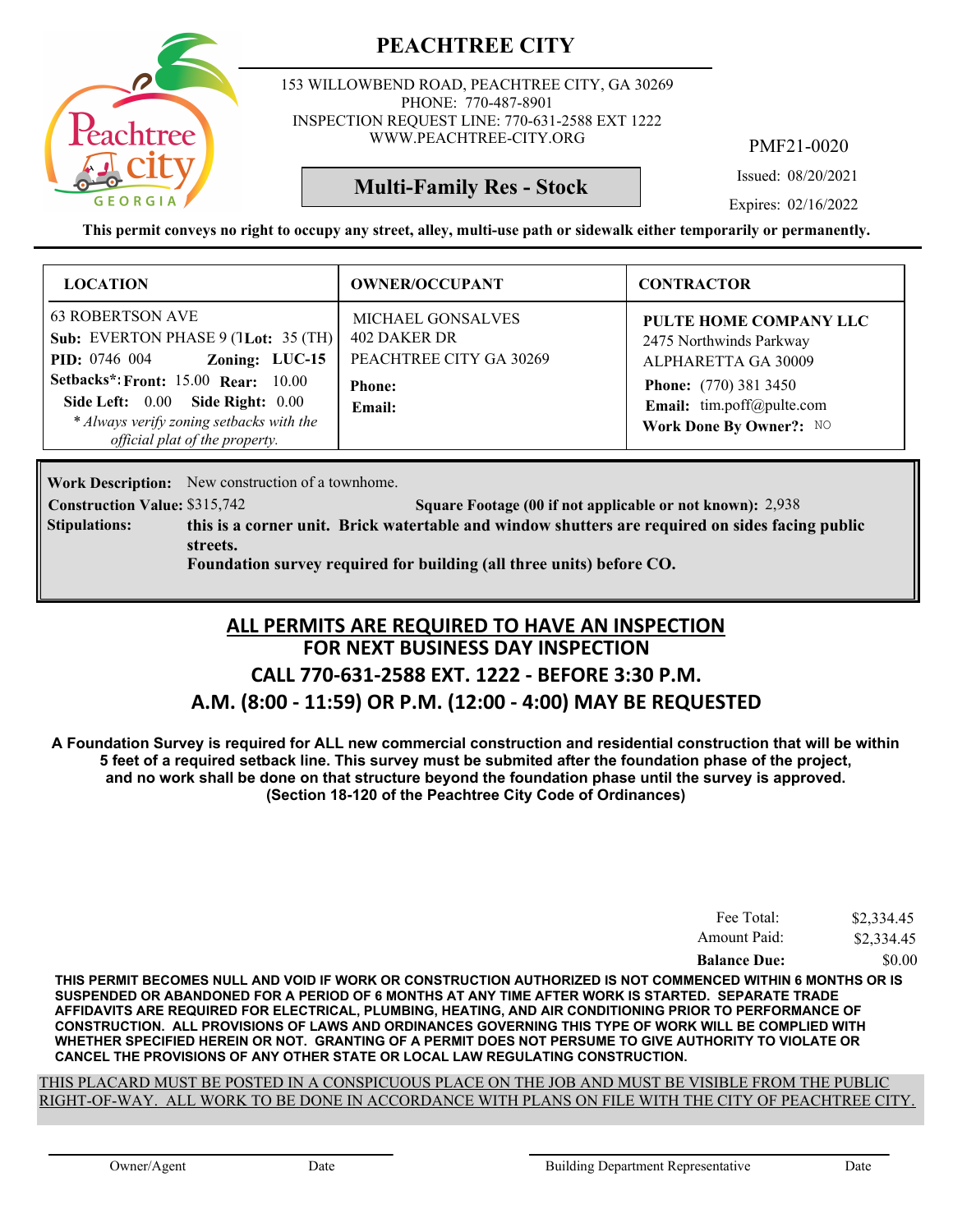

153 WILLOWBEND ROAD, PEACHTREE CITY, GA 30269 PHONE: 770-487-8901 INSPECTION REQUEST LINE: 770-631-2588 EXT 1222 WWW.PEACHTREE-CITY.ORG

PMF21-0021

Issued: 08/19/2021

Expires: 02/15/2022

**This permit conveys no right to occupy any street, alley, multi-use path or sidewalk either temporarily or permanently.**

**Multi-Family Res - Stock**

| <b>LOCATION</b>                                                                                                                                                                                                                                                                | <b>OWNER/OCCUPANT</b>                                                                          | <b>CONTRACTOR</b>                                                                                                                                                |
|--------------------------------------------------------------------------------------------------------------------------------------------------------------------------------------------------------------------------------------------------------------------------------|------------------------------------------------------------------------------------------------|------------------------------------------------------------------------------------------------------------------------------------------------------------------|
| <b>61 ROBERTSON AVE</b><br>Sub: EVERTON PHASE $9$ (1Lot: 34 (TH)<br><b>PID:</b> 0746 004 <b>Zoning:</b> LUC-15<br><b>Setbacks*: Front: 15.00 Rear: 10.00</b><br>Side Left: 0.00 Side Right: 0.00<br>* Always verify zoning setbacks with the<br>official plat of the property. | <b>MICHAEL GONSALVES</b><br>402 DAKER DR<br>PEACHTREE CITY GA 30269<br><b>Phone:</b><br>Email: | PULTE HOME COMPANY LLC<br>2475 Northwinds Parkway<br>ALPHARETTA GA 30009<br><b>Phone:</b> (770) 381 3450<br>Email: tim.poff@pulte.com<br>Work Done By Owner?: NO |

Work Description: New construction of a townhome.

**Construction Value: Square Footage (00 if not applicable or not known):** \$292,238 2,767 **Stipulations: foundation survey required for building (of all three townhomes) prior to CO issue**

### **FOR NEXT BUSINESS DAY INSPECTION CALL 770-631-2588 EXT. 1222 - BEFORE 3:30 P.M. A.M. (8:00 - 11:59) OR P.M. (12:00 - 4:00) MAY BE REQUESTED ALL PERMITS ARE REQUIRED TO HAVE AN INSPECTION**

**A Foundation Survey is required for ALL new commercial construction and residential construction that will be within 5 feet of a required setback line. This survey must be submited after the foundation phase of the project, and no work shall be done on that structure beyond the foundation phase until the survey is approved. (Section 18-120 of the Peachtree City Code of Ordinances)**

| Fee Total:          | \$2,193.42 |
|---------------------|------------|
| Amount Paid:        | \$2,193.42 |
| <b>Balance Due:</b> | \$0.00     |

**THIS PERMIT BECOMES NULL AND VOID IF WORK OR CONSTRUCTION AUTHORIZED IS NOT COMMENCED WITHIN 6 MONTHS OR IS SUSPENDED OR ABANDONED FOR A PERIOD OF 6 MONTHS AT ANY TIME AFTER WORK IS STARTED. SEPARATE TRADE AFFIDAVITS ARE REQUIRED FOR ELECTRICAL, PLUMBING, HEATING, AND AIR CONDITIONING PRIOR TO PERFORMANCE OF CONSTRUCTION. ALL PROVISIONS OF LAWS AND ORDINANCES GOVERNING THIS TYPE OF WORK WILL BE COMPLIED WITH WHETHER SPECIFIED HEREIN OR NOT. GRANTING OF A PERMIT DOES NOT PERSUME TO GIVE AUTHORITY TO VIOLATE OR CANCEL THE PROVISIONS OF ANY OTHER STATE OR LOCAL LAW REGULATING CONSTRUCTION.**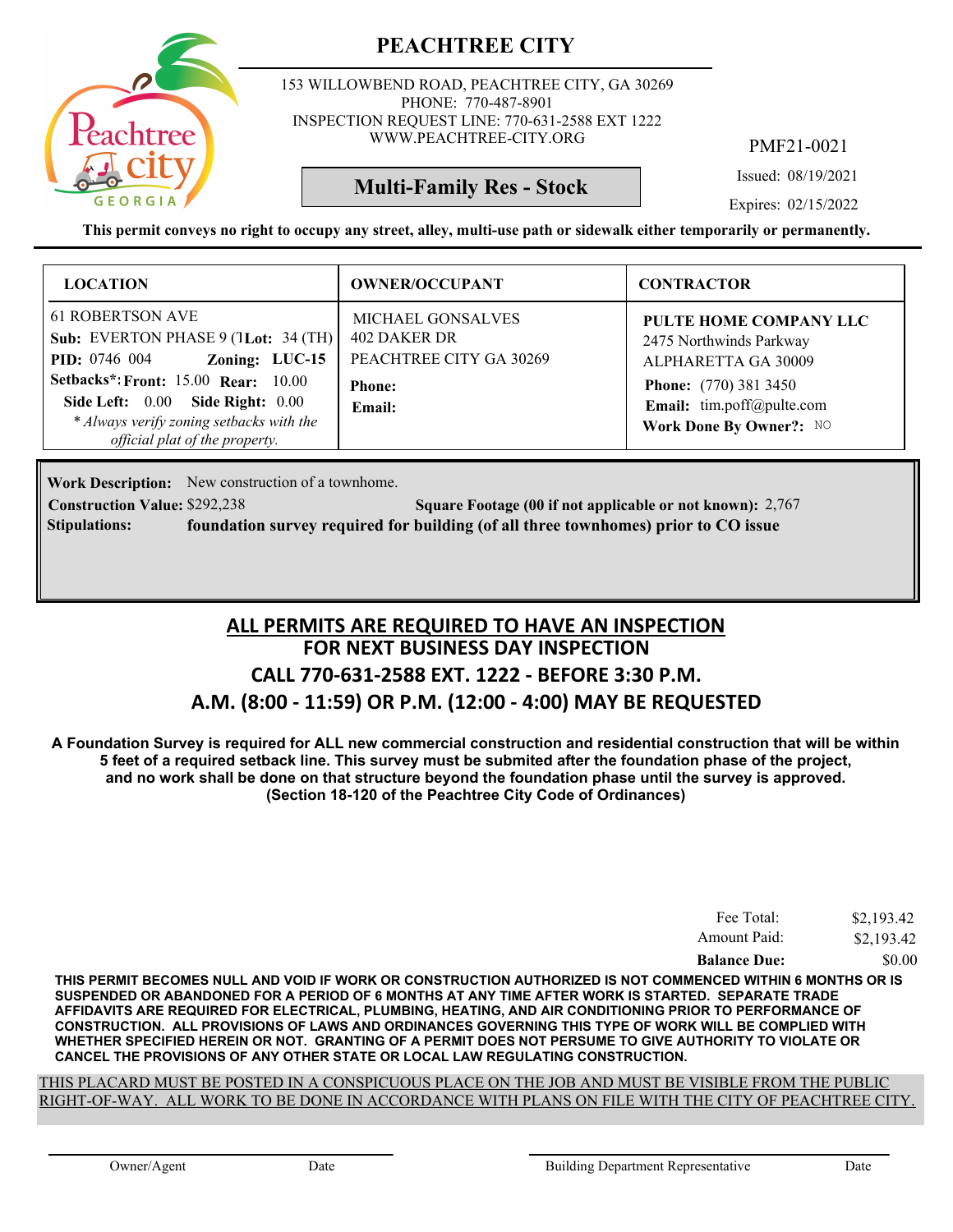

153 WILLOWBEND ROAD, PEACHTREE CITY, GA 30269 PHONE: 770-487-8901 INSPECTION REQUEST LINE: 770-631-2588 EXT 1222 WWW.PEACHTREE-CITY.ORG

PMF21-0022

Issued: 08/19/2021

Expires: 02/15/2022

**This permit conveys no right to occupy any street, alley, multi-use path or sidewalk either temporarily or permanently.**

**Multi-Family Res - Stock**

| <b>LOCATION</b>                                                                                                                                                                                                                                                              | <b>OWNER/OCCUPANT</b>                                                                          | <b>CONTRACTOR</b>                                                                                                                                                |
|------------------------------------------------------------------------------------------------------------------------------------------------------------------------------------------------------------------------------------------------------------------------------|------------------------------------------------------------------------------------------------|------------------------------------------------------------------------------------------------------------------------------------------------------------------|
| <b>59 ROBERTSON AVE</b><br>Sub: EVERTON PHASE 9 (1Lot: 33 (TH)<br><b>PID:</b> 0746 004 <b>Zoning:</b> LUC-15<br><b>Setbacks*: Front: 15.00 Rear: 10.00</b><br>Side Left: 0.00 Side Right: 0.00<br>* Always verify zoning setbacks with the<br>official plat of the property. | <b>MICHAEL GONSALVES</b><br>402 DAKER DR<br>PEACHTREE CITY GA 30269<br><b>Phone:</b><br>Email: | PULTE HOME COMPANY LLC<br>2475 Northwinds Parkway<br>ALPHARETTA GA 30009<br><b>Phone:</b> (770) 381 3450<br>Email: tim.poff@pulte.com<br>Work Done By Owner?: NO |

Work Description: New construction of a townhome.

**Construction Value: \$298,767 2,817 2,817 2,817 2,817 2,817 2,817 2,817 2,817 2,817 2,817 2,817 2,817 2,817 2,817 Stipulations: foundation survey required for building (all three units) before CO issued**

### **FOR NEXT BUSINESS DAY INSPECTION CALL 770-631-2588 EXT. 1222 - BEFORE 3:30 P.M. A.M. (8:00 - 11:59) OR P.M. (12:00 - 4:00) MAY BE REQUESTED ALL PERMITS ARE REQUIRED TO HAVE AN INSPECTION**

**A Foundation Survey is required for ALL new commercial construction and residential construction that will be within 5 feet of a required setback line. This survey must be submited after the foundation phase of the project, and no work shall be done on that structure beyond the foundation phase until the survey is approved. (Section 18-120 of the Peachtree City Code of Ordinances)**

| Fee Total:          | \$2,232.60 |
|---------------------|------------|
| Amount Paid:        | \$2,232.60 |
| <b>Balance Due:</b> | \$0.00     |

**THIS PERMIT BECOMES NULL AND VOID IF WORK OR CONSTRUCTION AUTHORIZED IS NOT COMMENCED WITHIN 6 MONTHS OR IS SUSPENDED OR ABANDONED FOR A PERIOD OF 6 MONTHS AT ANY TIME AFTER WORK IS STARTED. SEPARATE TRADE AFFIDAVITS ARE REQUIRED FOR ELECTRICAL, PLUMBING, HEATING, AND AIR CONDITIONING PRIOR TO PERFORMANCE OF CONSTRUCTION. ALL PROVISIONS OF LAWS AND ORDINANCES GOVERNING THIS TYPE OF WORK WILL BE COMPLIED WITH WHETHER SPECIFIED HEREIN OR NOT. GRANTING OF A PERMIT DOES NOT PERSUME TO GIVE AUTHORITY TO VIOLATE OR CANCEL THE PROVISIONS OF ANY OTHER STATE OR LOCAL LAW REGULATING CONSTRUCTION.**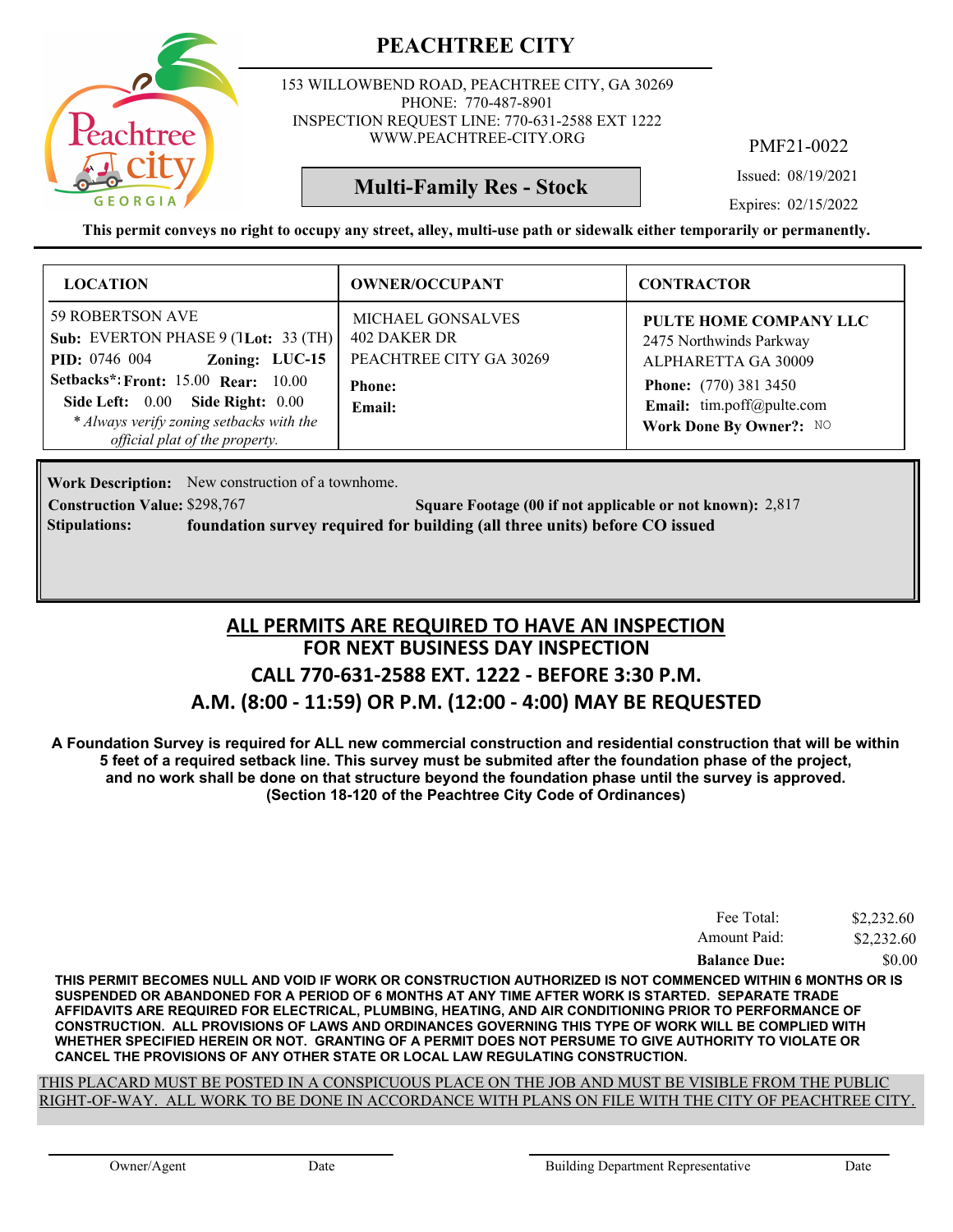153 WILLOWBEND ROAD, PEACHTREE CITY, GA 30269 PHONE: 770-487-8901 INSPECTION REQUEST LINE: 770-631-2588 EXT 1222 WWW.PEACHTREE-CITY.ORG

PRA21-0040

Issued: 08/13/2021

**Residential Alteration**

Expires: 02/20/2022

**This permit conveys no right to occupy any street, alley, multi-use path or sidewalk either temporarily or permanently.**

| <b>LOCATION</b>                                                                                                                                                                                                                                            | <b>OWNER/OCCUPANT</b>                                                                                                                               | <b>CONTRACTOR</b>                                                                                                                                            |
|------------------------------------------------------------------------------------------------------------------------------------------------------------------------------------------------------------------------------------------------------------|-----------------------------------------------------------------------------------------------------------------------------------------------------|--------------------------------------------------------------------------------------------------------------------------------------------------------------|
| 357 ARCHWAY LN<br>Sub: GATES, THE<br>Lot: $26$<br>Zoning: LUR-16<br><b>PID:</b> 0603 090<br><b>Setbacks*: Front: 30.00 Rear: 30.00</b><br>Side Left: 10.00 Side Right: 10.00<br>* Always verify zoning setbacks with the<br>official plat of the property. | WILLIAMS RICKY LEN II & VICTOR<br><b>357 ARCHWAY LANE</b><br>PEACHTREE CITY GA 30269<br><b>Phone:</b> (336) 708 3557<br>Email: RWILLIAMS@HENNESSYC/ | <b>BASEMENT SPECIALIST</b><br>240 WOODSTREAM DR<br>NEWNAN GA 30265<br><b>Phone:</b> (404) 392 1671<br>Email: BASEMENTSPECIAL@YAHO<br>Work Done By Owner?: NO |

Work Description: Basement finish: FRAMING, PLUMBING, HVAC, ELECTRICAL, INSULATION, SHEETROCK, TRIM & PAINT 1750 SQ

**Stipulations:**

**Construction Value:** \$60,000 1,750 **Square Footage (00 if not applicable or not known):** 1,750

### **FOR NEXT BUSINESS DAY INSPECTION CALL 770-631-2588 EXT. 1222 - BEFORE 3:30 P.M. A.M. (8:00 - 11:59) OR P.M. (12:00 - 4:00) MAY BE REQUESTED ALL PERMITS ARE REQUIRED TO HAVE AN INSPECTION**

**A Foundation Survey is required for ALL new commercial construction and residential construction that will be within 5 feet of a required setback line. This survey must be submited after the foundation phase of the project, and no work shall be done on that structure beyond the foundation phase until the survey is approved. (Section 18-120 of the Peachtree City Code of Ordinances)**

| Fee Total:          | \$880.00 |
|---------------------|----------|
| Amount Paid:        | \$880.00 |
| <b>Balance Due:</b> | \$0.00   |

**THIS PERMIT BECOMES NULL AND VOID IF WORK OR CONSTRUCTION AUTHORIZED IS NOT COMMENCED WITHIN 6 MONTHS OR IS SUSPENDED OR ABANDONED FOR A PERIOD OF 6 MONTHS AT ANY TIME AFTER WORK IS STARTED. SEPARATE TRADE AFFIDAVITS ARE REQUIRED FOR ELECTRICAL, PLUMBING, HEATING, AND AIR CONDITIONING PRIOR TO PERFORMANCE OF CONSTRUCTION. ALL PROVISIONS OF LAWS AND ORDINANCES GOVERNING THIS TYPE OF WORK WILL BE COMPLIED WITH WHETHER SPECIFIED HEREIN OR NOT. GRANTING OF A PERMIT DOES NOT PERSUME TO GIVE AUTHORITY TO VIOLATE OR CANCEL THE PROVISIONS OF ANY OTHER STATE OR LOCAL LAW REGULATING CONSTRUCTION.**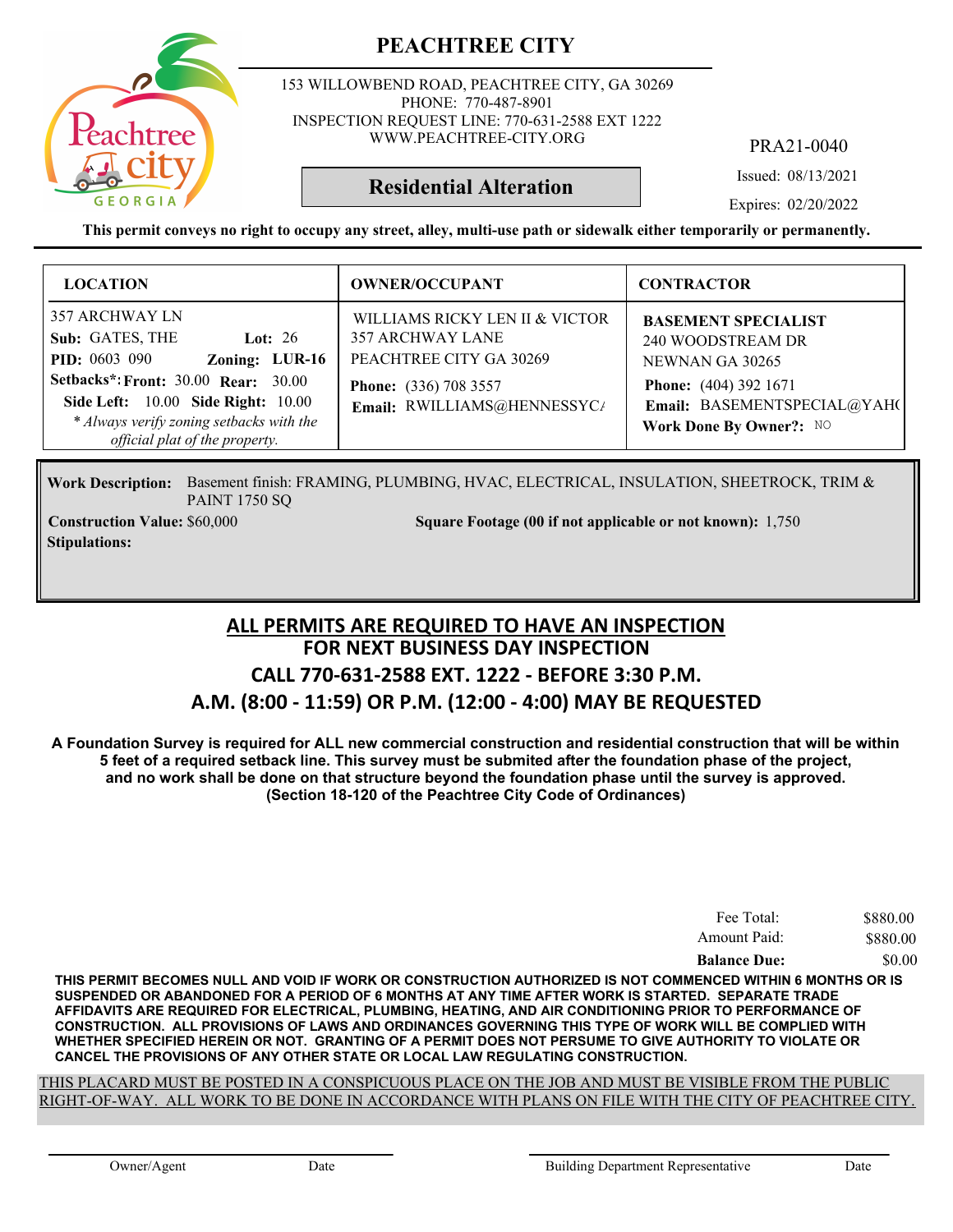

**Stipulations:**

153 WILLOWBEND ROAD, PEACHTREE CITY, GA 30269 PHONE: 770-487-8901 INSPECTION REQUEST LINE: 770-631-2588 EXT 1222 WWW.PEACHTREE-CITY.ORG

PRA21-0047

Issued: 08/06/2021

**Residential Alteration**

Expires: 02/02/2022

**This permit conveys no right to occupy any street, alley, multi-use path or sidewalk either temporarily or permanently.**

| <b>LOCATION</b>                                                                                                                                                                                                                                              | <b>OWNER/OCCUPANT</b>                                                                                                          | <b>CONTRACTOR</b>                                          |
|--------------------------------------------------------------------------------------------------------------------------------------------------------------------------------------------------------------------------------------------------------------|--------------------------------------------------------------------------------------------------------------------------------|------------------------------------------------------------|
| 550 N FAIRFIELD DR<br>Sub: FAIRFIELD<br>Lot: $117$<br><b>PID:</b> 073427004<br>Zoning: GR-12<br><b>Setbacks*: Front: 15.00 Rear: 20.00</b><br>Side Left: 5.00 Side Right: 5.00<br>* Always verify zoning setbacks with the<br>official plat of the property. | <b>SALTOS LAURO GONZALO</b><br>550 N FAIRFIELD DR<br>PEACHTREE CITY GA 30,269<br><b>Phone:</b><br>Email: gonsaltos@hotmail.com | <b>Phone:</b><br>Email:<br><b>Work Done By Owner?: YES</b> |

Work Description: half bath addition- interior modification only. **Construction Value: Square Footage (00 if not applicable or not known):** \$670 18

### **FOR NEXT BUSINESS DAY INSPECTION CALL 770-631-2588 EXT. 1222 - BEFORE 3:30 P.M. A.M. (8:00 - 11:59) OR P.M. (12:00 - 4:00) MAY BE REQUESTED ALL PERMITS ARE REQUIRED TO HAVE AN INSPECTION**

**A Foundation Survey is required for ALL new commercial construction and residential construction that will be within 5 feet of a required setback line. This survey must be submited after the foundation phase of the project, and no work shall be done on that structure beyond the foundation phase until the survey is approved. (Section 18-120 of the Peachtree City Code of Ordinances)**

| Fee Total:          | \$360.00 |
|---------------------|----------|
| Amount Paid:        | \$360.00 |
| <b>Balance Due:</b> | \$0.00   |

**THIS PERMIT BECOMES NULL AND VOID IF WORK OR CONSTRUCTION AUTHORIZED IS NOT COMMENCED WITHIN 6 MONTHS OR IS SUSPENDED OR ABANDONED FOR A PERIOD OF 6 MONTHS AT ANY TIME AFTER WORK IS STARTED. SEPARATE TRADE AFFIDAVITS ARE REQUIRED FOR ELECTRICAL, PLUMBING, HEATING, AND AIR CONDITIONING PRIOR TO PERFORMANCE OF CONSTRUCTION. ALL PROVISIONS OF LAWS AND ORDINANCES GOVERNING THIS TYPE OF WORK WILL BE COMPLIED WITH WHETHER SPECIFIED HEREIN OR NOT. GRANTING OF A PERMIT DOES NOT PERSUME TO GIVE AUTHORITY TO VIOLATE OR CANCEL THE PROVISIONS OF ANY OTHER STATE OR LOCAL LAW REGULATING CONSTRUCTION.**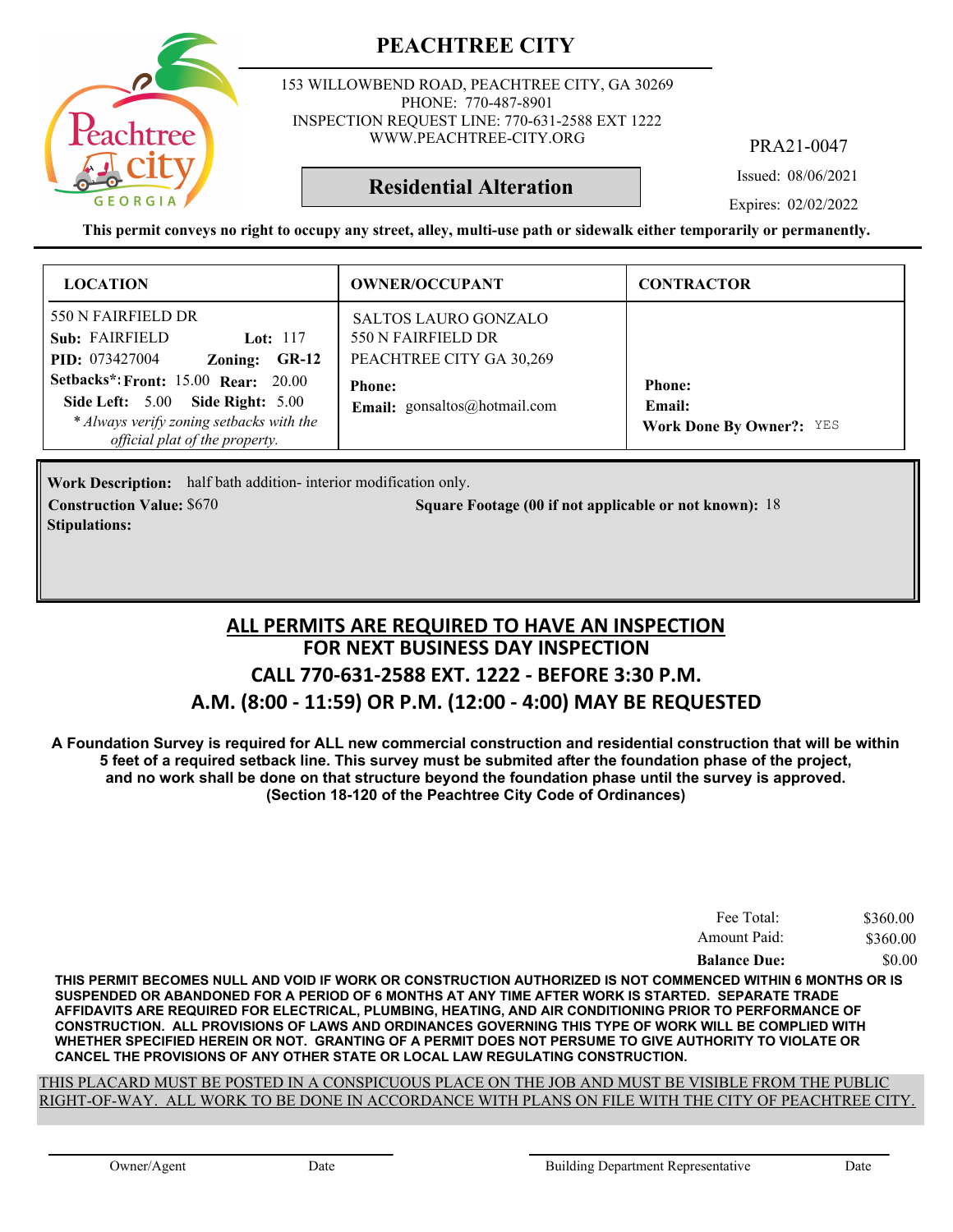

153 WILLOWBEND ROAD, PEACHTREE CITY, GA 30269 PHONE: 770-487-8901 INSPECTION REQUEST LINE: 770-631-2588 EXT 1222 WWW.PEACHTREE-CITY.ORG

PRA21-0048

Issued: 08/31/2021

Expires: 03/02/2022

**This permit conveys no right to occupy any street, alley, multi-use path or sidewalk either temporarily or permanently.**

**Residential Alteration**

| <b>LOCATION</b>                                                                                                                                                                            | <b>OWNER/OCCUPANT</b>                                                                                | <b>CONTRACTOR</b>                                                                                               |
|--------------------------------------------------------------------------------------------------------------------------------------------------------------------------------------------|------------------------------------------------------------------------------------------------------|-----------------------------------------------------------------------------------------------------------------|
| <b>510 LIGHTHOUSE LN</b><br>Sub: SOUTHERN SHORE Lot: 108<br><b>PID:</b> 073510012<br>$R-15$<br>Zoning:<br><b>Setbacks*: Front: 40.00 Rear: 30.00</b><br>Side Left: 10.00 Side Right: 10.00 | PLUNKETT JOSEPH H<br><b>510 LIGHTHOUSE LN</b><br>PEACHTREE CITY GA 30,269<br><b>Phone:</b><br>Email: | <b>KL THOMPSON CONSTRUCTION</b><br><b>104 FOREST VIEW</b><br>PEACHTREE CITY GA 30269<br><b>Phone:</b><br>Email: |
| * Always verify zoning setbacks with the<br>official plat of the property.                                                                                                                 |                                                                                                      | Work Done By Owner?: NO                                                                                         |

Work Description: Remodel master bath: new cabinets, tile, tub, shower valves. Minor electrical changes. **Construction Value:** \$30,000 312 **Square Footage (00 if not applicable or not known): 312 Stipulations:**

### **FOR NEXT BUSINESS DAY INSPECTION CALL 770-631-2588 EXT. 1222 - BEFORE 3:30 P.M. A.M. (8:00 - 11:59) OR P.M. (12:00 - 4:00) MAY BE REQUESTED ALL PERMITS ARE REQUIRED TO HAVE AN INSPECTION**

**A Foundation Survey is required for ALL new commercial construction and residential construction that will be within 5 feet of a required setback line. This survey must be submited after the foundation phase of the project, and no work shall be done on that structure beyond the foundation phase until the survey is approved. (Section 18-120 of the Peachtree City Code of Ordinances)**

| Fee Total:          | \$610.00 |
|---------------------|----------|
| Amount Paid:        | \$610.00 |
| <b>Balance Due:</b> | \$0.00   |

**THIS PERMIT BECOMES NULL AND VOID IF WORK OR CONSTRUCTION AUTHORIZED IS NOT COMMENCED WITHIN 6 MONTHS OR IS SUSPENDED OR ABANDONED FOR A PERIOD OF 6 MONTHS AT ANY TIME AFTER WORK IS STARTED. SEPARATE TRADE AFFIDAVITS ARE REQUIRED FOR ELECTRICAL, PLUMBING, HEATING, AND AIR CONDITIONING PRIOR TO PERFORMANCE OF CONSTRUCTION. ALL PROVISIONS OF LAWS AND ORDINANCES GOVERNING THIS TYPE OF WORK WILL BE COMPLIED WITH WHETHER SPECIFIED HEREIN OR NOT. GRANTING OF A PERMIT DOES NOT PERSUME TO GIVE AUTHORITY TO VIOLATE OR CANCEL THE PROVISIONS OF ANY OTHER STATE OR LOCAL LAW REGULATING CONSTRUCTION.**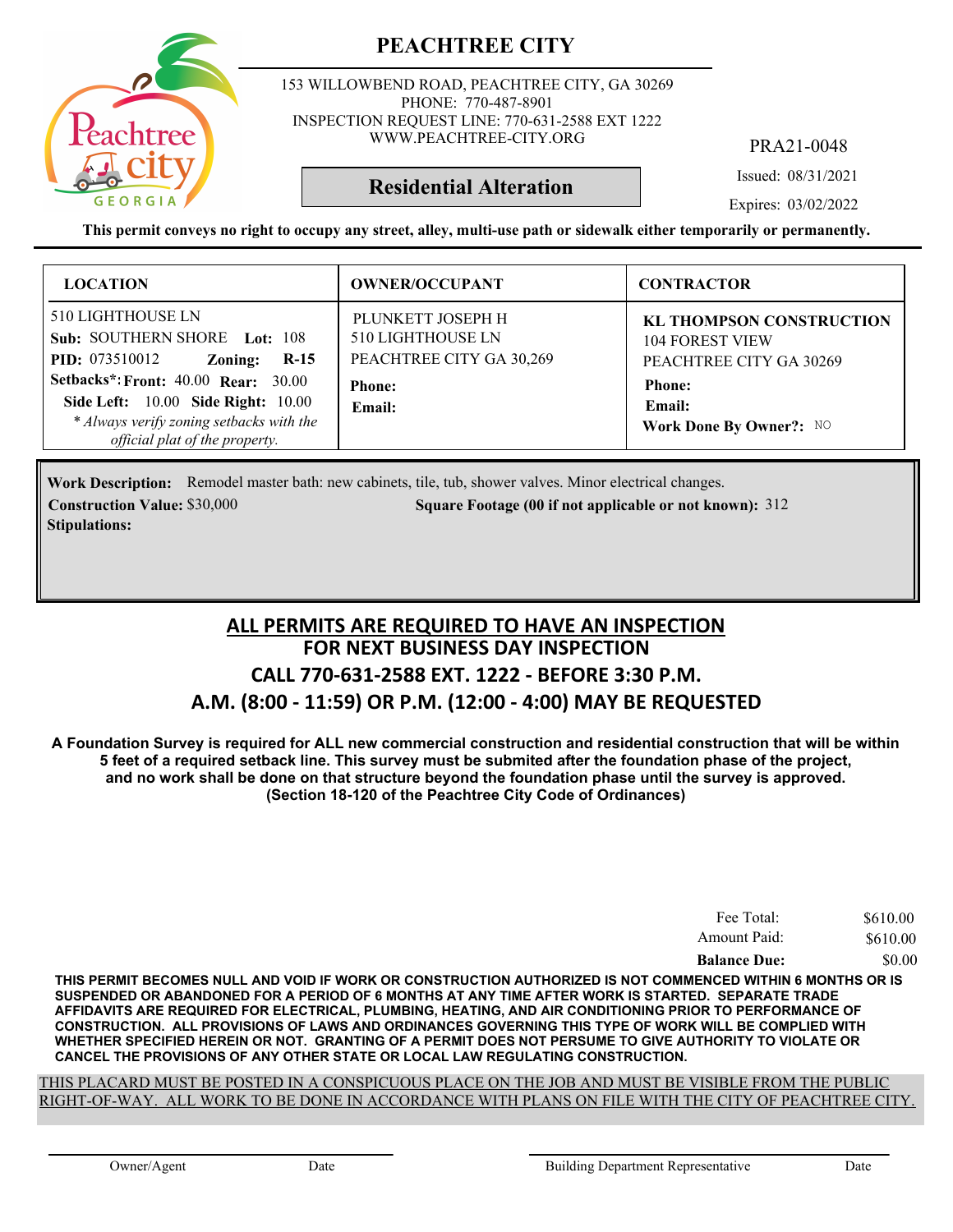

153 WILLOWBEND ROAD, PEACHTREE CITY, GA 30269 PHONE: 770-487-8901 INSPECTION REQUEST LINE: 770-631-2588 EXT 1222 WWW.PEACHTREE-CITY.ORG

PRA21-0051

Issued: 08/31/2021

**Residential Alteration**

Expires: 02/27/2022

**This permit conveys no right to occupy any street, alley, multi-use path or sidewalk either temporarily or permanently.**

| <b>LOCATION</b>                                                                                                                                                       | <b>OWNER/OCCUPANT</b>                                                      | <b>CONTRACTOR</b>                                          |
|-----------------------------------------------------------------------------------------------------------------------------------------------------------------------|----------------------------------------------------------------------------|------------------------------------------------------------|
| 402 CHAMBRAY HL<br><b>Sub: KEDRON HILLS</b><br><b>Lot: 48</b><br>$R-22$<br><b>PID:</b> 072906040<br>Zoning:                                                           | SANGSTER ROBERT TODD SANGST<br>402 CHAMBRAY HLS<br>PEACHTREE CITY GA 30269 |                                                            |
| Setbacks*: Front: 50.00 Rear: 30.00<br><b>Side Left:</b> 15.00 <b>Side Right:</b> 15.00<br>* Always verify zoning setbacks with the<br>official plat of the property. | <b>Phone:</b><br><b>Email:</b> sangster.todd@gmail.com                     | <b>Phone:</b><br>Email:<br><b>Work Done By Owner?: YES</b> |

Work Description: Turn half bath into full bath by finishing it with a shower. **Construction Value:** \$3,000 5 4,029 **Square Footage (00 if not applicable or not known): 4,029 Stipulations:**

### **FOR NEXT BUSINESS DAY INSPECTION CALL 770-631-2588 EXT. 1222 - BEFORE 3:30 P.M. A.M. (8:00 - 11:59) OR P.M. (12:00 - 4:00) MAY BE REQUESTED ALL PERMITS ARE REQUIRED TO HAVE AN INSPECTION**

**A Foundation Survey is required for ALL new commercial construction and residential construction that will be within 5 feet of a required setback line. This survey must be submited after the foundation phase of the project, and no work shall be done on that structure beyond the foundation phase until the survey is approved. (Section 18-120 of the Peachtree City Code of Ordinances)**

| Fee Total:          | \$360.00 |
|---------------------|----------|
| Amount Paid:        | \$360.00 |
| <b>Balance Due:</b> | \$0.00   |

**THIS PERMIT BECOMES NULL AND VOID IF WORK OR CONSTRUCTION AUTHORIZED IS NOT COMMENCED WITHIN 6 MONTHS OR IS SUSPENDED OR ABANDONED FOR A PERIOD OF 6 MONTHS AT ANY TIME AFTER WORK IS STARTED. SEPARATE TRADE AFFIDAVITS ARE REQUIRED FOR ELECTRICAL, PLUMBING, HEATING, AND AIR CONDITIONING PRIOR TO PERFORMANCE OF CONSTRUCTION. ALL PROVISIONS OF LAWS AND ORDINANCES GOVERNING THIS TYPE OF WORK WILL BE COMPLIED WITH WHETHER SPECIFIED HEREIN OR NOT. GRANTING OF A PERMIT DOES NOT PERSUME TO GIVE AUTHORITY TO VIOLATE OR CANCEL THE PROVISIONS OF ANY OTHER STATE OR LOCAL LAW REGULATING CONSTRUCTION.**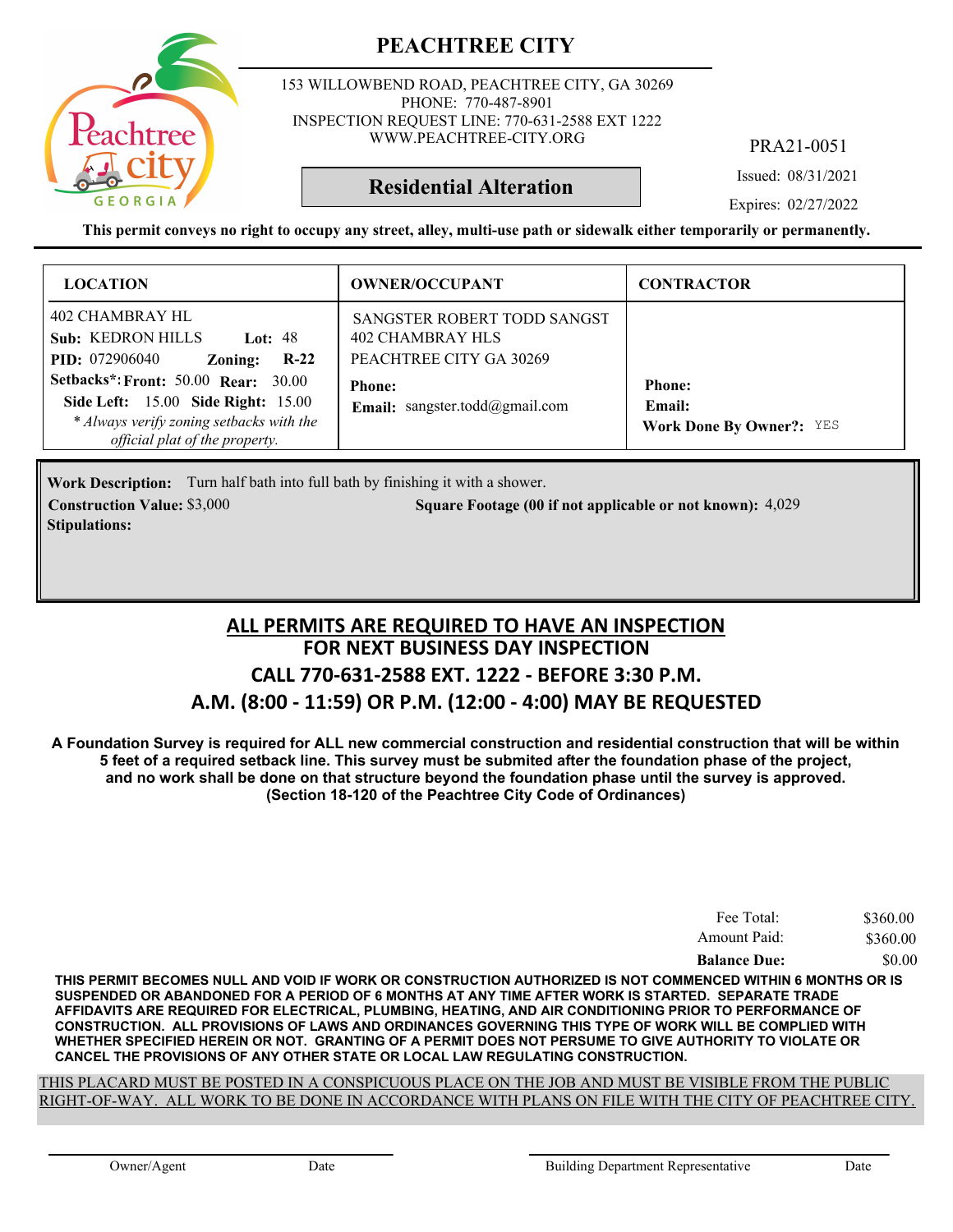153 WILLOWBEND ROAD, PEACHTREE CITY, GA 30269 PHONE: 770-487-8901 INSPECTION REQUEST LINE: 770-631-2588 EXT 1222 WWW.PEACHTREE-CITY.ORG

PRA21-0052

Issued: 08/27/2021

Expires: 02/23/2022

**This permit conveys no right to occupy any street, alley, multi-use path or sidewalk either temporarily or permanently.**

**Residential Alteration**

| <b>LOCATION</b>                                                                                                                                                                                                                                              | <b>OWNER/OCCUPANT</b>                                                                                                           | <b>CONTRACTOR</b>                                                                                                            |
|--------------------------------------------------------------------------------------------------------------------------------------------------------------------------------------------------------------------------------------------------------------|---------------------------------------------------------------------------------------------------------------------------------|------------------------------------------------------------------------------------------------------------------------------|
| 122 NORTH COVE DR<br><b>Sub: NORTH COVE</b><br>Lot: $12$<br>Zoning: LUR-3<br><b>PID:</b> 073018004<br>Setbacks*: Front: 0.00 Rear: 0.00<br>Side Left: 0.00<br>Side Right: 0.00<br>* Always verify zoning setbacks with the<br>official plat of the property. | <b>MOORE JOSEPH R</b><br>122 N COVE DR<br>PEACHTREE CITY GA 30269<br><b>Phone:</b><br><b>Email:</b> itsthemoorefamily@gmail.com | <b>MATHISON HOME BUILDERS</b><br>115 STARRS MILL DR<br>SENOIA GA 30276<br><b>Phone:</b><br>Email:<br>Work Done By Owner?: NO |
|                                                                                                                                                                                                                                                              |                                                                                                                                 |                                                                                                                              |

### Work Description: 1-INSTALL DOUBLE 16" LVL & REMOVE 14' OF INTERIOR WALL 2-INSTALL A DOUBLE 16" LVL 16' LONG TO ACCOMDATE A NEW 15' SLIDING EXTERIOR DOOR TO EXISTING DECK 3-INSTALL 2 NEW WINDOWS

**Stipulations:**

**Construction Value:** \$9,000 1,183 **Square Footage (00 if not applicable or not known):** 1,183

### **FOR NEXT BUSINESS DAY INSPECTION CALL 770-631-2588 EXT. 1222 - BEFORE 3:30 P.M. A.M. (8:00 - 11:59) OR P.M. (12:00 - 4:00) MAY BE REQUESTED ALL PERMITS ARE REQUIRED TO HAVE AN INSPECTION**

**A Foundation Survey is required for ALL new commercial construction and residential construction that will be within 5 feet of a required setback line. This survey must be submited after the foundation phase of the project, and no work shall be done on that structure beyond the foundation phase until the survey is approved. (Section 18-120 of the Peachtree City Code of Ordinances)**

| Fee Total:          | \$360.00 |
|---------------------|----------|
| Amount Paid:        | \$360.00 |
| <b>Balance Due:</b> | \$0.00   |

**THIS PERMIT BECOMES NULL AND VOID IF WORK OR CONSTRUCTION AUTHORIZED IS NOT COMMENCED WITHIN 6 MONTHS OR IS SUSPENDED OR ABANDONED FOR A PERIOD OF 6 MONTHS AT ANY TIME AFTER WORK IS STARTED. SEPARATE TRADE AFFIDAVITS ARE REQUIRED FOR ELECTRICAL, PLUMBING, HEATING, AND AIR CONDITIONING PRIOR TO PERFORMANCE OF CONSTRUCTION. ALL PROVISIONS OF LAWS AND ORDINANCES GOVERNING THIS TYPE OF WORK WILL BE COMPLIED WITH WHETHER SPECIFIED HEREIN OR NOT. GRANTING OF A PERMIT DOES NOT PERSUME TO GIVE AUTHORITY TO VIOLATE OR CANCEL THE PROVISIONS OF ANY OTHER STATE OR LOCAL LAW REGULATING CONSTRUCTION.**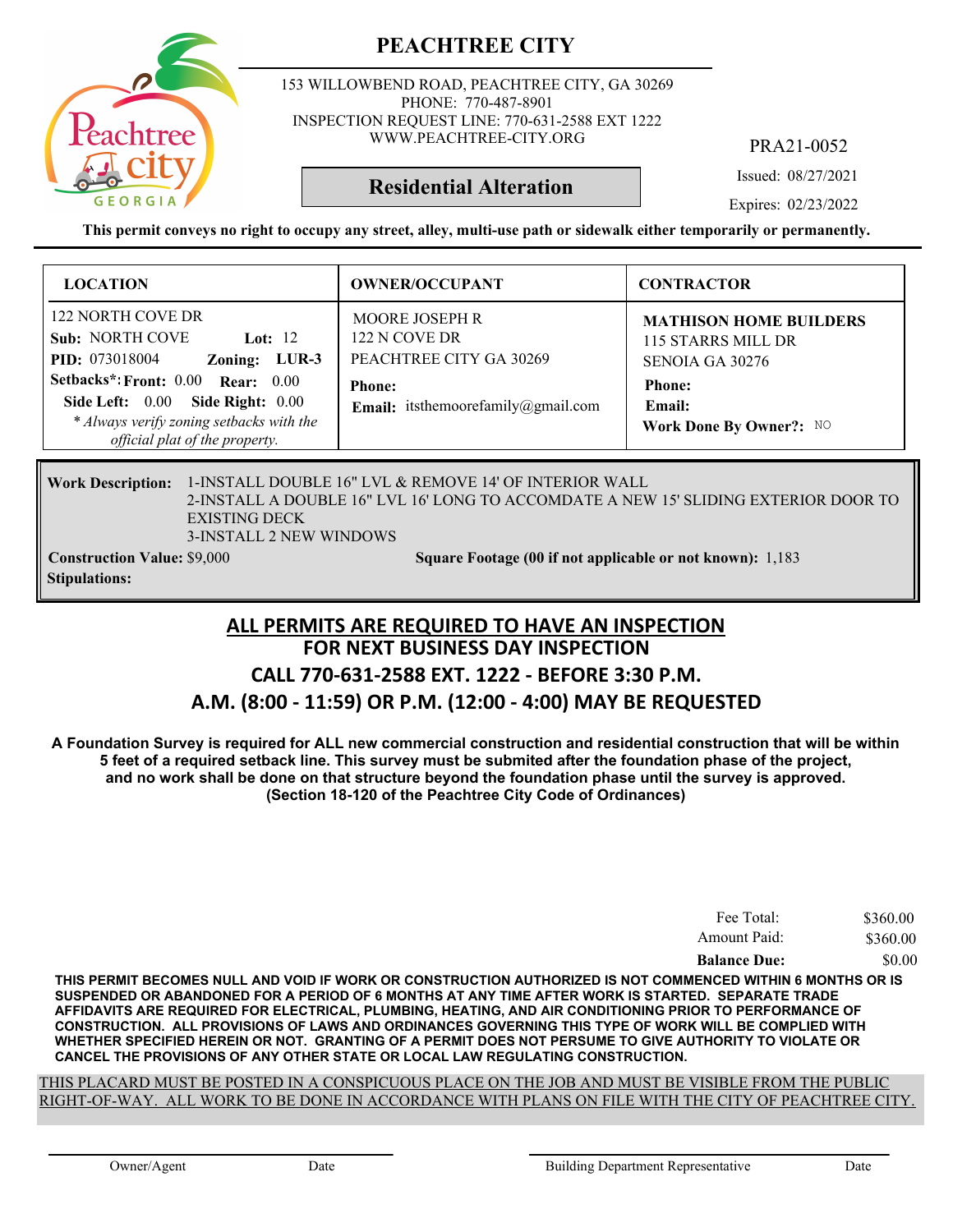

153 WILLOWBEND ROAD, PEACHTREE CITY, GA 30269 PHONE: 770-487-8901 INSPECTION REQUEST LINE: 770-631-2588 EXT 1222 WWW.PEACHTREE-CITY.ORG

PRADD21-0068

Issued: 08/06/2021

**Residential Addition**

Expires: 02/02/2022

**This permit conveys no right to occupy any street, alley, multi-use path or sidewalk either temporarily or permanently.**

| <b>LOCATION</b>                                                                                                                                                                                                                                                                  | <b>OWNER/OCCUPANT</b>                                                                                                         | <b>CONTRACTOR</b>                                          |
|----------------------------------------------------------------------------------------------------------------------------------------------------------------------------------------------------------------------------------------------------------------------------------|-------------------------------------------------------------------------------------------------------------------------------|------------------------------------------------------------|
| 102 TIMBER WALK<br><b>Sub: PINEY KNOLL</b><br><b>Lot: 88</b><br><b>PID:</b> 073211034<br>$R-1$<br>Zoning:<br><b>Setbacks*: Front: 30.00 Rear: 30.00</b><br><b>Side Left: 7.50 Side Right: 7.50</b><br>* Always verify zoning setbacks with the<br>official plat of the property. | <b>BART MICHAEL P</b><br>102 TIMBERWALK<br>PEACHTREE CITY GA 30,269<br><b>Phone:</b><br><b>Email:</b> michaelbart@comcast.net | <b>Phone:</b><br>Email:<br><b>Work Done By Owner?: YES</b> |

**Work Description:** Install construct a 16' x 18' covered patio at rear entrance of existing home **Construction Value: Square Footage (00 if not applicable or not known):** \$10,000 288 **Stipulations:**

### **FOR NEXT BUSINESS DAY INSPECTION CALL 770-631-2588 EXT. 1222 - BEFORE 3:30 P.M. A.M. (8:00 - 11:59) OR P.M. (12:00 - 4:00) MAY BE REQUESTED ALL PERMITS ARE REQUIRED TO HAVE AN INSPECTION**

**A Foundation Survey is required for ALL new commercial construction and residential construction that will be within 5 feet of a required setback line. This survey must be submited after the foundation phase of the project, and no work shall be done on that structure beyond the foundation phase until the survey is approved. (Section 18-120 of the Peachtree City Code of Ordinances)**

| Fee Total:          | \$360.00 |
|---------------------|----------|
| Amount Paid:        | \$360.00 |
| <b>Balance Due:</b> | \$0.00   |

**THIS PERMIT BECOMES NULL AND VOID IF WORK OR CONSTRUCTION AUTHORIZED IS NOT COMMENCED WITHIN 6 MONTHS OR IS SUSPENDED OR ABANDONED FOR A PERIOD OF 6 MONTHS AT ANY TIME AFTER WORK IS STARTED. SEPARATE TRADE AFFIDAVITS ARE REQUIRED FOR ELECTRICAL, PLUMBING, HEATING, AND AIR CONDITIONING PRIOR TO PERFORMANCE OF CONSTRUCTION. ALL PROVISIONS OF LAWS AND ORDINANCES GOVERNING THIS TYPE OF WORK WILL BE COMPLIED WITH WHETHER SPECIFIED HEREIN OR NOT. GRANTING OF A PERMIT DOES NOT PERSUME TO GIVE AUTHORITY TO VIOLATE OR CANCEL THE PROVISIONS OF ANY OTHER STATE OR LOCAL LAW REGULATING CONSTRUCTION.**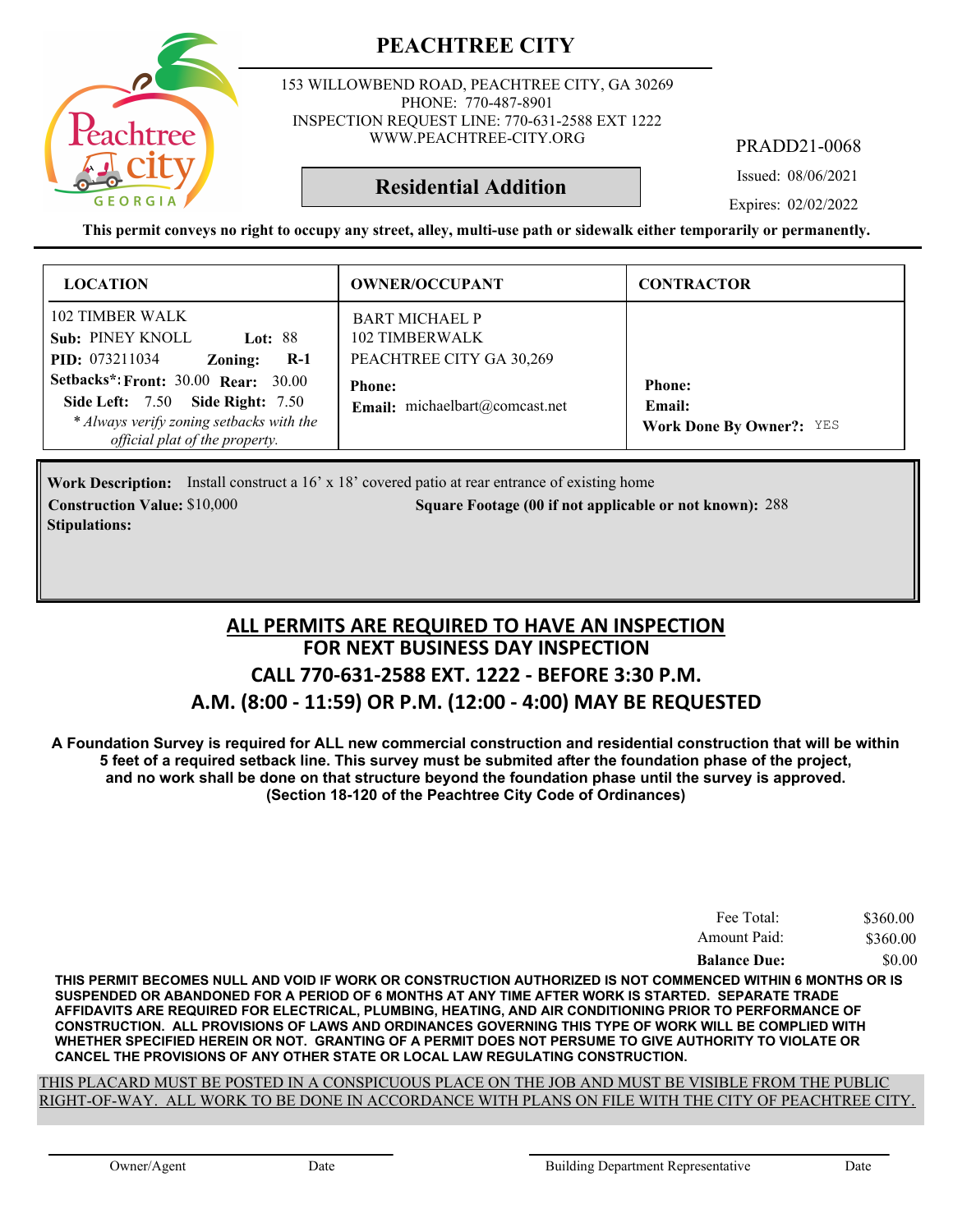

153 WILLOWBEND ROAD, PEACHTREE CITY, GA 30269 PHONE: 770-487-8901 INSPECTION REQUEST LINE: 770-631-2588 EXT 1222 WWW.PEACHTREE-CITY.ORG

PRADD21-0070

Issued: 08/25/2021

Expires: 02/21/2022

**This permit conveys no right to occupy any street, alley, multi-use path or sidewalk either temporarily or permanently.**

**Residential Addition**

| <b>LOCATION</b>                                                                                                                                                     | <b>OWNER/OCCUPANT</b>                                           | <b>CONTRACTOR</b>                                                                  |
|---------------------------------------------------------------------------------------------------------------------------------------------------------------------|-----------------------------------------------------------------|------------------------------------------------------------------------------------|
| 213 HILLTOP DR<br>Sub: SECTION I<br><b>Lot:</b> $6 & 71/$<br>PID: 073202038<br>$R-1$<br>Zoning:                                                                     | <b>SARAH RODDY</b><br>213 HILLTOP DR<br>PEACHTREE CITY GA 30269 | <b>TIMBERLINE CONSTRUCTION</b><br><b>135B SHAMROCK IND BLVD</b><br>TYRONE GA 30290 |
| <b>Setbacks*: Front: 30.00 Rear: 30.00</b><br><b>Side Left: 7.50 Side Right: 7.50</b><br>* Always verify zoning setbacks with the<br>official plat of the property. | <b>Phone:</b><br>Email:                                         | <b>Phone:</b><br>Email:<br>Work Done By Owner?: NO                                 |

**Work Description:** ADDITION ON CRAWL SPACE (419 SQ) STOOP (120 SQ) DECK (246 SQ)

**Construction Value:** \$200,000 785 **Square Footage (00 if not applicable or not known): 785 Stipulations: Hallway connecting addition must be conditioned living space.**

### **FOR NEXT BUSINESS DAY INSPECTION CALL 770-631-2588 EXT. 1222 - BEFORE 3:30 P.M. A.M. (8:00 - 11:59) OR P.M. (12:00 - 4:00) MAY BE REQUESTED ALL PERMITS ARE REQUIRED TO HAVE AN INSPECTION**

**A Foundation Survey is required for ALL new commercial construction and residential construction that will be within 5 feet of a required setback line. This survey must be submited after the foundation phase of the project, and no work shall be done on that structure beyond the foundation phase until the survey is approved. (Section 18-120 of the Peachtree City Code of Ordinances)**

| Fee Total:          | \$1,760.00 |
|---------------------|------------|
| Amount Paid:        | \$1,760.00 |
| <b>Balance Due:</b> | \$0.00     |

**THIS PERMIT BECOMES NULL AND VOID IF WORK OR CONSTRUCTION AUTHORIZED IS NOT COMMENCED WITHIN 6 MONTHS OR IS SUSPENDED OR ABANDONED FOR A PERIOD OF 6 MONTHS AT ANY TIME AFTER WORK IS STARTED. SEPARATE TRADE AFFIDAVITS ARE REQUIRED FOR ELECTRICAL, PLUMBING, HEATING, AND AIR CONDITIONING PRIOR TO PERFORMANCE OF CONSTRUCTION. ALL PROVISIONS OF LAWS AND ORDINANCES GOVERNING THIS TYPE OF WORK WILL BE COMPLIED WITH WHETHER SPECIFIED HEREIN OR NOT. GRANTING OF A PERMIT DOES NOT PERSUME TO GIVE AUTHORITY TO VIOLATE OR CANCEL THE PROVISIONS OF ANY OTHER STATE OR LOCAL LAW REGULATING CONSTRUCTION.**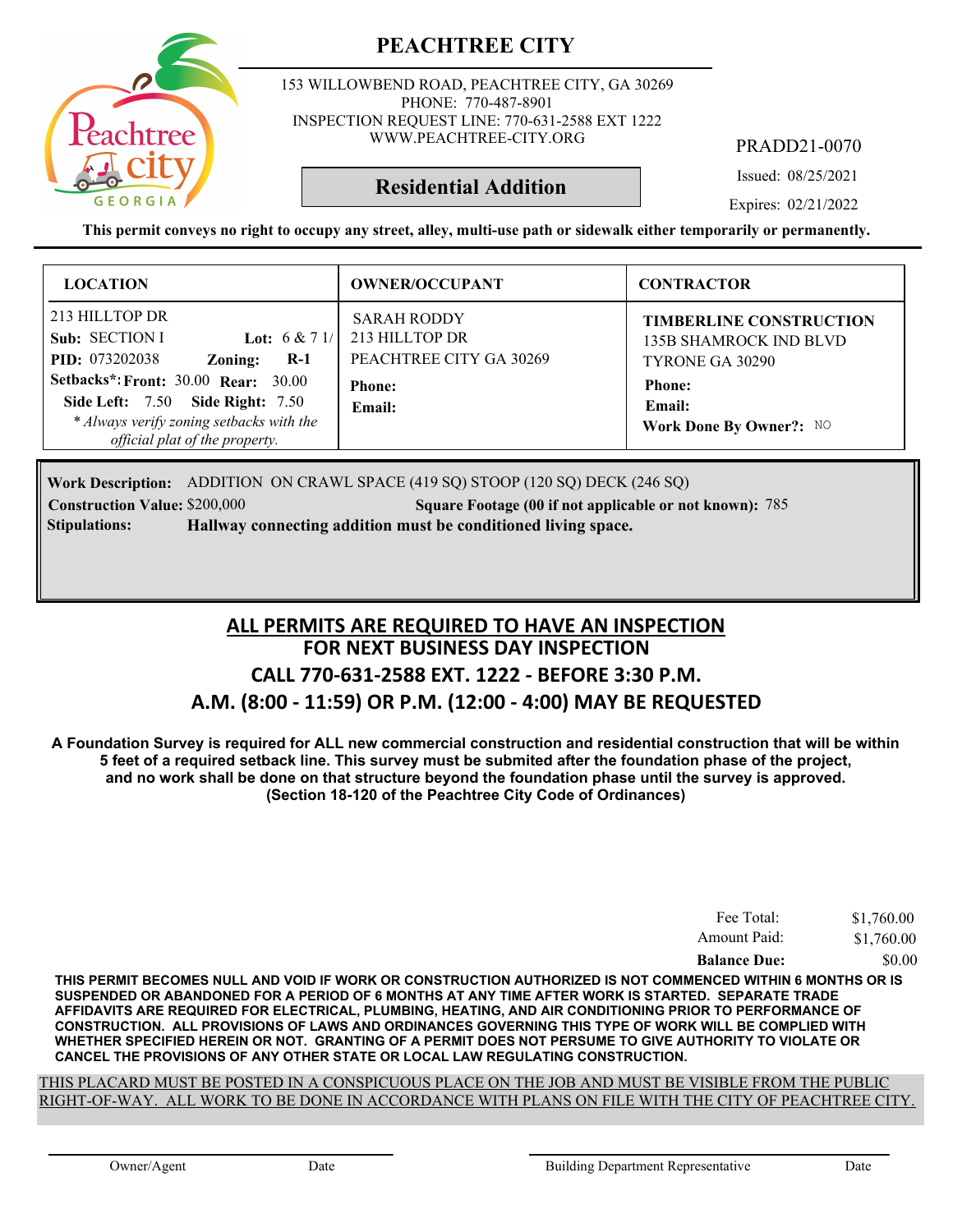

153 WILLOWBEND ROAD, PEACHTREE CITY, GA 30269 PHONE: 770-487-8901 INSPECTION REQUEST LINE: 770-631-2588 EXT 1222 WWW.PEACHTREE-CITY.ORG

PRADD21-0071

Issued: 08/20/2021

Expires: 02/16/2022

**This permit conveys no right to occupy any street, alley, multi-use path or sidewalk either temporarily or permanently.**

**Residential Addition**

| <b>LOCATION</b>                                                                                                                                                                                                                                                | <b>OWNER/OCCUPANT</b>                                                                          | <b>CONTRACTOR</b>                                                                                                                                                      |
|----------------------------------------------------------------------------------------------------------------------------------------------------------------------------------------------------------------------------------------------------------------|------------------------------------------------------------------------------------------------|------------------------------------------------------------------------------------------------------------------------------------------------------------------------|
| 309 HONEY LOCUST CT<br>Sub: CRESSWIND<br>Lot: $168$<br>Zoning: LUR-14<br><b>PID:</b> 074511004<br><b>Setbacks*: Front: 10.00 Rear: 10.00</b><br>Side Left: 0.00 Side Right: 0.00<br>* Always verify zoning setbacks with the<br>official plat of the property. | ELLIOTT PAGENKOFT<br>309 HONEY LOCUST CT<br>PEACHTREE CITY GA 30269<br><b>Phone:</b><br>Email: | <b>BRIGHTCOVERS</b><br>3453 WEST 140TH ST<br><b>CLEVELAND OH 44111</b><br><b>Phone:</b> (855) 412 7444<br>Email: Slamovsky@brightcovers.com<br>Work Done By Owner?: NO |

Work Description: aluminum framed awning over existing concrete slab **Construction Value:** \$10,615 180 **Square Footage (00 if not applicable or not known): 180 Stipulations:**

### **FOR NEXT BUSINESS DAY INSPECTION CALL 770-631-2588 EXT. 1222 - BEFORE 3:30 P.M. A.M. (8:00 - 11:59) OR P.M. (12:00 - 4:00) MAY BE REQUESTED ALL PERMITS ARE REQUIRED TO HAVE AN INSPECTION**

**A Foundation Survey is required for ALL new commercial construction and residential construction that will be within 5 feet of a required setback line. This survey must be submited after the foundation phase of the project, and no work shall be done on that structure beyond the foundation phase until the survey is approved. (Section 18-120 of the Peachtree City Code of Ordinances)**

| Fee Total:          | \$360.00 |
|---------------------|----------|
| Amount Paid:        | \$360.00 |
| <b>Balance Due:</b> | \$0.00   |

**THIS PERMIT BECOMES NULL AND VOID IF WORK OR CONSTRUCTION AUTHORIZED IS NOT COMMENCED WITHIN 6 MONTHS OR IS SUSPENDED OR ABANDONED FOR A PERIOD OF 6 MONTHS AT ANY TIME AFTER WORK IS STARTED. SEPARATE TRADE AFFIDAVITS ARE REQUIRED FOR ELECTRICAL, PLUMBING, HEATING, AND AIR CONDITIONING PRIOR TO PERFORMANCE OF CONSTRUCTION. ALL PROVISIONS OF LAWS AND ORDINANCES GOVERNING THIS TYPE OF WORK WILL BE COMPLIED WITH WHETHER SPECIFIED HEREIN OR NOT. GRANTING OF A PERMIT DOES NOT PERSUME TO GIVE AUTHORITY TO VIOLATE OR CANCEL THE PROVISIONS OF ANY OTHER STATE OR LOCAL LAW REGULATING CONSTRUCTION.**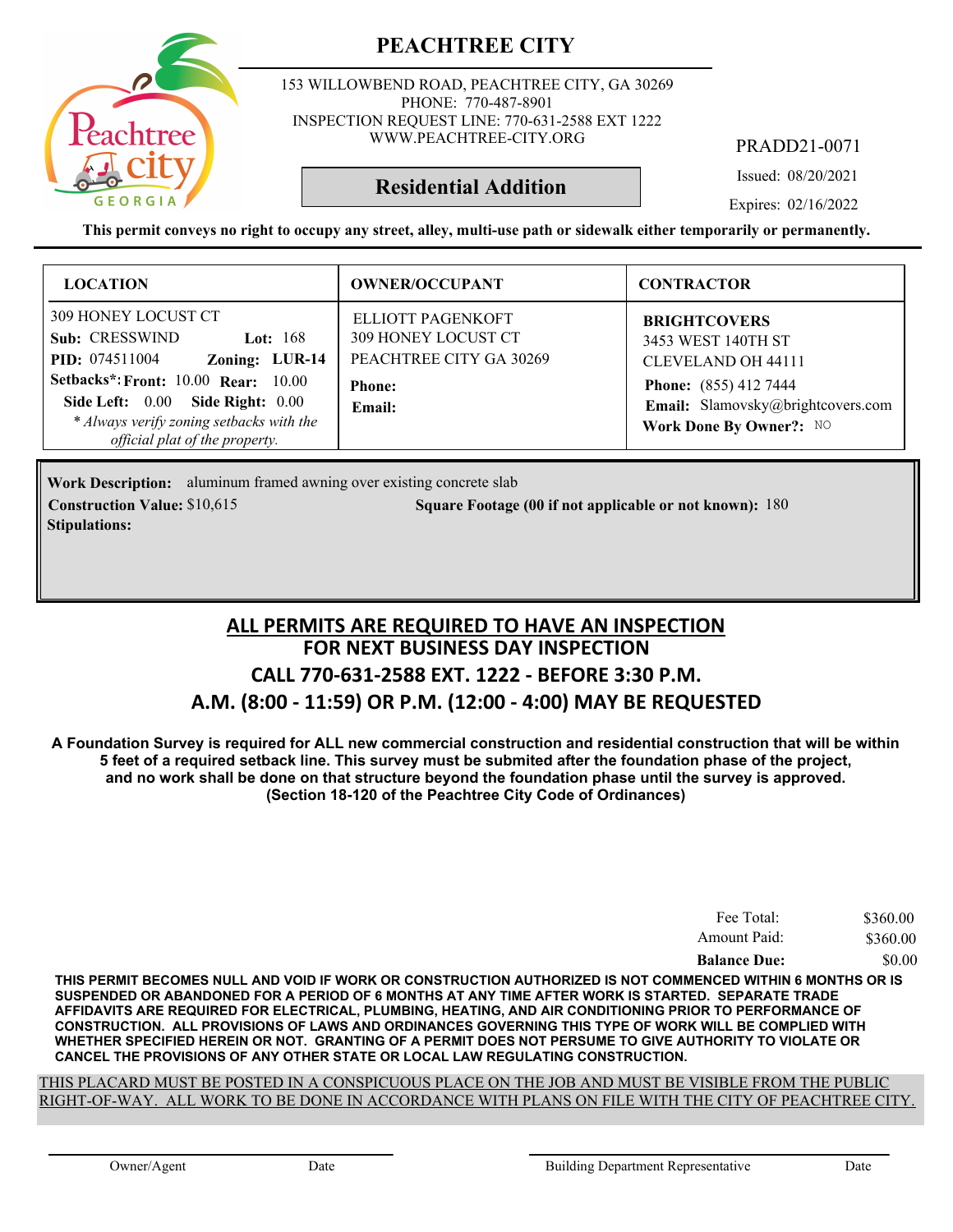

153 WILLOWBEND ROAD, PEACHTREE CITY, GA 30269 PHONE: 770-487-8901 INSPECTION REQUEST LINE: 770-631-2588 EXT 1222 WWW.PEACHTREE-CITY.ORG

PSF21-0193

Issued: 08/03/2021

Expires: 02/22/2022

**This permit conveys no right to occupy any street, alley, multi-use path or sidewalk either temporarily or permanently.**

**Residential New Single Family**

| <b>LOCATION</b>                                                                                                                                                                                                                                                              | <b>OWNER/OCCUPANT</b>                                                                                                            | <b>CONTRACTOR</b>                                                                                                         |
|------------------------------------------------------------------------------------------------------------------------------------------------------------------------------------------------------------------------------------------------------------------------------|----------------------------------------------------------------------------------------------------------------------------------|---------------------------------------------------------------------------------------------------------------------------|
| 704 MAGNOLIA WALK<br>Sub: SMOKERISE CORNERLot: 21<br>Zoning: LUC-30<br><b>PID</b> : 0719 141<br><b>Setbacks*: Front: 20.00 Rear: 30.00</b><br><b>Side Left:</b> 10.00 <b>Side Right:</b> 10.00<br>* Always verify zoning setbacks with the<br>official plat of the property. | CHADWICK HOMES INC<br>PO BOX 3590<br>PEACHTREE CITY GA 30269<br><b>Phone:</b> (770) 487 2432<br>Email: chad@chadwickhomesinc.com | <b>CHADWICK HOMES INC</b><br>PO BOX 3590<br>PEACHTREE CITY GA 30269<br><b>Phone:</b><br>Email:<br>Work Done By Owner?: NO |

**Work Description:** construct Tioga floor plan on lot 21

EMC

**Stipulations: A foundation survey is required**

**Construction Value:** \$308,910 2,942 **Square Footage (00 if not applicable or not known):** 2,942

### **FOR NEXT BUSINESS DAY INSPECTION CALL 770-631-2588 EXT. 1222 - BEFORE 3:30 P.M. A.M. (8:00 - 11:59) OR P.M. (12:00 - 4:00) MAY BE REQUESTED ALL PERMITS ARE REQUIRED TO HAVE AN INSPECTION**

**A Foundation Survey is required for ALL new commercial construction and residential construction that will be within 5 feet of a required setback line. This survey must be submited after the foundation phase of the project, and no work shall be done on that structure beyond the foundation phase until the survey is approved. (Section 18-120 of the Peachtree City Code of Ordinances)**

| Fee Total:          | \$2,473.45 |
|---------------------|------------|
| Amount Paid:        | \$2,473.45 |
| <b>Balance Due:</b> | \$0.00     |

**THIS PERMIT BECOMES NULL AND VOID IF WORK OR CONSTRUCTION AUTHORIZED IS NOT COMMENCED WITHIN 6 MONTHS OR IS SUSPENDED OR ABANDONED FOR A PERIOD OF 6 MONTHS AT ANY TIME AFTER WORK IS STARTED. SEPARATE TRADE AFFIDAVITS ARE REQUIRED FOR ELECTRICAL, PLUMBING, HEATING, AND AIR CONDITIONING PRIOR TO PERFORMANCE OF CONSTRUCTION. ALL PROVISIONS OF LAWS AND ORDINANCES GOVERNING THIS TYPE OF WORK WILL BE COMPLIED WITH WHETHER SPECIFIED HEREIN OR NOT. GRANTING OF A PERMIT DOES NOT PERSUME TO GIVE AUTHORITY TO VIOLATE OR CANCEL THE PROVISIONS OF ANY OTHER STATE OR LOCAL LAW REGULATING CONSTRUCTION.**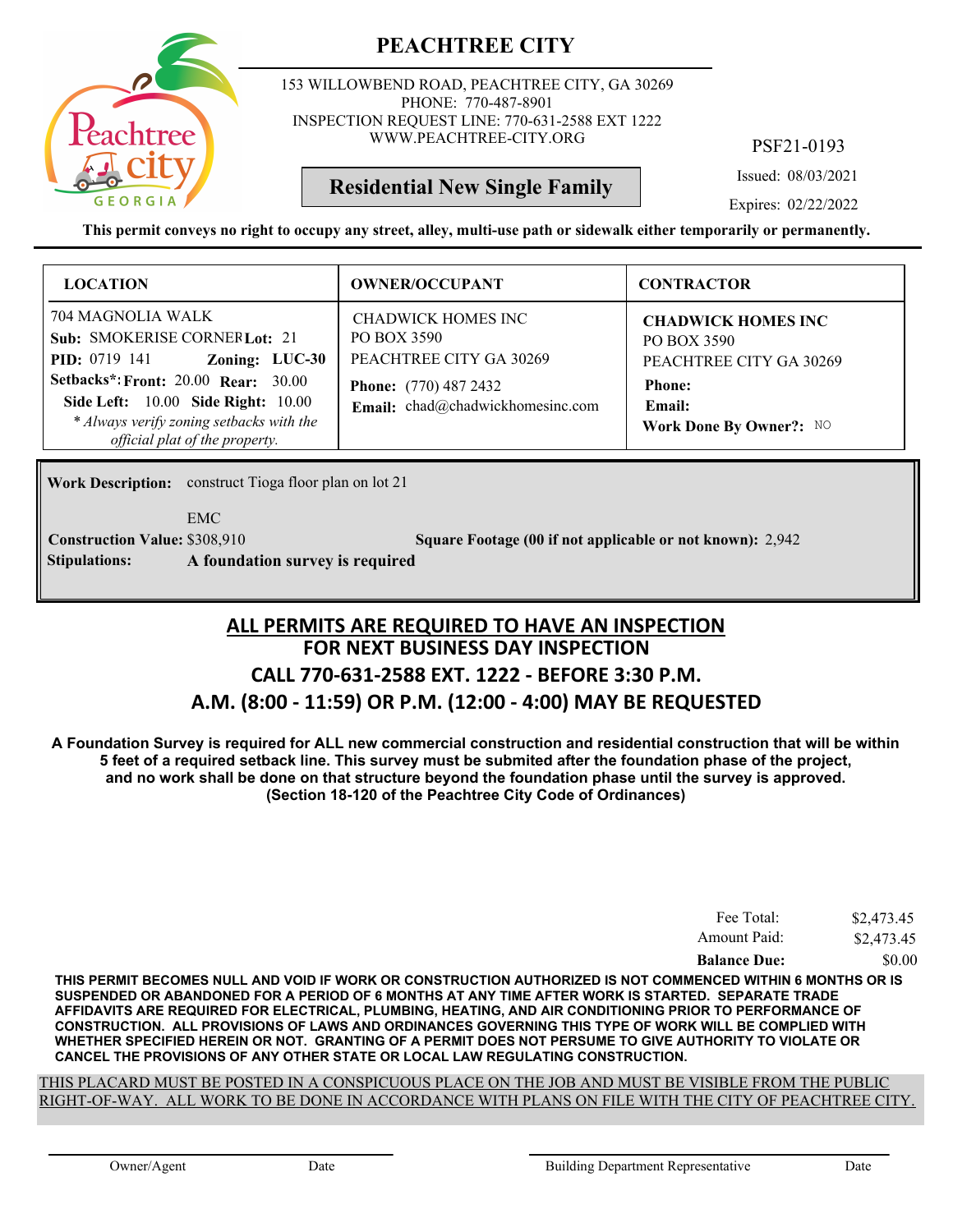

153 WILLOWBEND ROAD, PEACHTREE CITY, GA 30269 PHONE: 770-487-8901 INSPECTION REQUEST LINE: 770-631-2588 EXT 1222 WWW.PEACHTREE-CITY.ORG

## **Residential New Sngl Fam-STOCK**

PSF21-0196

Issued: 08/04/2021

Expires: 02/16/2022

**This permit conveys no right to occupy any street, alley, multi-use path or sidewalk either temporarily or permanently.**

| <b>LOCATION</b>                                                                                                                                                                                                                                            | <b>OWNER/OCCUPANT</b>                                                                                                                 | <b>CONTRACTOR</b>                                                                                                                                                |
|------------------------------------------------------------------------------------------------------------------------------------------------------------------------------------------------------------------------------------------------------------|---------------------------------------------------------------------------------------------------------------------------------------|------------------------------------------------------------------------------------------------------------------------------------------------------------------|
| 429 BANDON WAY<br>Sub: EVERTON<br>Lot: $111$<br><b>PID:</b> 073463013<br>$GR-4$<br>Zoning:<br><b>Setbacks*: Front: 20.00 Rear: 10.00</b><br>Side Left: 0.00 Side Right: 0.00<br>* Always verify zoning setbacks with the<br>official plat of the property. | PULTE HOME COMPANY LLC<br>2475 Northwinds Parkway<br>ALPHARETTA GA 30009<br><b>Phone:</b> (770) 381 3450<br>Email: tim.poff@pulte.com | PULTE HOME COMPANY LLC<br>2475 Northwinds Parkway<br>ALPHARETTA GA 30009<br><b>Phone:</b> (770) 381 3450<br>Email: tim.poff@pulte.com<br>Work Done By Owner?: NO |

**Work Description:** New construction of a single family home **Construction Value:** \$422,948 **50.1 Square Footage (00 if not applicable or not known): 4,007** 

**Stipulations: A foundation suvey is required**

**FOR NEXT BUSINESS DAY INSPECTION CALL 770-631-2588 EXT. 1222 - BEFORE 3:30 P.M. A.M. (8:00 - 11:59) OR P.M. (12:00 - 4:00) MAY BE REQUESTED ALL PERMITS ARE REQUIRED TO HAVE AN INSPECTION**

**A Foundation Survey is required for ALL new commercial construction and residential construction that will be within 5 feet of a required setback line. This survey must be submited after the foundation phase of the project, and no work shall be done on that structure beyond the foundation phase until the survey is approved. (Section 18-120 of the Peachtree City Code of Ordinances)**

| Fee Total:          | \$2,977.68 |
|---------------------|------------|
| Amount Paid:        | \$2,977.68 |
| <b>Balance Due:</b> | \$0.00     |

**THIS PERMIT BECOMES NULL AND VOID IF WORK OR CONSTRUCTION AUTHORIZED IS NOT COMMENCED WITHIN 6 MONTHS OR IS SUSPENDED OR ABANDONED FOR A PERIOD OF 6 MONTHS AT ANY TIME AFTER WORK IS STARTED. SEPARATE TRADE AFFIDAVITS ARE REQUIRED FOR ELECTRICAL, PLUMBING, HEATING, AND AIR CONDITIONING PRIOR TO PERFORMANCE OF CONSTRUCTION. ALL PROVISIONS OF LAWS AND ORDINANCES GOVERNING THIS TYPE OF WORK WILL BE COMPLIED WITH WHETHER SPECIFIED HEREIN OR NOT. GRANTING OF A PERMIT DOES NOT PERSUME TO GIVE AUTHORITY TO VIOLATE OR CANCEL THE PROVISIONS OF ANY OTHER STATE OR LOCAL LAW REGULATING CONSTRUCTION.**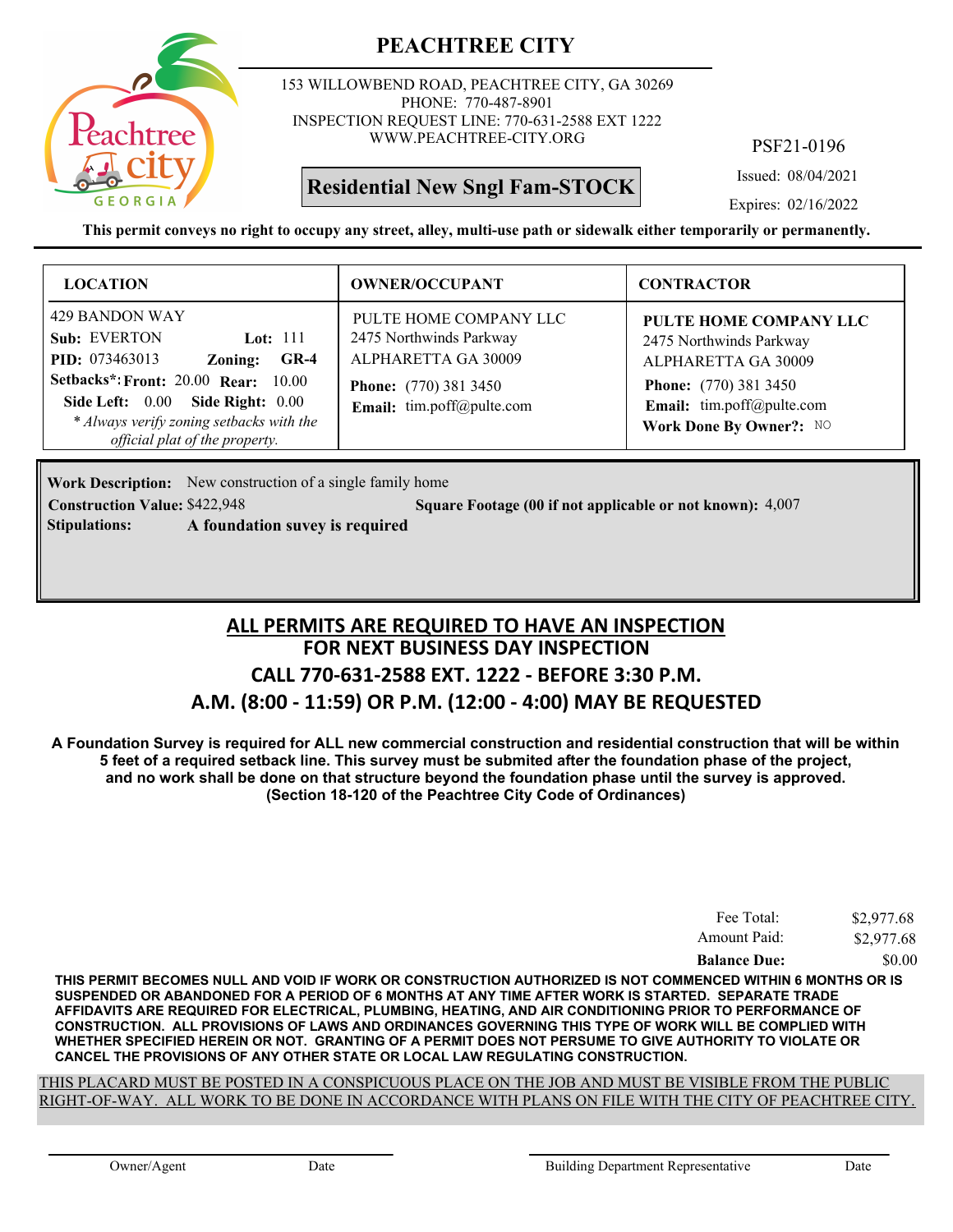

153 WILLOWBEND ROAD, PEACHTREE CITY, GA 30269 PHONE: 770-487-8901 INSPECTION REQUEST LINE: 770-631-2588 EXT 1222 WWW.PEACHTREE-CITY.ORG

## **Residential New Sngl Fam-STOCK**

PSF21-0197

Issued: 08/04/2021

Expires: 02/26/2022

**This permit conveys no right to occupy any street, alley, multi-use path or sidewalk either temporarily or permanently.**

| <b>LOCATION</b>                                                                                                                                                                                                                                           | <b>OWNER/OCCUPANT</b>                                                                                                                 | <b>CONTRACTOR</b>                                                                                                                                                |
|-----------------------------------------------------------------------------------------------------------------------------------------------------------------------------------------------------------------------------------------------------------|---------------------------------------------------------------------------------------------------------------------------------------|------------------------------------------------------------------------------------------------------------------------------------------------------------------|
| 141 STAMFORD AVE<br>Sub: EVERTON<br>Lot: $478$<br>Zoning: LUR-15<br><b>PID:</b> 074534007<br><b>Setbacks*: Front: 15.00 Rear: 10.00</b><br>Side Left: 0.00 Side Right: 0.00<br>* Always verify zoning setbacks with the<br>official plat of the property. | PULTE HOME COMPANY LLC<br>2475 Northwinds Parkway<br>ALPHARETTA GA 30009<br><b>Phone:</b> (770) 381 3450<br>Email: tim.poff@pulte.com | PULTE HOME COMPANY LLC<br>2475 Northwinds Parkway<br>ALPHARETTA GA 30009<br><b>Phone:</b> (770) 381 3450<br>Email: tim.poff@pulte.com<br>Work Done By Owner?: NO |

Work Description: New construction of a single family home.

**Construction Value:** \$283,880 **3,012 Square Footage (00 if not applicable or not known):** 3,012 **Stipulations: A foundatin survey and elevelation certificate are required (MFFE=893.50)**

### **FOR NEXT BUSINESS DAY INSPECTION CALL 770-631-2588 EXT. 1222 - BEFORE 3:30 P.M. A.M. (8:00 - 11:59) OR P.M. (12:00 - 4:00) MAY BE REQUESTED ALL PERMITS ARE REQUIRED TO HAVE AN INSPECTION**

**A Foundation Survey is required for ALL new commercial construction and residential construction that will be within 5 feet of a required setback line. This survey must be submited after the foundation phase of the project, and no work shall be done on that structure beyond the foundation phase until the survey is approved. (Section 18-120 of the Peachtree City Code of Ordinances)**

| Fee Total:          | \$2,143.27 |
|---------------------|------------|
| Amount Paid:        | \$2,143.27 |
| <b>Balance Due:</b> | \$0.00     |

**THIS PERMIT BECOMES NULL AND VOID IF WORK OR CONSTRUCTION AUTHORIZED IS NOT COMMENCED WITHIN 6 MONTHS OR IS SUSPENDED OR ABANDONED FOR A PERIOD OF 6 MONTHS AT ANY TIME AFTER WORK IS STARTED. SEPARATE TRADE AFFIDAVITS ARE REQUIRED FOR ELECTRICAL, PLUMBING, HEATING, AND AIR CONDITIONING PRIOR TO PERFORMANCE OF CONSTRUCTION. ALL PROVISIONS OF LAWS AND ORDINANCES GOVERNING THIS TYPE OF WORK WILL BE COMPLIED WITH WHETHER SPECIFIED HEREIN OR NOT. GRANTING OF A PERMIT DOES NOT PERSUME TO GIVE AUTHORITY TO VIOLATE OR CANCEL THE PROVISIONS OF ANY OTHER STATE OR LOCAL LAW REGULATING CONSTRUCTION.**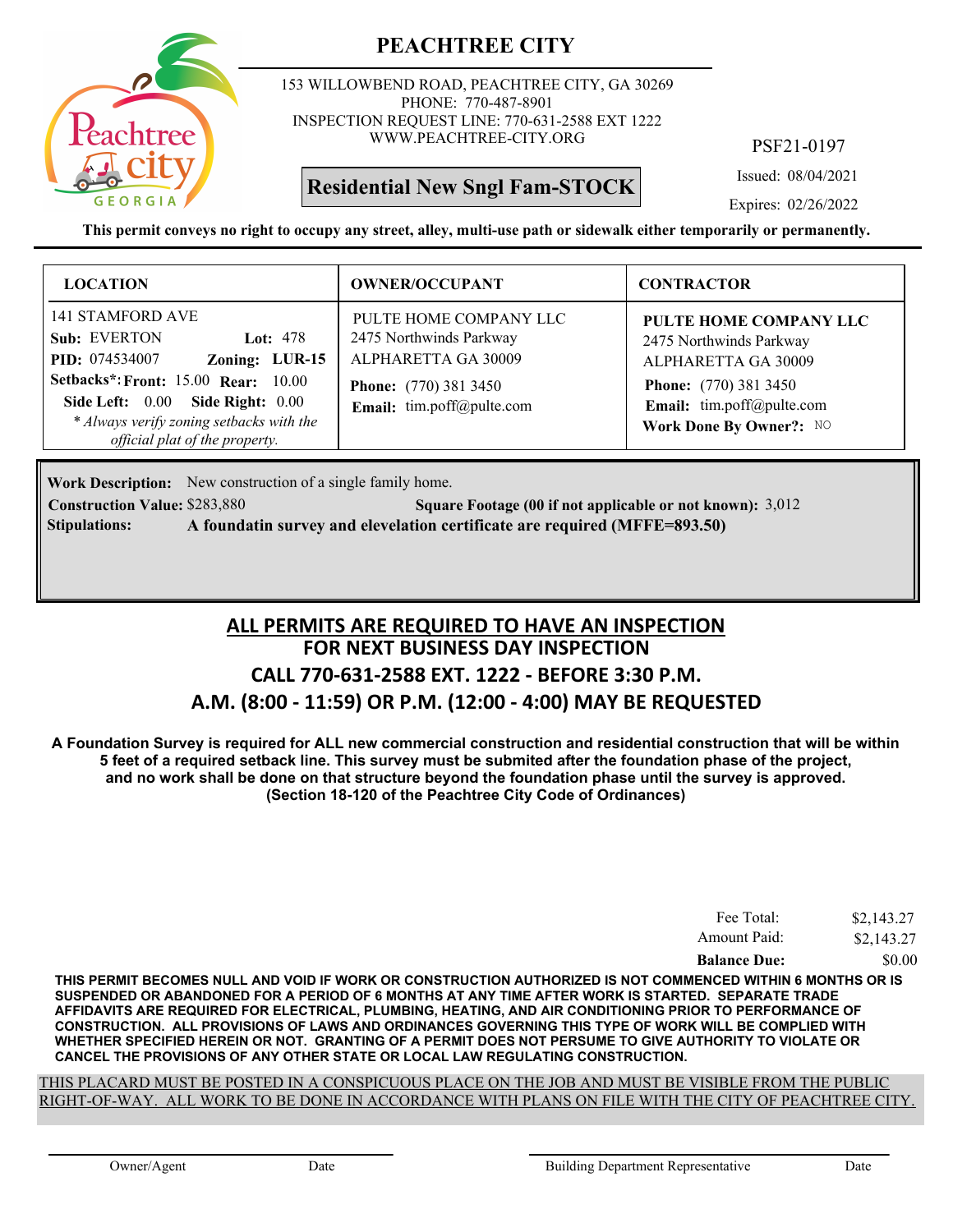

153 WILLOWBEND ROAD, PEACHTREE CITY, GA 30269 PHONE: 770-487-8901 INSPECTION REQUEST LINE: 770-631-2588 EXT 1222 WWW.PEACHTREE-CITY.ORG

### **Residential New Sngl Fam-STOCK**

PSF21-0198

Issued: 08/04/2021

Expires: 02/20/2022

**This permit conveys no right to occupy any street, alley, multi-use path or sidewalk either temporarily or permanently.**

| <b>LOCATION</b>                                                                                                                                                                                                                                                           | <b>OWNER/OCCUPANT</b>                                                                                                                 | <b>CONTRACTOR</b>                                          |
|---------------------------------------------------------------------------------------------------------------------------------------------------------------------------------------------------------------------------------------------------------------------------|---------------------------------------------------------------------------------------------------------------------------------------|------------------------------------------------------------|
| <b>602 NAPIER PASS</b><br>Sub: EVERTON<br>Lot: $392$<br>Zoning: LUR-15<br><b>PID:</b> 074629002<br><b>Setbacks*: Front: 15.00 Rear: 10.00</b><br>Side Left: 0.00<br><b>Side Right: 0.00</b><br>* Always verify zoning setbacks with the<br>official plat of the property. | PULTE HOME COMPANY LLC<br>2475 Northwinds Parkway<br>ALPHARETTA GA 30009<br><b>Phone:</b> (770) 381 3450<br>Email: tim.poff@pulte.com | <b>Phone:</b><br>Email:<br><b>Work Done By Owner?: YES</b> |

Work Description: New construction of a single family home.

**Stipulations: A foundation survey is required**

**Construction Value: \$477,662** 5 **Square Footage (00 if not applicable or not known):** 4,885

**FOR NEXT BUSINESS DAY INSPECTION CALL 770-631-2588 EXT. 1222 - BEFORE 3:30 P.M. A.M. (8:00 - 11:59) OR P.M. (12:00 - 4:00) MAY BE REQUESTED ALL PERMITS ARE REQUIRED TO HAVE AN INSPECTION**

**A Foundation Survey is required for ALL new commercial construction and residential construction that will be within 5 feet of a required setback line. This survey must be submited after the foundation phase of the project, and no work shall be done on that structure beyond the foundation phase until the survey is approved. (Section 18-120 of the Peachtree City Code of Ordinances)**

| Amount Paid:        | \$3,305.96 |
|---------------------|------------|
| <b>Balance Due:</b> | \$0.00     |

**THIS PERMIT BECOMES NULL AND VOID IF WORK OR CONSTRUCTION AUTHORIZED IS NOT COMMENCED WITHIN 6 MONTHS OR IS SUSPENDED OR ABANDONED FOR A PERIOD OF 6 MONTHS AT ANY TIME AFTER WORK IS STARTED. SEPARATE TRADE AFFIDAVITS ARE REQUIRED FOR ELECTRICAL, PLUMBING, HEATING, AND AIR CONDITIONING PRIOR TO PERFORMANCE OF CONSTRUCTION. ALL PROVISIONS OF LAWS AND ORDINANCES GOVERNING THIS TYPE OF WORK WILL BE COMPLIED WITH WHETHER SPECIFIED HEREIN OR NOT. GRANTING OF A PERMIT DOES NOT PERSUME TO GIVE AUTHORITY TO VIOLATE OR CANCEL THE PROVISIONS OF ANY OTHER STATE OR LOCAL LAW REGULATING CONSTRUCTION.**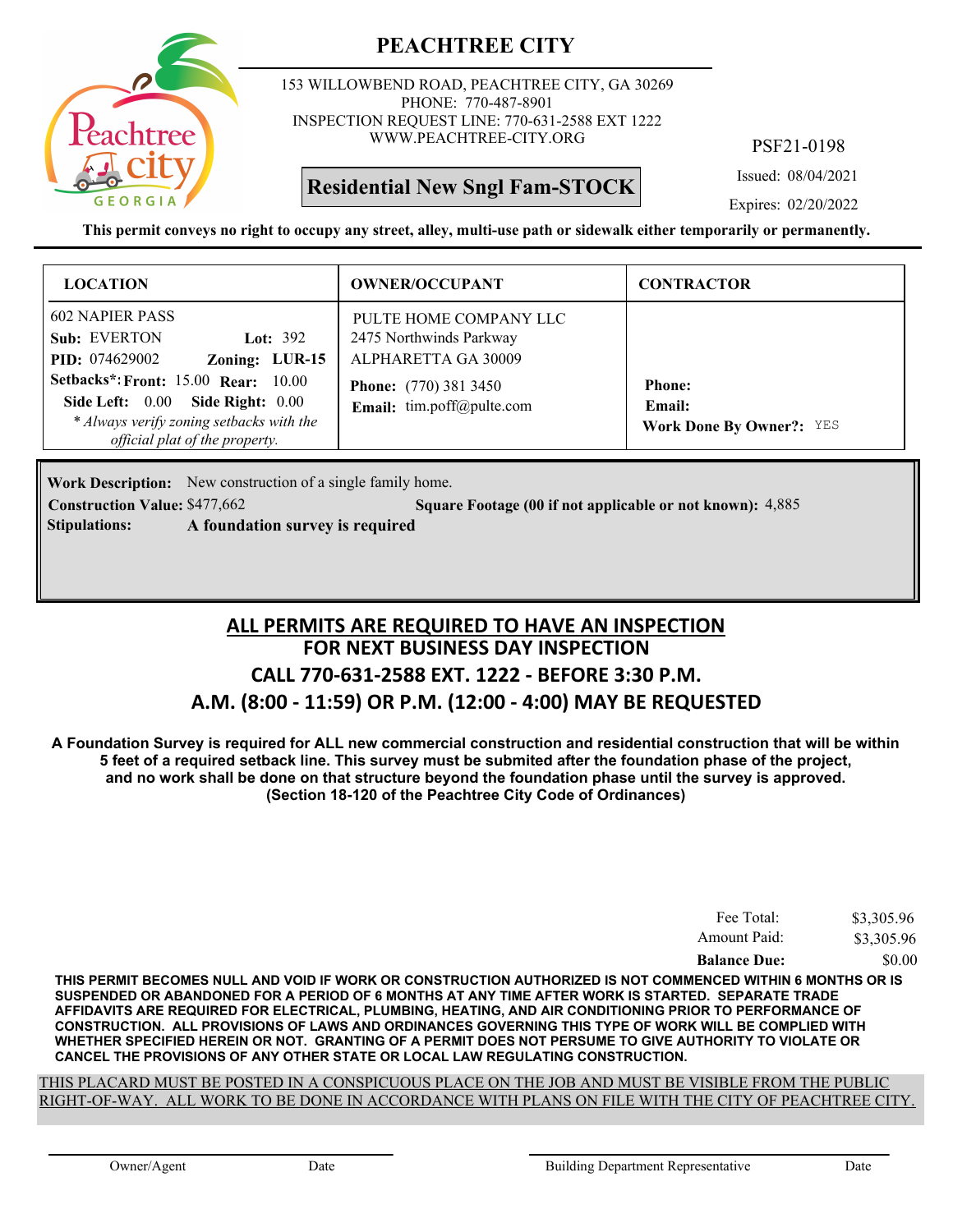

153 WILLOWBEND ROAD, PEACHTREE CITY, GA 30269 PHONE: 770-487-8901 INSPECTION REQUEST LINE: 770-631-2588 EXT 1222 WWW.PEACHTREE-CITY.ORG

## **Residential New Sngl Fam-STOCK**

PSF21-0199

Issued: 08/09/2021

Expires: 03/01/2022

**This permit conveys no right to occupy any street, alley, multi-use path or sidewalk either temporarily or permanently.**

| <b>LOCATION</b>                                                                                                                                                                                                                                                 | <b>OWNER/OCCUPANT</b>                                                                                                                 | <b>CONTRACTOR</b>                                                                                                                                                |
|-----------------------------------------------------------------------------------------------------------------------------------------------------------------------------------------------------------------------------------------------------------------|---------------------------------------------------------------------------------------------------------------------------------------|------------------------------------------------------------------------------------------------------------------------------------------------------------------|
| 425 BANDON WAY<br>Sub: EVERTON<br>Lot: $109$<br><b>PID:</b> 073463011<br>$GR-4$<br>Zoning:<br><b>Setbacks*: Front: 20.00 Rear: 10.00</b><br>Side Left: 0.00<br>Side Right: $0.00$<br>* Always verify zoning setbacks with the<br>official plat of the property. | PULTE HOME COMPANY LLC<br>2475 Northwinds Parkway<br>ALPHARETTA GA 30009<br><b>Phone:</b> (770) 381 3450<br>Email: tim.poff@pulte.com | PULTE HOME COMPANY LLC<br>2475 Northwinds Parkway<br>ALPHARETTA GA 30009<br><b>Phone:</b> (770) 381 3450<br>Email: tim.poff@pulte.com<br>Work Done By Owner?: NO |

Work Description: New construction of a single family home.

**Stipulations:**

**Construction Value:** \$422,949 **50.1 Square Footage (00 if not applicable or not known): 4,042 A foundation survey and elevation certificate are required (MFFE=882.2). This is a corner lot. Architectural detailing is required on all sides that face a public street.**

### **FOR NEXT BUSINESS DAY INSPECTION CALL 770-631-2588 EXT. 1222 - BEFORE 3:30 P.M. A.M. (8:00 - 11:59) OR P.M. (12:00 - 4:00) MAY BE REQUESTED ALL PERMITS ARE REQUIRED TO HAVE AN INSPECTION**

**A Foundation Survey is required for ALL new commercial construction and residential construction that will be within 5 feet of a required setback line. This survey must be submited after the foundation phase of the project, and no work shall be done on that structure beyond the foundation phase until the survey is approved. (Section 18-120 of the Peachtree City Code of Ordinances)**

| Fee Total:          | \$2,977.69 |
|---------------------|------------|
| Amount Paid:        | \$2,977.69 |
| <b>Balance Due:</b> | \$0.00     |

**THIS PERMIT BECOMES NULL AND VOID IF WORK OR CONSTRUCTION AUTHORIZED IS NOT COMMENCED WITHIN 6 MONTHS OR IS SUSPENDED OR ABANDONED FOR A PERIOD OF 6 MONTHS AT ANY TIME AFTER WORK IS STARTED. SEPARATE TRADE AFFIDAVITS ARE REQUIRED FOR ELECTRICAL, PLUMBING, HEATING, AND AIR CONDITIONING PRIOR TO PERFORMANCE OF CONSTRUCTION. ALL PROVISIONS OF LAWS AND ORDINANCES GOVERNING THIS TYPE OF WORK WILL BE COMPLIED WITH WHETHER SPECIFIED HEREIN OR NOT. GRANTING OF A PERMIT DOES NOT PERSUME TO GIVE AUTHORITY TO VIOLATE OR CANCEL THE PROVISIONS OF ANY OTHER STATE OR LOCAL LAW REGULATING CONSTRUCTION.**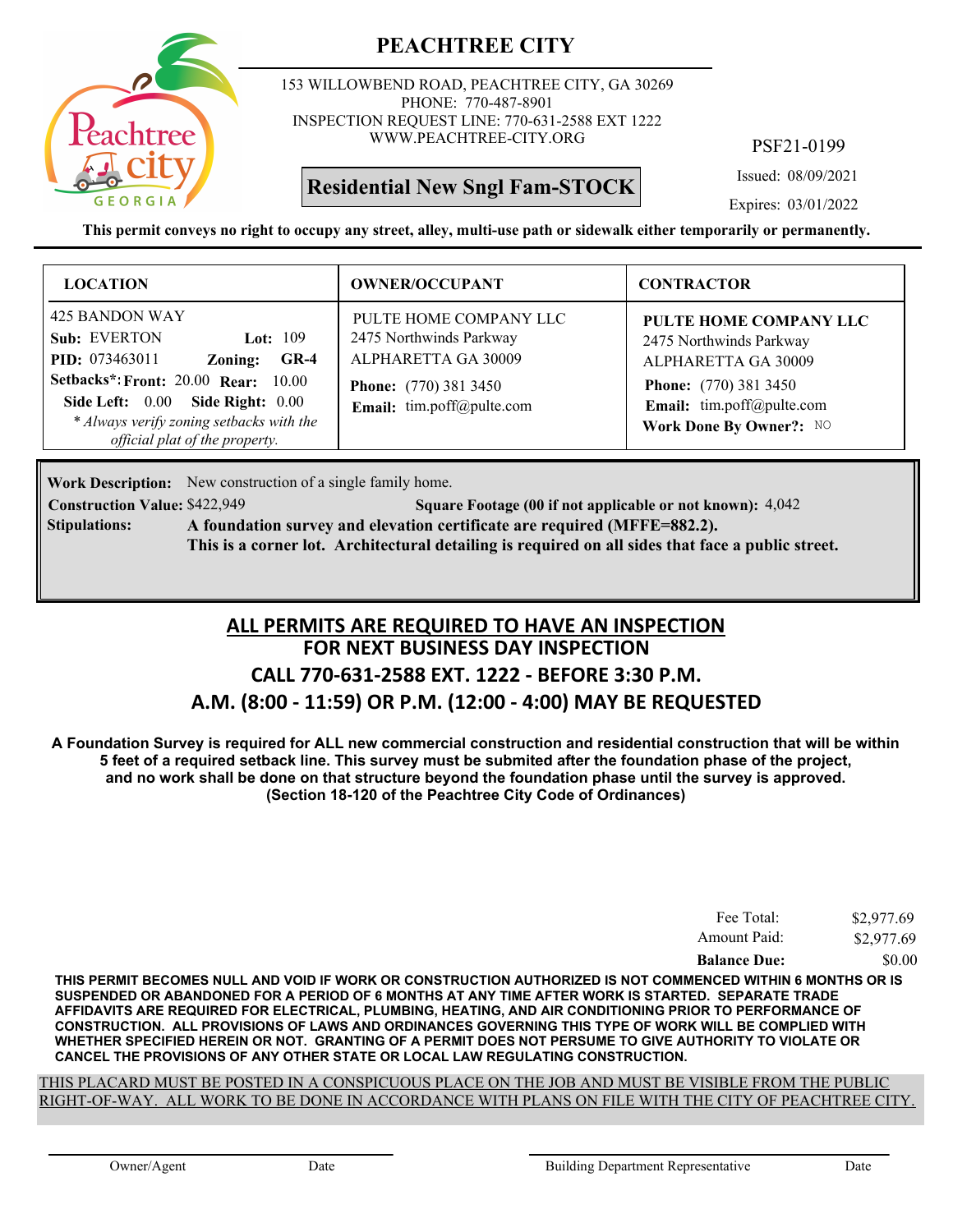

153 WILLOWBEND ROAD, PEACHTREE CITY, GA 30269 PHONE: 770-487-8901 INSPECTION REQUEST LINE: 770-631-2588 EXT 1222 WWW.PEACHTREE-CITY.ORG

**Residential New Sngl Fam-STOCK**

PSF21-0200

Issued: 08/10/2021

Expires: 03/02/2022

**This permit conveys no right to occupy any street, alley, multi-use path or sidewalk either temporarily or permanently.**

| <b>LOCATION</b>                                                                                                                                                                                                                                                             | <b>OWNER/OCCUPANT</b>                                                                                                            | <b>CONTRACTOR</b>                                                                                                         |
|-----------------------------------------------------------------------------------------------------------------------------------------------------------------------------------------------------------------------------------------------------------------------------|----------------------------------------------------------------------------------------------------------------------------------|---------------------------------------------------------------------------------------------------------------------------|
| 718 MAGNOLIA WALK<br>Sub: SMOKERISE CORNERLot: 14<br>Zoning: LUC-30<br><b>PID:</b> 0719 141<br><b>Setbacks*: Front: 20.00 Rear: 30.00</b><br><b>Side Left:</b> 10.00 <b>Side Right:</b> 10.00<br>* Always verify zoning setbacks with the<br>official plat of the property. | CHADWICK HOMES INC<br>PO BOX 3590<br>PEACHTREE CITY GA 30269<br><b>Phone:</b> (770) 487 2432<br>Email: chad@chadwickhomesinc.com | <b>CHADWICK HOMES INC</b><br>PO BOX 3590<br>PEACHTREE CITY GA 30269<br><b>Phone:</b><br>Email:<br>Work Done By Owner?: NO |

Work Description: Build new Tioga plan, same as lot 21

**Construction Value:** \$308,910 2,942 **Square Footage (00 if not applicable or not known):** 2,942

**Stipulations: A foundation survey is required.**

### **FOR NEXT BUSINESS DAY INSPECTION CALL 770-631-2588 EXT. 1222 - BEFORE 3:30 P.M. A.M. (8:00 - 11:59) OR P.M. (12:00 - 4:00) MAY BE REQUESTED ALL PERMITS ARE REQUIRED TO HAVE AN INSPECTION**

**A Foundation Survey is required for ALL new commercial construction and residential construction that will be within 5 feet of a required setback line. This survey must be submited after the foundation phase of the project, and no work shall be done on that structure beyond the foundation phase until the survey is approved. (Section 18-120 of the Peachtree City Code of Ordinances)**

| Amount Paid:        | \$2,293.45<br>\$2,293.45 |
|---------------------|--------------------------|
| <b>Balance Due:</b> | \$0.00                   |

**THIS PERMIT BECOMES NULL AND VOID IF WORK OR CONSTRUCTION AUTHORIZED IS NOT COMMENCED WITHIN 6 MONTHS OR IS SUSPENDED OR ABANDONED FOR A PERIOD OF 6 MONTHS AT ANY TIME AFTER WORK IS STARTED. SEPARATE TRADE AFFIDAVITS ARE REQUIRED FOR ELECTRICAL, PLUMBING, HEATING, AND AIR CONDITIONING PRIOR TO PERFORMANCE OF CONSTRUCTION. ALL PROVISIONS OF LAWS AND ORDINANCES GOVERNING THIS TYPE OF WORK WILL BE COMPLIED WITH WHETHER SPECIFIED HEREIN OR NOT. GRANTING OF A PERMIT DOES NOT PERSUME TO GIVE AUTHORITY TO VIOLATE OR CANCEL THE PROVISIONS OF ANY OTHER STATE OR LOCAL LAW REGULATING CONSTRUCTION.**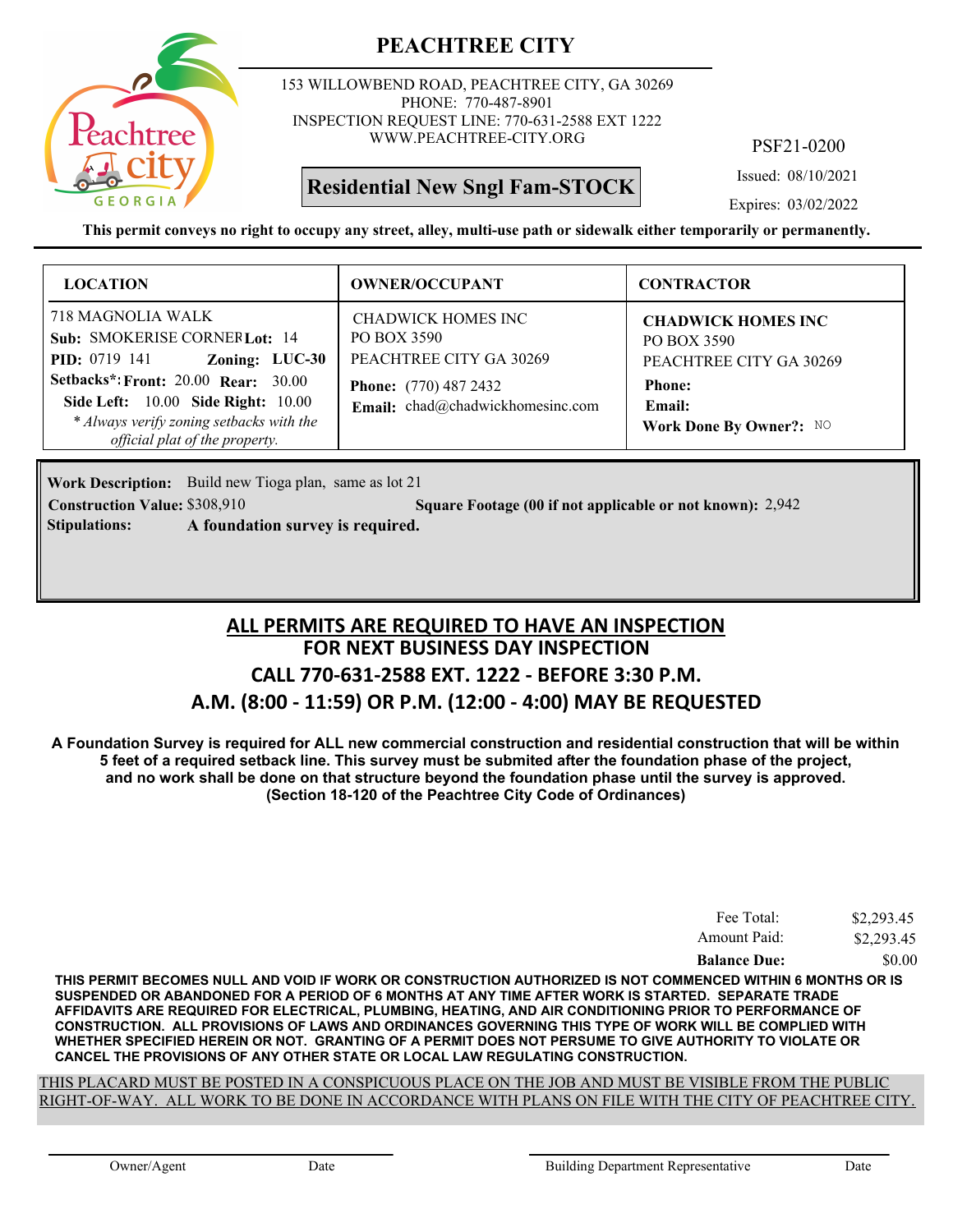

153 WILLOWBEND ROAD, PEACHTREE CITY, GA 30269 PHONE: 770-487-8901 INSPECTION REQUEST LINE: 770-631-2588 EXT 1222 WWW.PEACHTREE-CITY.ORG

## **Residential New Sngl Fam-STOCK**

PSF21-0201

Issued: 08/10/2021

Expires: 02/06/2022

**This permit conveys no right to occupy any street, alley, multi-use path or sidewalk either temporarily or permanently.**

| <b>LOCATION</b>                                                                                                                                                                                                                                        | <b>OWNER/OCCUPANT</b>                                                                                                                 | <b>CONTRACTOR</b>                                                                                                                                                |
|--------------------------------------------------------------------------------------------------------------------------------------------------------------------------------------------------------------------------------------------------------|---------------------------------------------------------------------------------------------------------------------------------------|------------------------------------------------------------------------------------------------------------------------------------------------------------------|
| 102 CONWAY ST<br>Sub: EVERTON<br>Lot: $471$<br>Zoning: LUR-15<br><b>PID:</b> 074536001<br><b>Setbacks*: Front: 15.00 Rear: 10.00</b><br>Side Left: 0.00 Side Right: 0.00<br>* Always verify zoning setbacks with the<br>official plat of the property. | PULTE HOME COMPANY LLC<br>2475 Northwinds Parkway<br>ALPHARETTA GA 30009<br><b>Phone:</b> (770) 381 3450<br>Email: tim.poff@pulte.com | PULTE HOME COMPANY LLC<br>2475 Northwinds Parkway<br>ALPHARETTA GA 30009<br><b>Phone:</b> (770) 381 3450<br>Email: tim.poff@pulte.com<br>Work Done By Owner?: NO |

**Work Description:** New construction of single family home

**Construction Value:** \$357,528 **37.528 Square Footage (00 if not applicable or not known): 3,864** 

**foundation survey required for this lot Stipulations:**

> **Architectural details required on all sides facing public streets. This includes stone/brick watertable and shutters.**

# **FOR NEXT BUSINESS DAY INSPECTION CALL 770-631-2588 EXT. 1222 - BEFORE 3:30 P.M. ALL PERMITS ARE REQUIRED TO HAVE AN INSPECTION**

### **A.M. (8:00 - 11:59) OR P.M. (12:00 - 4:00) MAY BE REQUESTED**

**A Foundation Survey is required for ALL new commercial construction and residential construction that will be within 5 feet of a required setback line. This survey must be submited after the foundation phase of the project, and no work shall be done on that structure beyond the foundation phase until the survey is approved. (Section 18-120 of the Peachtree City Code of Ordinances)**

| Fee Total:          | \$2,585.16 |
|---------------------|------------|
| Amount Paid:        | \$2,585.16 |
| <b>Balance Due:</b> | \$0.00     |

**THIS PERMIT BECOMES NULL AND VOID IF WORK OR CONSTRUCTION AUTHORIZED IS NOT COMMENCED WITHIN 6 MONTHS OR IS SUSPENDED OR ABANDONED FOR A PERIOD OF 6 MONTHS AT ANY TIME AFTER WORK IS STARTED. SEPARATE TRADE AFFIDAVITS ARE REQUIRED FOR ELECTRICAL, PLUMBING, HEATING, AND AIR CONDITIONING PRIOR TO PERFORMANCE OF CONSTRUCTION. ALL PROVISIONS OF LAWS AND ORDINANCES GOVERNING THIS TYPE OF WORK WILL BE COMPLIED WITH WHETHER SPECIFIED HEREIN OR NOT. GRANTING OF A PERMIT DOES NOT PERSUME TO GIVE AUTHORITY TO VIOLATE OR CANCEL THE PROVISIONS OF ANY OTHER STATE OR LOCAL LAW REGULATING CONSTRUCTION.**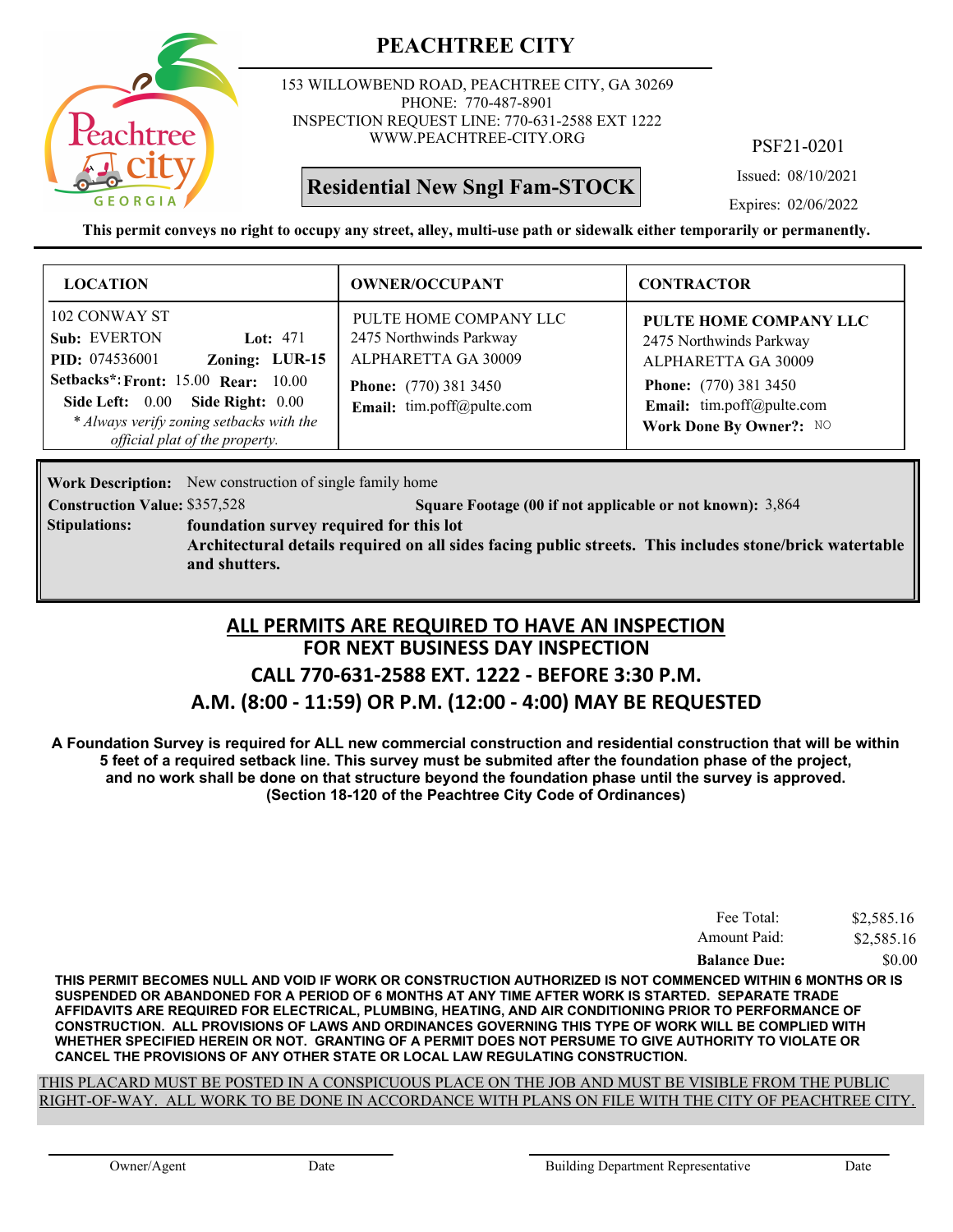

153 WILLOWBEND ROAD, PEACHTREE CITY, GA 30269 PHONE: 770-487-8901 INSPECTION REQUEST LINE: 770-631-2588 EXT 1222 WWW.PEACHTREE-CITY.ORG

## **Residential New Sngl Fam-STOCK**

PSF21-0202

Issued: 08/10/2021

Expires: 02/20/2022

**This permit conveys no right to occupy any street, alley, multi-use path or sidewalk either temporarily or permanently.**

| <b>LOCATION</b>                                                                                                                                                                                                                                           | <b>OWNER/OCCUPANT</b>                                                                                                                 | <b>CONTRACTOR</b>                                                                                                                                                |
|-----------------------------------------------------------------------------------------------------------------------------------------------------------------------------------------------------------------------------------------------------------|---------------------------------------------------------------------------------------------------------------------------------------|------------------------------------------------------------------------------------------------------------------------------------------------------------------|
| 105 STILLWELL DR<br>Sub: EVERTON<br>Lot: $385$<br>Zoning: LUR-15<br><b>PID:</b> 074628004<br><b>Setbacks*: Front: 15.00 Rear: 10.00</b><br>Side Left: 0.00 Side Right: 0.00<br>* Always verify zoning setbacks with the<br>official plat of the property. | PULTE HOME COMPANY LLC<br>2475 Northwinds Parkway<br>ALPHARETTA GA 30009<br><b>Phone:</b> (770) 381 3450<br>Email: tim.poff@pulte.com | PULTE HOME COMPANY LLC<br>2475 Northwinds Parkway<br>ALPHARETTA GA 30009<br><b>Phone:</b> (770) 381 3450<br>Email: tim.poff@pulte.com<br>Work Done By Owner?: NO |

Work Description: New construction of a single family home.

**Construction Value:** \$371,892 5 **Square Footage (00 if not applicable or not known): 4,492** 

**foundation survey required for this lot Similar architectural details required on sides of building facing public street. This includes brick/stone watertable and shutters on windows. Stipulations:**

### **FOR NEXT BUSINESS DAY INSPECTION CALL 770-631-2588 EXT. 1222 - BEFORE 3:30 P.M. A.M. (8:00 - 11:59) OR P.M. (12:00 - 4:00) MAY BE REQUESTED ALL PERMITS ARE REQUIRED TO HAVE AN INSPECTION**

**A Foundation Survey is required for ALL new commercial construction and residential construction that will be within 5 feet of a required setback line. This survey must be submited after the foundation phase of the project, and no work shall be done on that structure beyond the foundation phase until the survey is approved. (Section 18-120 of the Peachtree City Code of Ordinances)**

| Fee Total:          | \$2,671.35 |
|---------------------|------------|
| Amount Paid:        | \$2,671.35 |
| <b>Balance Due:</b> | \$0.00     |

**THIS PERMIT BECOMES NULL AND VOID IF WORK OR CONSTRUCTION AUTHORIZED IS NOT COMMENCED WITHIN 6 MONTHS OR IS SUSPENDED OR ABANDONED FOR A PERIOD OF 6 MONTHS AT ANY TIME AFTER WORK IS STARTED. SEPARATE TRADE AFFIDAVITS ARE REQUIRED FOR ELECTRICAL, PLUMBING, HEATING, AND AIR CONDITIONING PRIOR TO PERFORMANCE OF CONSTRUCTION. ALL PROVISIONS OF LAWS AND ORDINANCES GOVERNING THIS TYPE OF WORK WILL BE COMPLIED WITH WHETHER SPECIFIED HEREIN OR NOT. GRANTING OF A PERMIT DOES NOT PERSUME TO GIVE AUTHORITY TO VIOLATE OR CANCEL THE PROVISIONS OF ANY OTHER STATE OR LOCAL LAW REGULATING CONSTRUCTION.**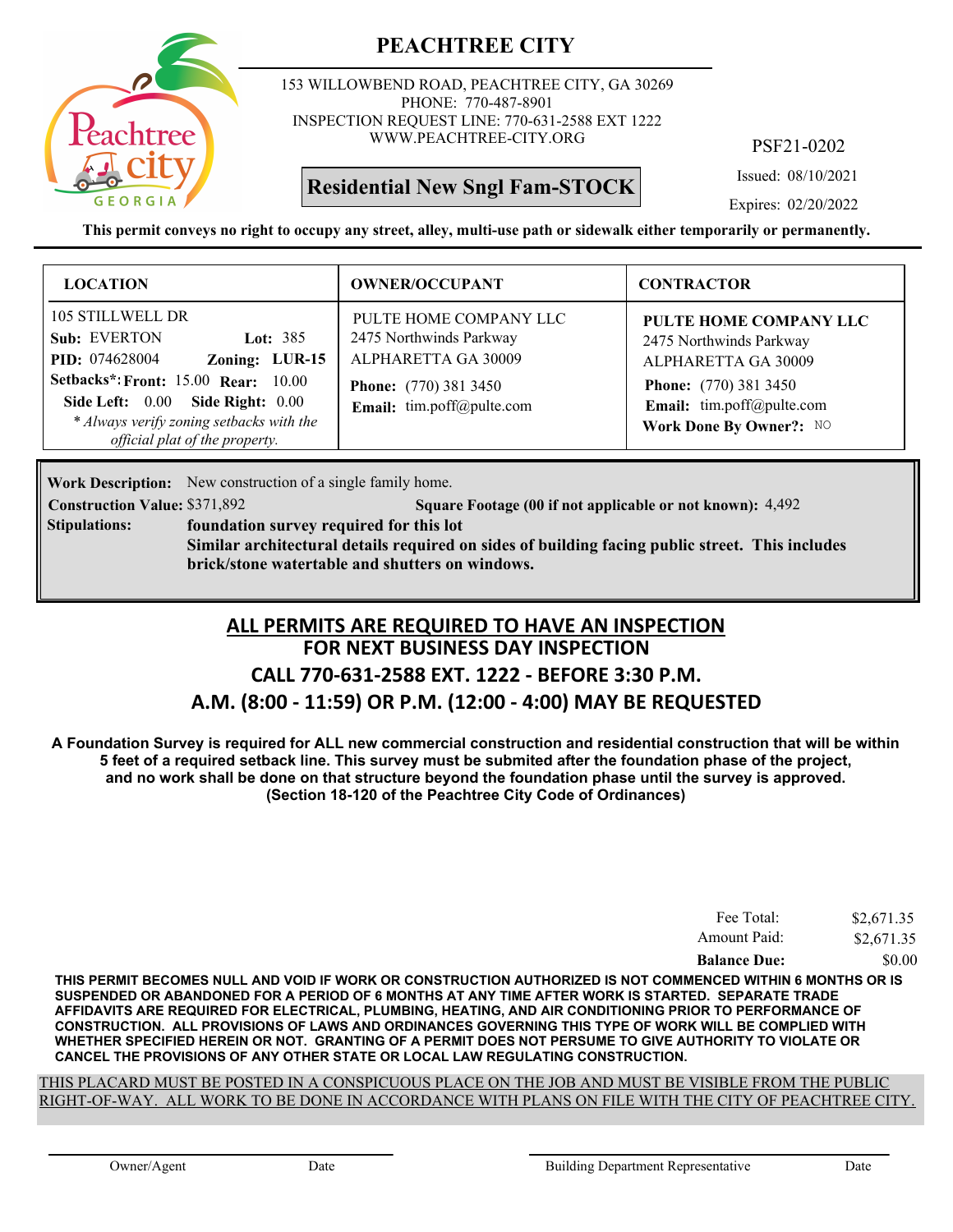

153 WILLOWBEND ROAD, PEACHTREE CITY, GA 30269 PHONE: 770-487-8901 INSPECTION REQUEST LINE: 770-631-2588 EXT 1222 WWW.PEACHTREE-CITY.ORG

## **Residential New Sngl Fam-STOCK**

PSF21-0203

Issued: 08/10/2021

Expires: 02/22/2022

**This permit conveys no right to occupy any street, alley, multi-use path or sidewalk either temporarily or permanently.**

| <b>LOCATION</b>                                                                                                                                                                                                                                            | <b>OWNER/OCCUPANT</b>                                                                                                                 | <b>CONTRACTOR</b>                                                                                                                                                |
|------------------------------------------------------------------------------------------------------------------------------------------------------------------------------------------------------------------------------------------------------------|---------------------------------------------------------------------------------------------------------------------------------------|------------------------------------------------------------------------------------------------------------------------------------------------------------------|
| 431 BANDON WAY<br>Sub: EVERTON<br>Lot: $112$<br><b>PID:</b> 073463014<br>$GR-4$<br>Zoning:<br><b>Setbacks*: Front: 20.00 Rear: 10.00</b><br>Side Left: 0.00 Side Right: 0.00<br>* Always verify zoning setbacks with the<br>official plat of the property. | PULTE HOME COMPANY LLC<br>2475 Northwinds Parkway<br>ALPHARETTA GA 30009<br><b>Phone:</b> (770) 381 3450<br>Email: tim.poff@pulte.com | PULTE HOME COMPANY LLC<br>2475 Northwinds Parkway<br>ALPHARETTA GA 30009<br><b>Phone:</b> (770) 381 3450<br>Email: tim.poff@pulte.com<br>Work Done By Owner?: NO |

**Work Description:** New construction of a single family home

**Construction Value:** \$413,025 **5 12.13,025 5 12.14 Square Footage (00 if not applicable or not known): 4,065 foundation survey required for this lot Similar architectural details required on all sides facing public street. This includes brick/stone water table and shutters on windows. Stipulations:**

### **FOR NEXT BUSINESS DAY INSPECTION CALL 770-631-2588 EXT. 1222 - BEFORE 3:30 P.M. A.M. (8:00 - 11:59) OR P.M. (12:00 - 4:00) MAY BE REQUESTED ALL PERMITS ARE REQUIRED TO HAVE AN INSPECTION**

**A Foundation Survey is required for ALL new commercial construction and residential construction that will be within 5 feet of a required setback line. This survey must be submited after the foundation phase of the project, and no work shall be done on that structure beyond the foundation phase until the survey is approved. (Section 18-120 of the Peachtree City Code of Ordinances)**

| Fee Total:          | \$2,918.14 |
|---------------------|------------|
| Amount Paid:        | \$2,918.14 |
| <b>Balance Due:</b> | \$0.00     |

**THIS PERMIT BECOMES NULL AND VOID IF WORK OR CONSTRUCTION AUTHORIZED IS NOT COMMENCED WITHIN 6 MONTHS OR IS SUSPENDED OR ABANDONED FOR A PERIOD OF 6 MONTHS AT ANY TIME AFTER WORK IS STARTED. SEPARATE TRADE AFFIDAVITS ARE REQUIRED FOR ELECTRICAL, PLUMBING, HEATING, AND AIR CONDITIONING PRIOR TO PERFORMANCE OF CONSTRUCTION. ALL PROVISIONS OF LAWS AND ORDINANCES GOVERNING THIS TYPE OF WORK WILL BE COMPLIED WITH WHETHER SPECIFIED HEREIN OR NOT. GRANTING OF A PERMIT DOES NOT PERSUME TO GIVE AUTHORITY TO VIOLATE OR CANCEL THE PROVISIONS OF ANY OTHER STATE OR LOCAL LAW REGULATING CONSTRUCTION.**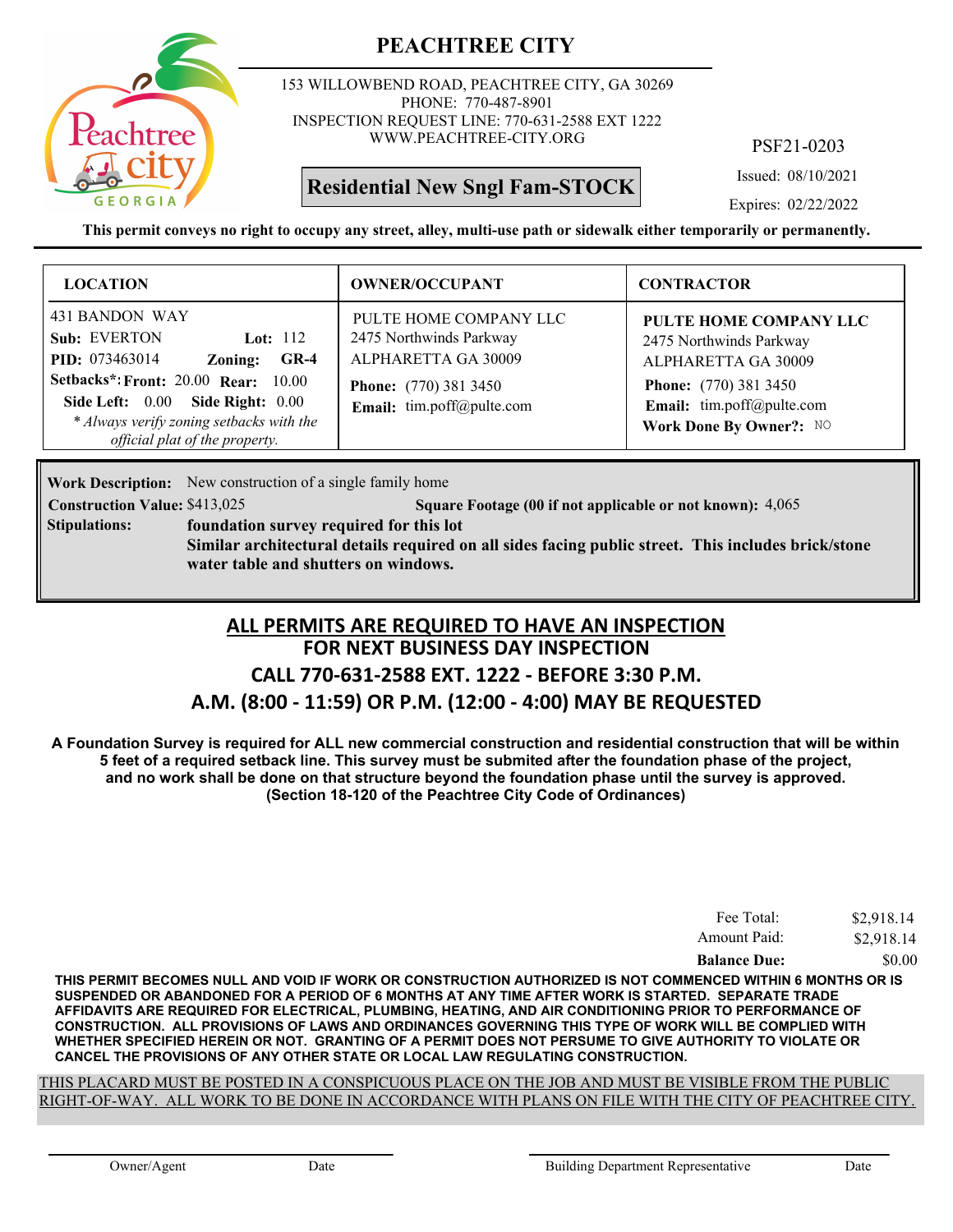

153 WILLOWBEND ROAD, PEACHTREE CITY, GA 30269 PHONE: 770-487-8901 INSPECTION REQUEST LINE: 770-631-2588 EXT 1222 WWW.PEACHTREE-CITY.ORG

**Residential New Sngl Fam-STOCK**

PSF21-0204

Issued: 08/13/2021

Expires: 02/09/2022

**This permit conveys no right to occupy any street, alley, multi-use path or sidewalk either temporarily or permanently.**

| <b>LOCATION</b>                                                                                                                                              | <b>OWNER/OCCUPANT</b>                                                      | <b>CONTRACTOR</b>                                          |
|--------------------------------------------------------------------------------------------------------------------------------------------------------------|----------------------------------------------------------------------------|------------------------------------------------------------|
| 525 HAZELNUT DR<br>Sub: CRESSWIND<br>Lot: $605$<br>Zoning: LUR-14<br><b>PID:</b> 0745 003                                                                    | KOLTER SIGNATURE HOMES GALI<br>146 RED MAPLE DR<br>Peachtree City GA 30269 |                                                            |
| <b>Setbacks*: Front: 10.00 Rear: 10.00</b><br>Side Left: 0.00 Side Right: 0.00<br>* Always verify zoning setbacks with the<br>official plat of the property. | <b>Phone:</b> (770) 212 2099<br>Email: cbrandon@kolter.com                 | <b>Phone:</b><br>Email:<br><b>Work Done By Owner?:</b> YES |

Work Description: NSFH Ashford Plan **Stipulations: foundation survey required for this lot**

**Construction Value:** \$176,656 2,572 **2,572** 2,572 **2,572** 

### **FOR NEXT BUSINESS DAY INSPECTION CALL 770-631-2588 EXT. 1222 - BEFORE 3:30 P.M. A.M. (8:00 - 11:59) OR P.M. (12:00 - 4:00) MAY BE REQUESTED ALL PERMITS ARE REQUIRED TO HAVE AN INSPECTION**

**A Foundation Survey is required for ALL new commercial construction and residential construction that will be within 5 feet of a required setback line. This survey must be submited after the foundation phase of the project, and no work shall be done on that structure beyond the foundation phase until the survey is approved. (Section 18-120 of the Peachtree City Code of Ordinances)**

| Fee Total:          | \$1,502.00 |
|---------------------|------------|
| Amount Paid:        | \$1,502.00 |
| <b>Balance Due:</b> | \$0.00     |

**THIS PERMIT BECOMES NULL AND VOID IF WORK OR CONSTRUCTION AUTHORIZED IS NOT COMMENCED WITHIN 6 MONTHS OR IS SUSPENDED OR ABANDONED FOR A PERIOD OF 6 MONTHS AT ANY TIME AFTER WORK IS STARTED. SEPARATE TRADE AFFIDAVITS ARE REQUIRED FOR ELECTRICAL, PLUMBING, HEATING, AND AIR CONDITIONING PRIOR TO PERFORMANCE OF CONSTRUCTION. ALL PROVISIONS OF LAWS AND ORDINANCES GOVERNING THIS TYPE OF WORK WILL BE COMPLIED WITH WHETHER SPECIFIED HEREIN OR NOT. GRANTING OF A PERMIT DOES NOT PERSUME TO GIVE AUTHORITY TO VIOLATE OR CANCEL THE PROVISIONS OF ANY OTHER STATE OR LOCAL LAW REGULATING CONSTRUCTION.**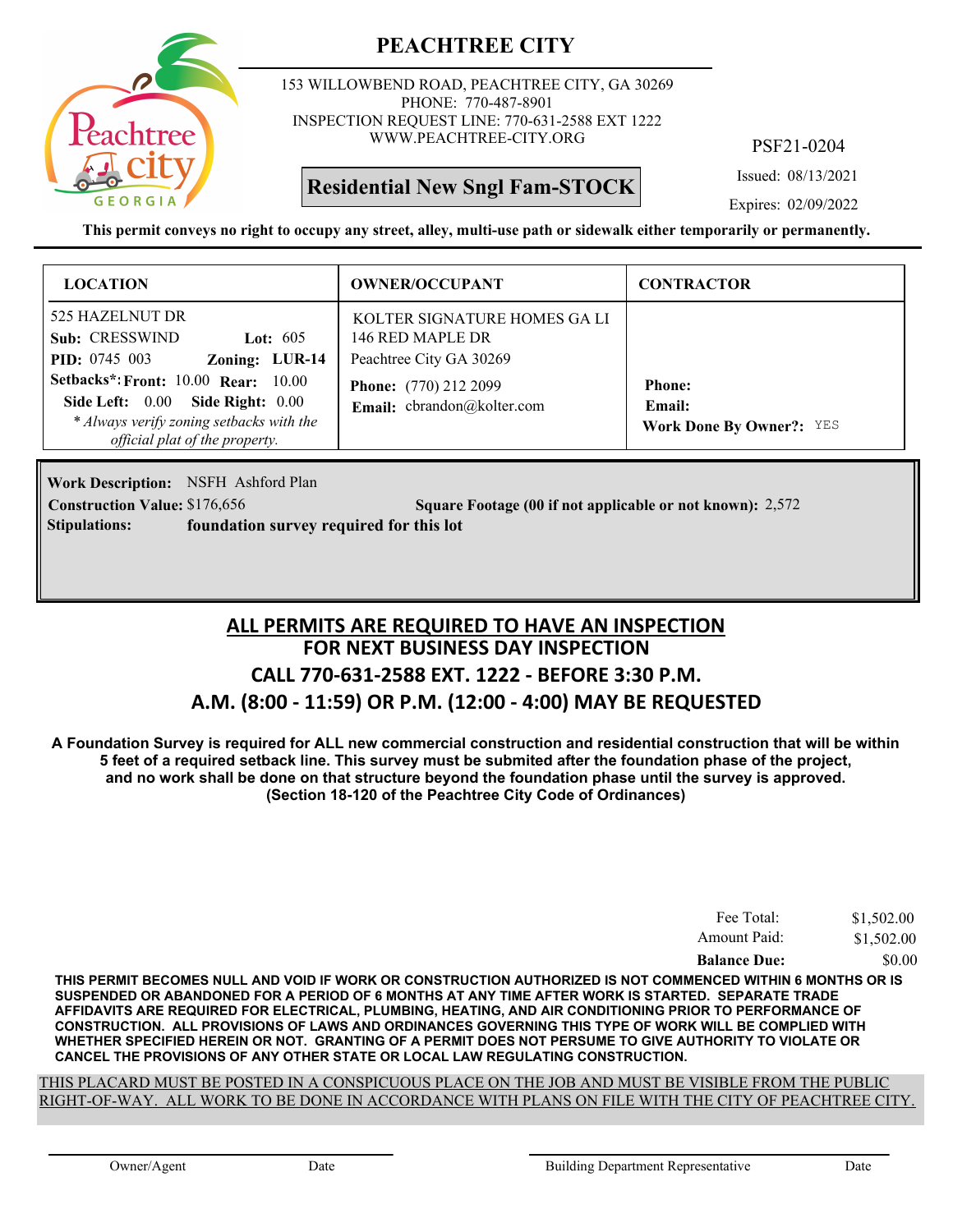

153 WILLOWBEND ROAD, PEACHTREE CITY, GA 30269 PHONE: 770-487-8901 INSPECTION REQUEST LINE: 770-631-2588 EXT 1222 WWW.PEACHTREE-CITY.ORG

**Residential New Sngl Fam-STOCK**

PSF21-0205

Issued: 08/13/2021

Expires: 02/09/2022

**This permit conveys no right to occupy any street, alley, multi-use path or sidewalk either temporarily or permanently.**

| <b>LOCATION</b>                                                                                                                                                                                                                                            | <b>OWNER/OCCUPANT</b>                                                                                                                     | <b>CONTRACTOR</b>                                          |
|------------------------------------------------------------------------------------------------------------------------------------------------------------------------------------------------------------------------------------------------------------|-------------------------------------------------------------------------------------------------------------------------------------------|------------------------------------------------------------|
| 219 SWEETBAY CT<br>Sub: CRESSWIND<br>Lot: $721$<br>Zoning: LUR-14<br><b>PID:</b> 074544005<br><b>Setbacks*: Front: 20.00 Rear: 10.00</b><br>Side Left: 0.00 Side Right: 0.00<br>* Always verify zoning setbacks with the<br>official plat of the property. | KOLTER SIGNATURE HOMES GA LI<br>146 RED MAPLE DR<br>Peachtree City GA 30269<br><b>Phone:</b> (770) 212 2099<br>Email: cbrandon@kolter.com | <b>Phone:</b><br>Email:<br><b>Work Done By Owner?:</b> YES |

Work Description: NSFH Laurel Plan **Construction Value:** \$331,108 **Square Footage (00 if not applicable or not known):** 3,663 **Stipulations: foundation survey required for this lot**

### **FOR NEXT BUSINESS DAY INSPECTION CALL 770-631-2588 EXT. 1222 - BEFORE 3:30 P.M. A.M. (8:00 - 11:59) OR P.M. (12:00 - 4:00) MAY BE REQUESTED ALL PERMITS ARE REQUIRED TO HAVE AN INSPECTION**

**A Foundation Survey is required for ALL new commercial construction and residential construction that will be within 5 feet of a required setback line. This survey must be submited after the foundation phase of the project, and no work shall be done on that structure beyond the foundation phase until the survey is approved. (Section 18-120 of the Peachtree City Code of Ordinances)**

| Fee Total:          | \$2,432.00 |
|---------------------|------------|
| Amount Paid:        | \$2,432.00 |
| <b>Balance Due:</b> | \$0.00     |

**THIS PERMIT BECOMES NULL AND VOID IF WORK OR CONSTRUCTION AUTHORIZED IS NOT COMMENCED WITHIN 6 MONTHS OR IS SUSPENDED OR ABANDONED FOR A PERIOD OF 6 MONTHS AT ANY TIME AFTER WORK IS STARTED. SEPARATE TRADE AFFIDAVITS ARE REQUIRED FOR ELECTRICAL, PLUMBING, HEATING, AND AIR CONDITIONING PRIOR TO PERFORMANCE OF CONSTRUCTION. ALL PROVISIONS OF LAWS AND ORDINANCES GOVERNING THIS TYPE OF WORK WILL BE COMPLIED WITH WHETHER SPECIFIED HEREIN OR NOT. GRANTING OF A PERMIT DOES NOT PERSUME TO GIVE AUTHORITY TO VIOLATE OR CANCEL THE PROVISIONS OF ANY OTHER STATE OR LOCAL LAW REGULATING CONSTRUCTION.**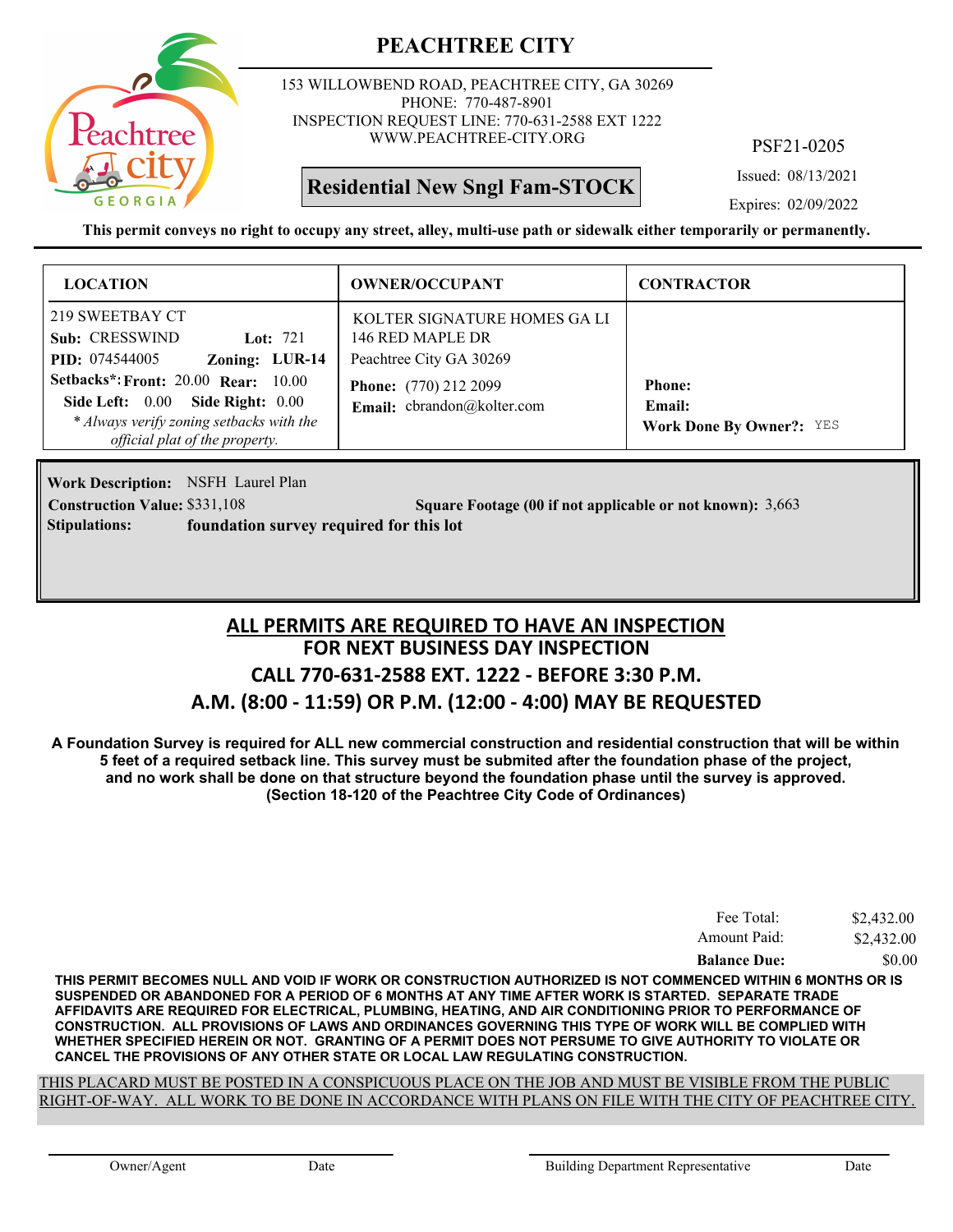

153 WILLOWBEND ROAD, PEACHTREE CITY, GA 30269 PHONE: 770-487-8901 INSPECTION REQUEST LINE: 770-631-2588 EXT 1222 WWW.PEACHTREE-CITY.ORG

**Residential New Sngl Fam-STOCK**

PSF21-0206

Issued: 08/13/2021

Expires: 02/20/2022

**This permit conveys no right to occupy any street, alley, multi-use path or sidewalk either temporarily or permanently.**

| <b>LOCATION</b>                                                                                                                                                                                                                                        | <b>OWNER/OCCUPANT</b>                                                                                                                     | <b>CONTRACTOR</b>                                          |
|--------------------------------------------------------------------------------------------------------------------------------------------------------------------------------------------------------------------------------------------------------|-------------------------------------------------------------------------------------------------------------------------------------------|------------------------------------------------------------|
| 221 SWEETBAY CT<br>Sub: CRESSWIND<br>Lot: $720$<br>Zoning: LUR-14<br><b>PID:</b> 074544004<br>Setbacks*: Front: 20.00 Rear: 10.00<br>Side Left: 0.00<br>Side Right: 0.00<br>* Always verify zoning setbacks with the<br>official plat of the property. | KOLTER SIGNATURE HOMES GA LI<br>146 RED MAPLE DR<br>Peachtree City GA 30269<br><b>Phone:</b> (770) 212 2099<br>Email: cbrandon@kolter.com | <b>Phone:</b><br>Email:<br><b>Work Done By Owner?:</b> YES |

Work Description: NSFH Laurel Plan **Construction Value:** \$245,464 **3,529 Square Footage (00 if not applicable or not known): 3,529 Stipulations: foundation survey required for this lot**

### **FOR NEXT BUSINESS DAY INSPECTION CALL 770-631-2588 EXT. 1222 - BEFORE 3:30 P.M. A.M. (8:00 - 11:59) OR P.M. (12:00 - 4:00) MAY BE REQUESTED ALL PERMITS ARE REQUIRED TO HAVE AN INSPECTION**

**A Foundation Survey is required for ALL new commercial construction and residential construction that will be within 5 feet of a required setback line. This survey must be submited after the foundation phase of the project, and no work shall be done on that structure beyond the foundation phase until the survey is approved. (Section 18-120 of the Peachtree City Code of Ordinances)**

| Fee Total:          | \$1,916.00 |
|---------------------|------------|
| Amount Paid:        | \$1,916.00 |
| <b>Balance Due:</b> | \$0.00     |

**THIS PERMIT BECOMES NULL AND VOID IF WORK OR CONSTRUCTION AUTHORIZED IS NOT COMMENCED WITHIN 6 MONTHS OR IS SUSPENDED OR ABANDONED FOR A PERIOD OF 6 MONTHS AT ANY TIME AFTER WORK IS STARTED. SEPARATE TRADE AFFIDAVITS ARE REQUIRED FOR ELECTRICAL, PLUMBING, HEATING, AND AIR CONDITIONING PRIOR TO PERFORMANCE OF CONSTRUCTION. ALL PROVISIONS OF LAWS AND ORDINANCES GOVERNING THIS TYPE OF WORK WILL BE COMPLIED WITH WHETHER SPECIFIED HEREIN OR NOT. GRANTING OF A PERMIT DOES NOT PERSUME TO GIVE AUTHORITY TO VIOLATE OR CANCEL THE PROVISIONS OF ANY OTHER STATE OR LOCAL LAW REGULATING CONSTRUCTION.**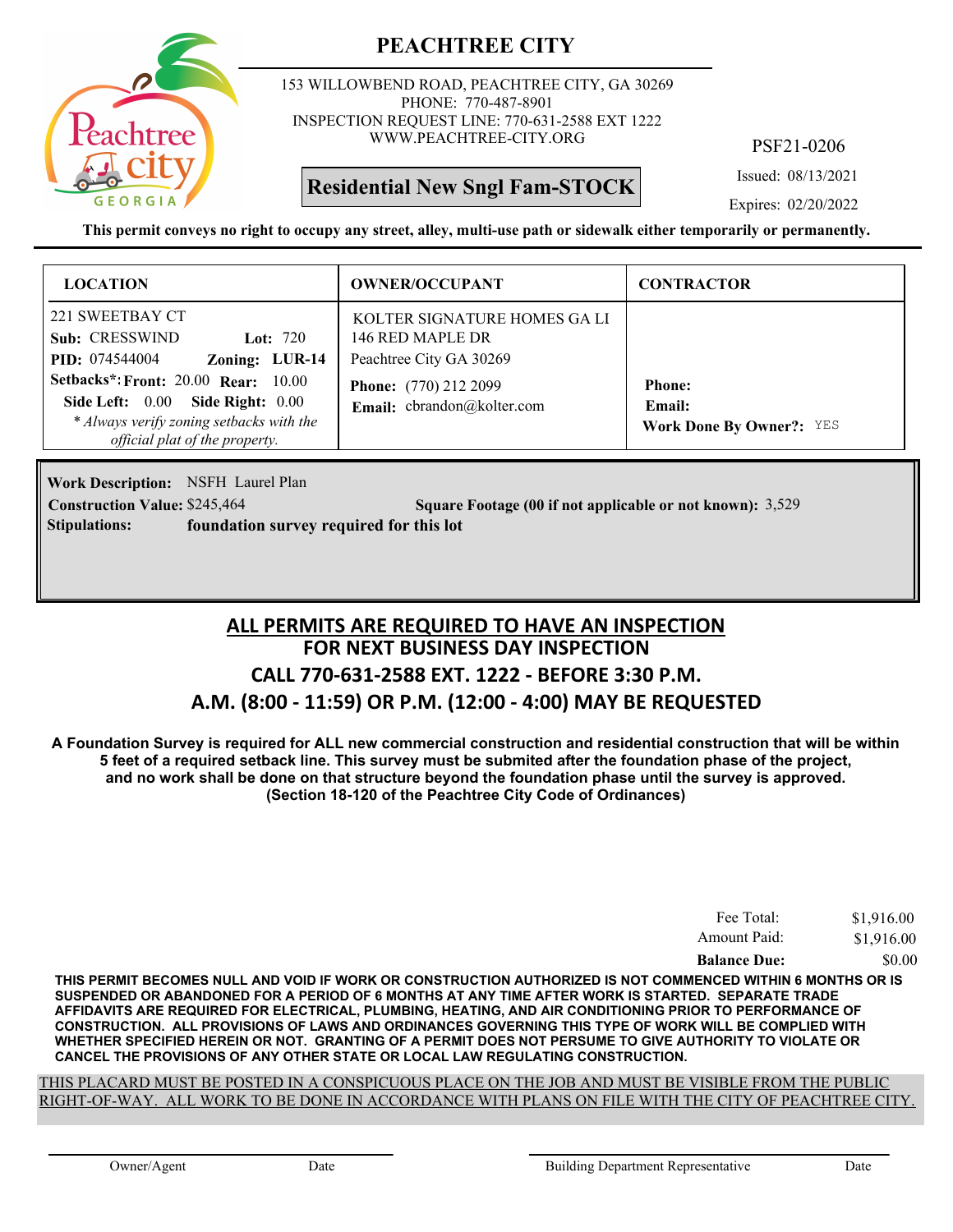

153 WILLOWBEND ROAD, PEACHTREE CITY, GA 30269 PHONE: 770-487-8901 INSPECTION REQUEST LINE: 770-631-2588 EXT 1222 WWW.PEACHTREE-CITY.ORG

**Residential New Sngl Fam-STOCK**

PSF21-0207

Issued: 08/13/2021

Expires: 02/09/2022

**This permit conveys no right to occupy any street, alley, multi-use path or sidewalk either temporarily or permanently.**

| <b>LOCATION</b>                                                                                                                         | <b>OWNER/OCCUPANT</b>                                                                                       | <b>CONTRACTOR</b>                         |
|-----------------------------------------------------------------------------------------------------------------------------------------|-------------------------------------------------------------------------------------------------------------|-------------------------------------------|
| 547 HAZELNUT DR<br>Sub: CRESSWIND<br>Lot: $594$<br>Zoning: LUR-14<br><b>PID:</b> 0745 003<br><b>Setbacks*: Front: 10.00 Rear: 10.00</b> | KOLTER SIGNATURE HOMES GA LI<br>146 RED MAPLE DR<br>Peachtree City GA 30269<br><b>Phone:</b> (770) 212 2099 | <b>Phone:</b>                             |
| Side Left: 0.00 Side Right: 0.00<br>* Always verify zoning setbacks with the<br>official plat of the property.                          | Email: cbrandon@kolter.com                                                                                  | Email:<br><b>Work Done By Owner?:</b> YES |

**Work Description:** NSFH Cypress Plan **Construction Value:** \$433,588 591 **Square Footage (00 if not applicable or not known):** 4,623 **Stipulations: foundation survey and elevation certificate required for this lot**

### **FOR NEXT BUSINESS DAY INSPECTION CALL 770-631-2588 EXT. 1222 - BEFORE 3:30 P.M. A.M. (8:00 - 11:59) OR P.M. (12:00 - 4:00) MAY BE REQUESTED ALL PERMITS ARE REQUIRED TO HAVE AN INSPECTION**

**A Foundation Survey is required for ALL new commercial construction and residential construction that will be within 5 feet of a required setback line. This survey must be submited after the foundation phase of the project, and no work shall be done on that structure beyond the foundation phase until the survey is approved. (Section 18-120 of the Peachtree City Code of Ordinances)**

| Fee Total:          | \$3,044.00 |
|---------------------|------------|
| Amount Paid:        | \$3,044.00 |
| <b>Balance Due:</b> | \$0.00     |

**THIS PERMIT BECOMES NULL AND VOID IF WORK OR CONSTRUCTION AUTHORIZED IS NOT COMMENCED WITHIN 6 MONTHS OR IS SUSPENDED OR ABANDONED FOR A PERIOD OF 6 MONTHS AT ANY TIME AFTER WORK IS STARTED. SEPARATE TRADE AFFIDAVITS ARE REQUIRED FOR ELECTRICAL, PLUMBING, HEATING, AND AIR CONDITIONING PRIOR TO PERFORMANCE OF CONSTRUCTION. ALL PROVISIONS OF LAWS AND ORDINANCES GOVERNING THIS TYPE OF WORK WILL BE COMPLIED WITH WHETHER SPECIFIED HEREIN OR NOT. GRANTING OF A PERMIT DOES NOT PERSUME TO GIVE AUTHORITY TO VIOLATE OR CANCEL THE PROVISIONS OF ANY OTHER STATE OR LOCAL LAW REGULATING CONSTRUCTION.**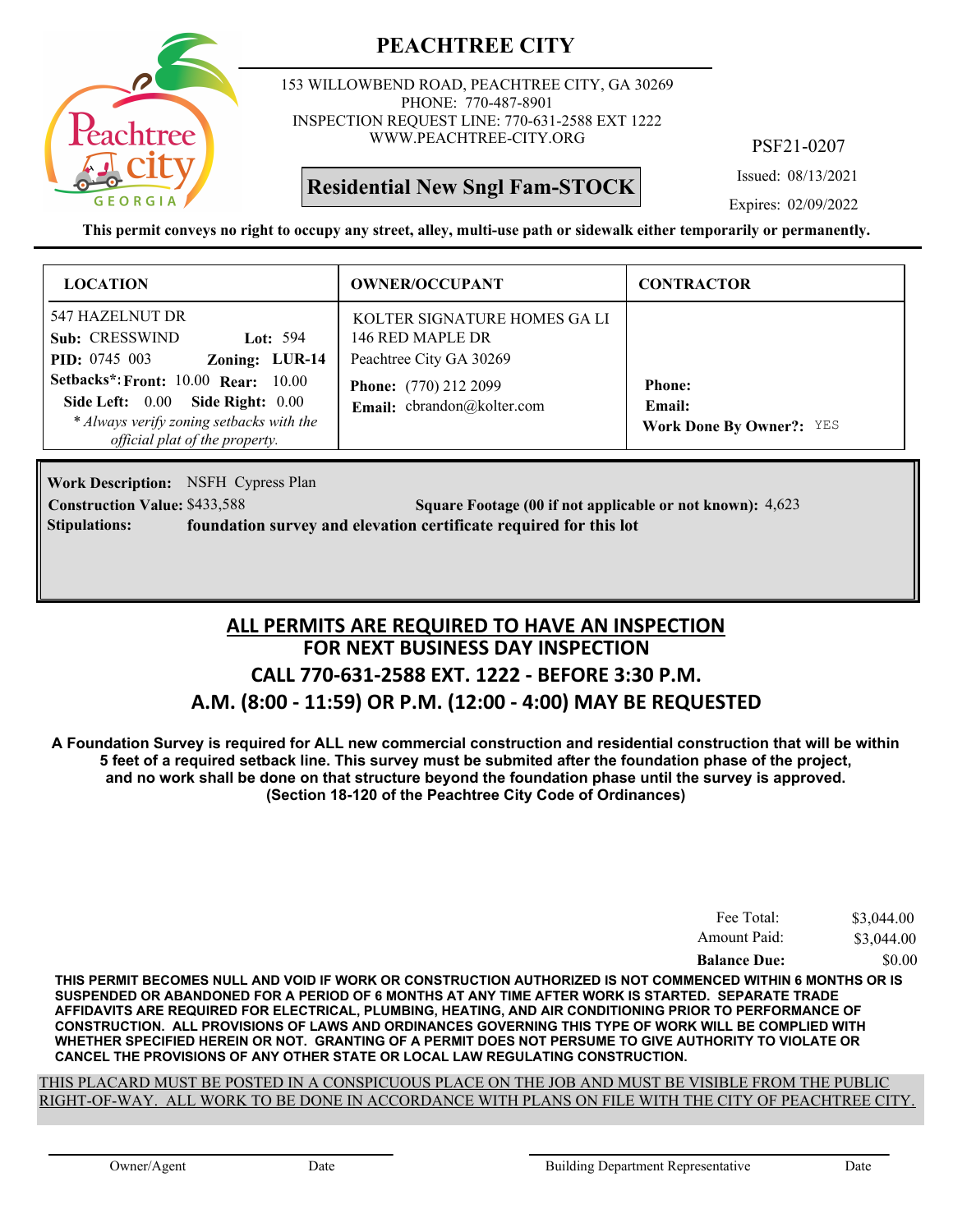

153 WILLOWBEND ROAD, PEACHTREE CITY, GA 30269 PHONE: 770-487-8901 INSPECTION REQUEST LINE: 770-631-2588 EXT 1222 WWW.PEACHTREE-CITY.ORG

## **Residential New Sngl Fam-STOCK**

PSF21-0209

Issued: 08/16/2021

Expires: 02/12/2022

**This permit conveys no right to occupy any street, alley, multi-use path or sidewalk either temporarily or permanently.**

| <b>LOCATION</b>                                                                                                                                                                                                                                              | <b>OWNER/OCCUPANT</b>                                                                                                                 | <b>CONTRACTOR</b>                                                                                                                                                |
|--------------------------------------------------------------------------------------------------------------------------------------------------------------------------------------------------------------------------------------------------------------|---------------------------------------------------------------------------------------------------------------------------------------|------------------------------------------------------------------------------------------------------------------------------------------------------------------|
| 134 STAMFORD AVE<br>Sub: EVERTON<br>Lot: $538$<br>Zoning: LUR-15<br><b>PID:</b> 074535003<br><b>Setbacks*: Front: 15.00 Rear: 10.00</b><br>Side Left: 0.00<br>Side Right: 0.00<br>* Always verify zoning setbacks with the<br>official plat of the property. | PULTE HOME COMPANY LLC<br>2475 Northwinds Parkway<br>ALPHARETTA GA 30009<br><b>Phone:</b> (770) 381 3450<br>Email: tim.poff@pulte.com | PULTE HOME COMPANY LLC<br>2475 Northwinds Parkway<br>ALPHARETTA GA 30009<br><b>Phone:</b> (770) 381 3450<br>Email: tim.poff@pulte.com<br>Work Done By Owner?: NO |

Work Description: New construction of a single family home.

**Construction Value:** \$293,413 **Square Footage (00 if not applicable or not known):** 3,119 **Stipulations: foundation survey and elevation certificate required for this lot.**

## **FOR NEXT BUSINESS DAY INSPECTION CALL 770-631-2588 EXT. 1222 - BEFORE 3:30 P.M. A.M. (8:00 - 11:59) OR P.M. (12:00 - 4:00) MAY BE REQUESTED ALL PERMITS ARE REQUIRED TO HAVE AN INSPECTION**

**A Foundation Survey is required for ALL new commercial construction and residential construction that will be within 5 feet of a required setback line. This survey must be submited after the foundation phase of the project, and no work shall be done on that structure beyond the foundation phase until the survey is approved. (Section 18-120 of the Peachtree City Code of Ordinances)**

| Fee Total:          | \$2,200.47 |
|---------------------|------------|
| Amount Paid:        | \$2,200.47 |
| <b>Balance Due:</b> | \$0.00     |

**THIS PERMIT BECOMES NULL AND VOID IF WORK OR CONSTRUCTION AUTHORIZED IS NOT COMMENCED WITHIN 6 MONTHS OR IS SUSPENDED OR ABANDONED FOR A PERIOD OF 6 MONTHS AT ANY TIME AFTER WORK IS STARTED. SEPARATE TRADE AFFIDAVITS ARE REQUIRED FOR ELECTRICAL, PLUMBING, HEATING, AND AIR CONDITIONING PRIOR TO PERFORMANCE OF CONSTRUCTION. ALL PROVISIONS OF LAWS AND ORDINANCES GOVERNING THIS TYPE OF WORK WILL BE COMPLIED WITH WHETHER SPECIFIED HEREIN OR NOT. GRANTING OF A PERMIT DOES NOT PERSUME TO GIVE AUTHORITY TO VIOLATE OR CANCEL THE PROVISIONS OF ANY OTHER STATE OR LOCAL LAW REGULATING CONSTRUCTION.**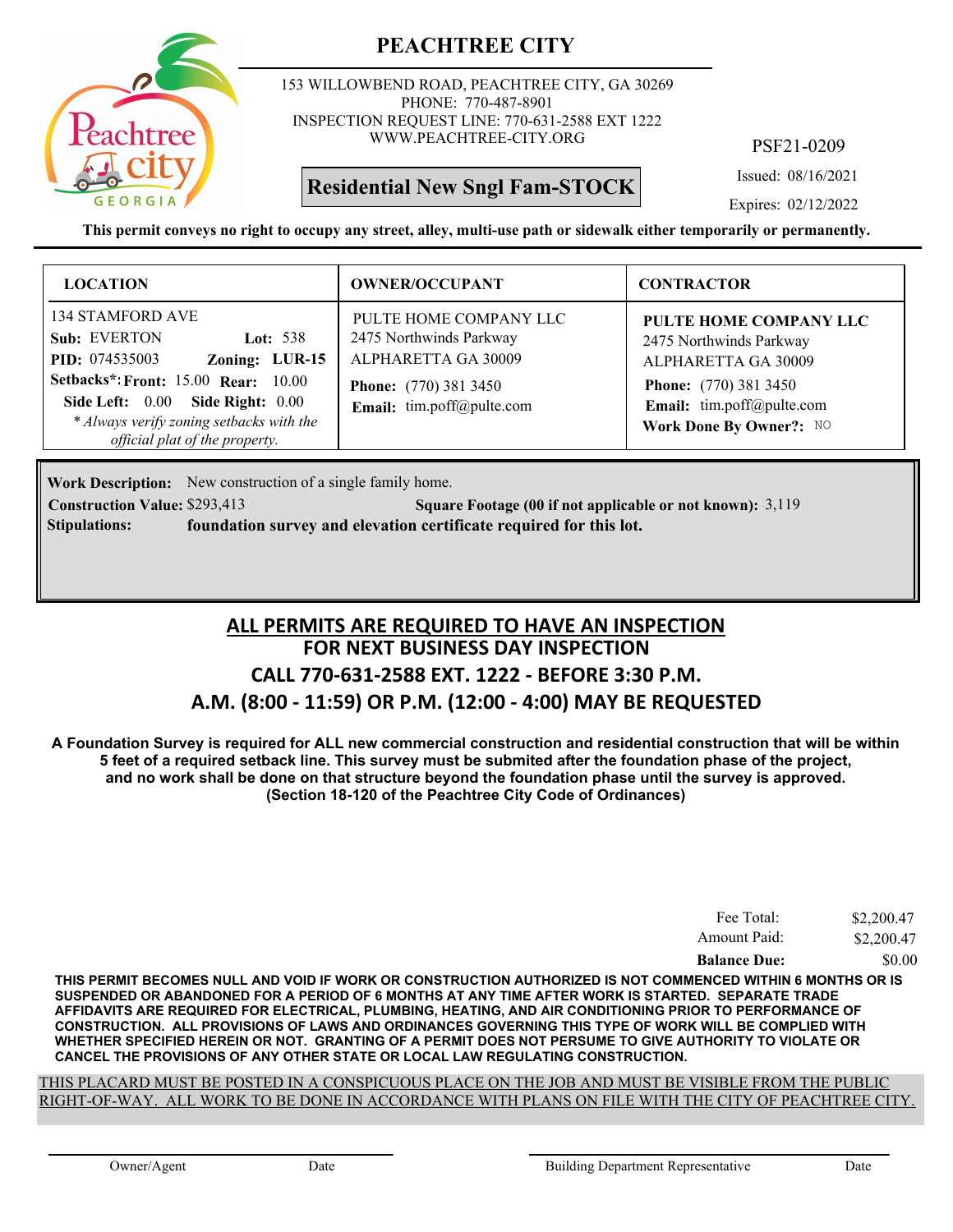

153 WILLOWBEND ROAD, PEACHTREE CITY, GA 30269 PHONE: 770-487-8901 INSPECTION REQUEST LINE: 770-631-2588 EXT 1222 WWW.PEACHTREE-CITY.ORG

## **Residential New Sngl Fam-STOCK**

PSF21-0210

Issued: 08/16/2021

Expires: 02/12/2022

**This permit conveys no right to occupy any street, alley, multi-use path or sidewalk either temporarily or permanently.**

| <b>LOCATION</b>                                                                                                                                                                                                                                           | <b>OWNER/OCCUPANT</b>                                                                                                                 | <b>CONTRACTOR</b>                                                                                                                                                |
|-----------------------------------------------------------------------------------------------------------------------------------------------------------------------------------------------------------------------------------------------------------|---------------------------------------------------------------------------------------------------------------------------------------|------------------------------------------------------------------------------------------------------------------------------------------------------------------|
| 143 STAMFORD AVE<br>Sub: EVERTON<br>Lot: $479$<br><b>PID:</b> 074534008<br>Zoning: LUR-15<br><b>Setbacks*: Front: 15.00 Rear: 10.00</b><br>Side Left: 0.00 Side Right: 0.00<br>* Always verify zoning setbacks with the<br>official plat of the property. | PULTE HOME COMPANY LLC<br>2475 Northwinds Parkway<br>ALPHARETTA GA 30009<br><b>Phone:</b> (770) 381 3450<br>Email: tim.poff@pulte.com | PULTE HOME COMPANY LLC<br>2475 Northwinds Parkway<br>ALPHARETTA GA 30009<br><b>Phone:</b> (770) 381 3450<br>Email: tim.poff@pulte.com<br>Work Done By Owner?: NO |

Work Description: New construction of a single family home.

**Construction Value:** \$398,661 5,803 Square Footage (00 if not applicable or not known): 3,803 **Stipulations: foundation survey and elevation certificate required for this lot**

### **FOR NEXT BUSINESS DAY INSPECTION CALL 770-631-2588 EXT. 1222 - BEFORE 3:30 P.M. A.M. (8:00 - 11:59) OR P.M. (12:00 - 4:00) MAY BE REQUESTED ALL PERMITS ARE REQUIRED TO HAVE AN INSPECTION**

**A Foundation Survey is required for ALL new commercial construction and residential construction that will be within 5 feet of a required setback line. This survey must be submited after the foundation phase of the project, and no work shall be done on that structure beyond the foundation phase until the survey is approved. (Section 18-120 of the Peachtree City Code of Ordinances)**

| Fee Total:          | \$2,831.96 |
|---------------------|------------|
| Amount Paid:        | \$2,831.96 |
| <b>Balance Due:</b> | \$0.00     |

**THIS PERMIT BECOMES NULL AND VOID IF WORK OR CONSTRUCTION AUTHORIZED IS NOT COMMENCED WITHIN 6 MONTHS OR IS SUSPENDED OR ABANDONED FOR A PERIOD OF 6 MONTHS AT ANY TIME AFTER WORK IS STARTED. SEPARATE TRADE AFFIDAVITS ARE REQUIRED FOR ELECTRICAL, PLUMBING, HEATING, AND AIR CONDITIONING PRIOR TO PERFORMANCE OF CONSTRUCTION. ALL PROVISIONS OF LAWS AND ORDINANCES GOVERNING THIS TYPE OF WORK WILL BE COMPLIED WITH WHETHER SPECIFIED HEREIN OR NOT. GRANTING OF A PERMIT DOES NOT PERSUME TO GIVE AUTHORITY TO VIOLATE OR CANCEL THE PROVISIONS OF ANY OTHER STATE OR LOCAL LAW REGULATING CONSTRUCTION.**